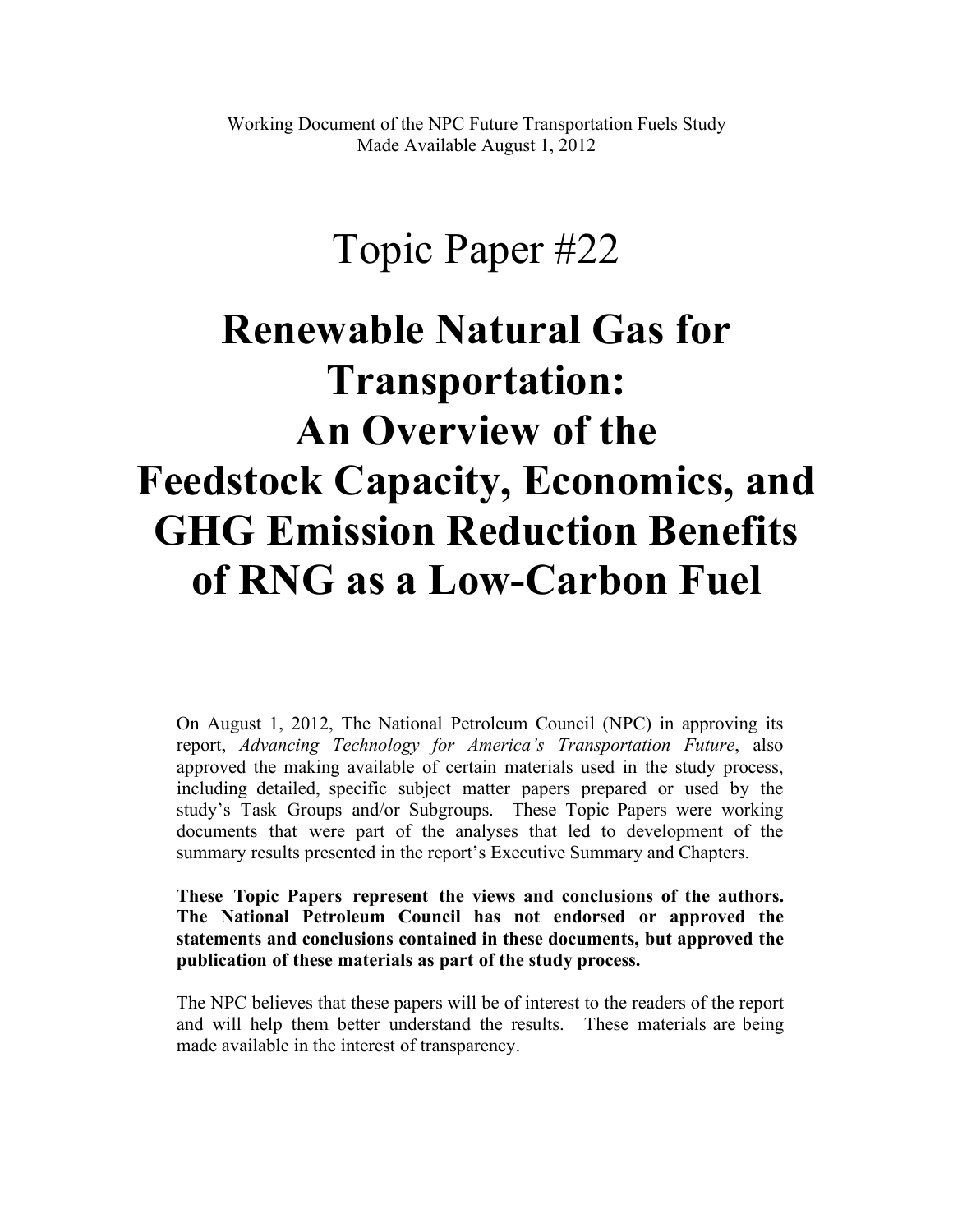# **Renewable Natural Gas for Transportation**

# An Overview of the Feedstock Capacity, Economics, and GHG Emission Reduction Benefits of RNG as a Low-Carbon Fuel

## A White Paper for the National Petroleum Council – Future Transportation **Fuels Study**

#### March 2012

This is a working document solely for the review and use of the participants in the Future Transportation Fuels Study. Data, conclusions and recommendations contained herein are preliminary and subject to substantive change.

This draft material has not been considered by the National Petroleum Council and is neither a report nor the advice of the Council.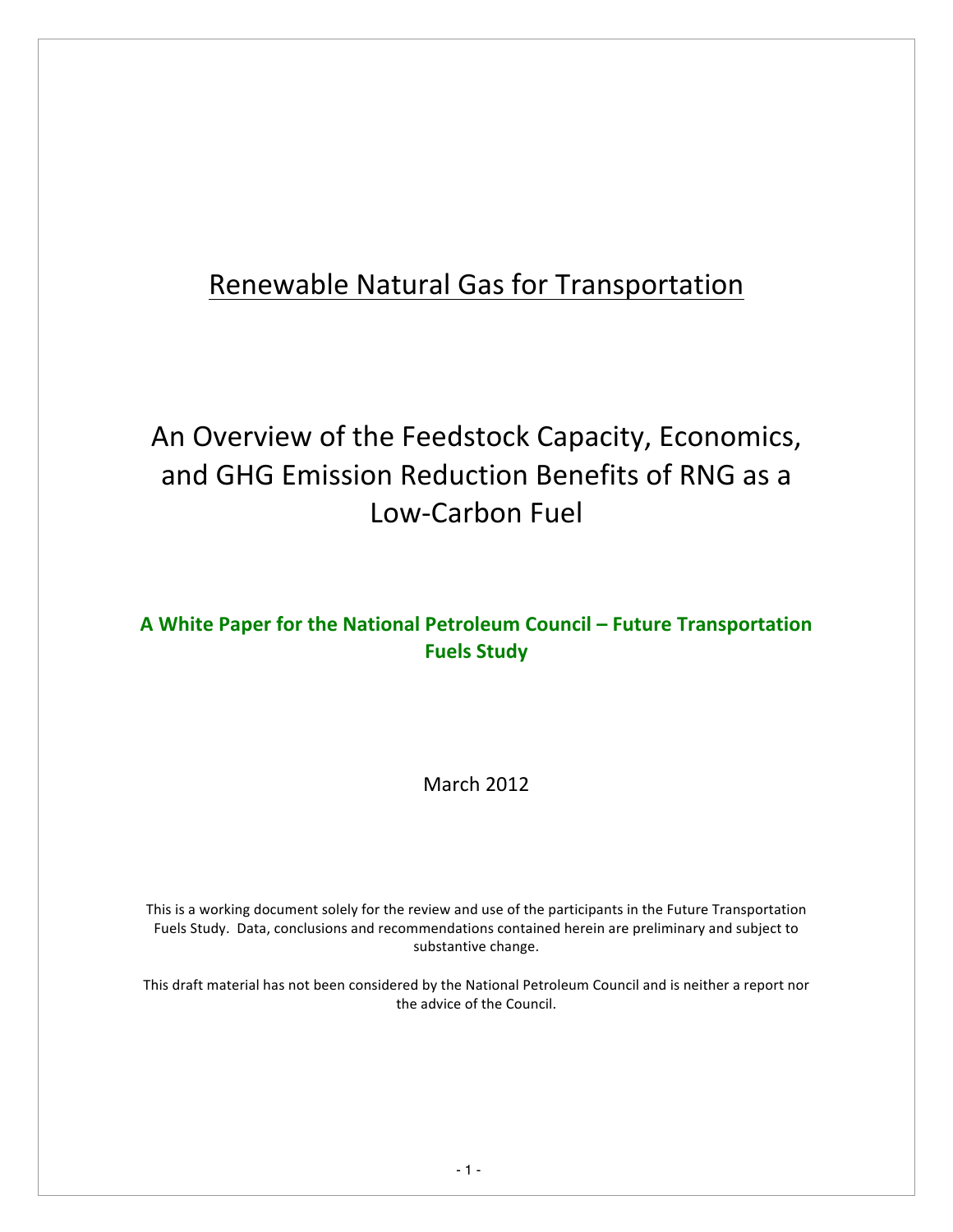# White Paper Authors and Contributors

| <b>Name</b>            | Organization                          | <b>Title</b>                                                  |  |  |
|------------------------|---------------------------------------|---------------------------------------------------------------|--|--|
| Karen Hamberg          | <b>Westport Innovations</b>           | Vice President, Sustainable Energy<br>Futures                 |  |  |
| Don Furseth            | <b>Acorn Solutions</b>                | Consultant                                                    |  |  |
| Jim Wegrzyn            | <b>Brookhaven National Labs</b>       | Senior Physicist<br>Department of Sustainable Energy          |  |  |
| Anthony LaRusso        | <b>National Grid</b>                  | Manager, Sustainable Gas Group                                |  |  |
| Donald Chahbazpour     | <b>National Grid</b>                  | Director, Sustainable Gas Group                               |  |  |
| Gail Richardson        | <b>Energy Vision</b>                  | Vice President for Programs                                   |  |  |
| <b>Barry Carr</b>      | Clean Communities of Central New York | <b>Clean Cities Coordinators</b>                              |  |  |
| <b>Harrison Clay</b>   | Clean Energy Fuels                    | Vice President, Renewable Fuels                               |  |  |
| Chris Cassidy          | U.S. Department of Agriculture        | <b>Energy Advisor</b><br>National Business Renewable Energy   |  |  |
| Michael Ippoliti       | Calstart                              | Director, Clean Transportation Solutions<br>Group             |  |  |
| Jack Lewnard           | Gas Technology Institute              | Vice President and CTO<br>Office of Technology and Innovation |  |  |
| <b>Graham Williams</b> | <b>GP Williams Consulting</b>         | Principal, GP Williams Consulting                             |  |  |
| <b>Brian Chase</b>     | Chevron                               | <b>General Manager</b>                                        |  |  |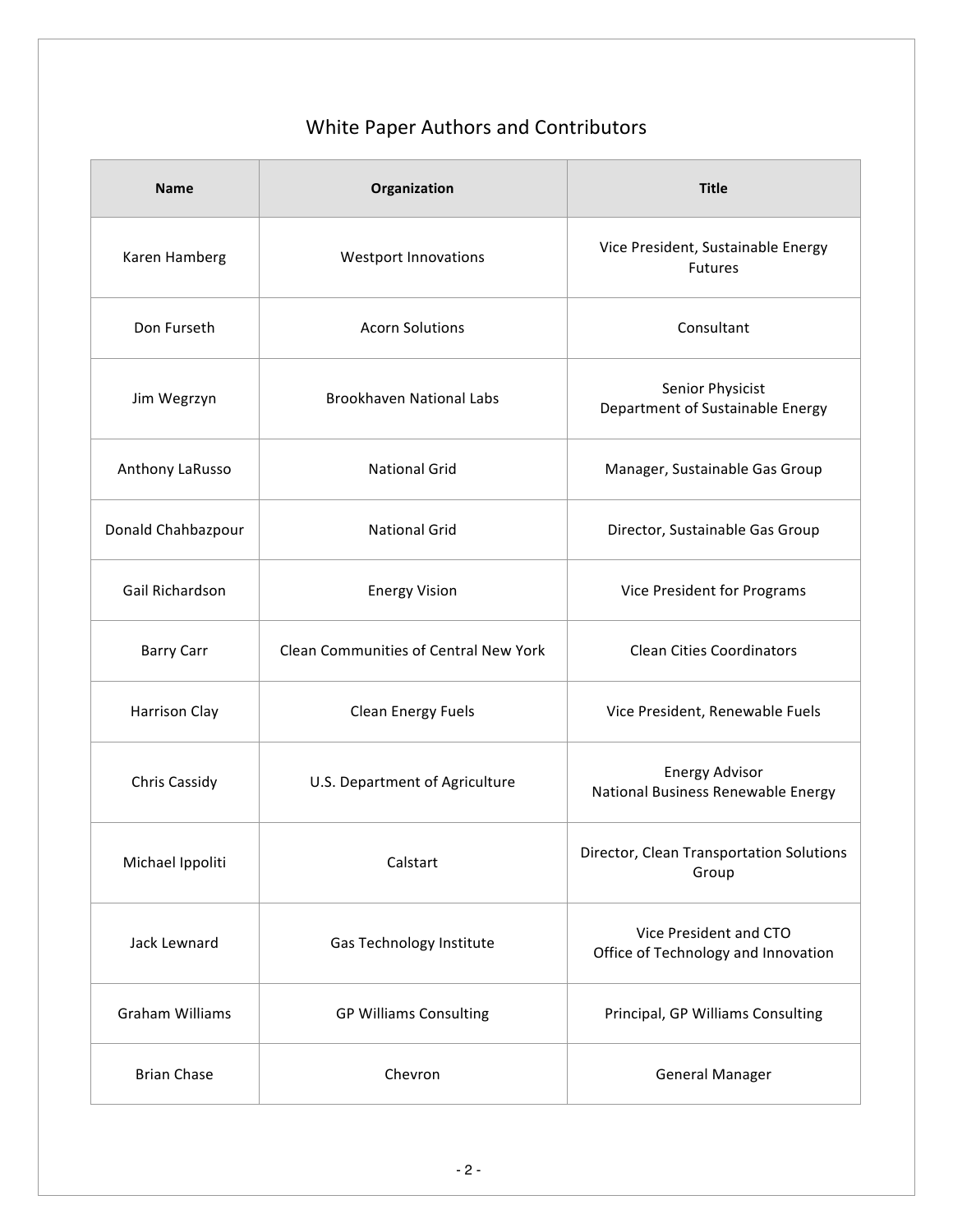# **Table of Contents**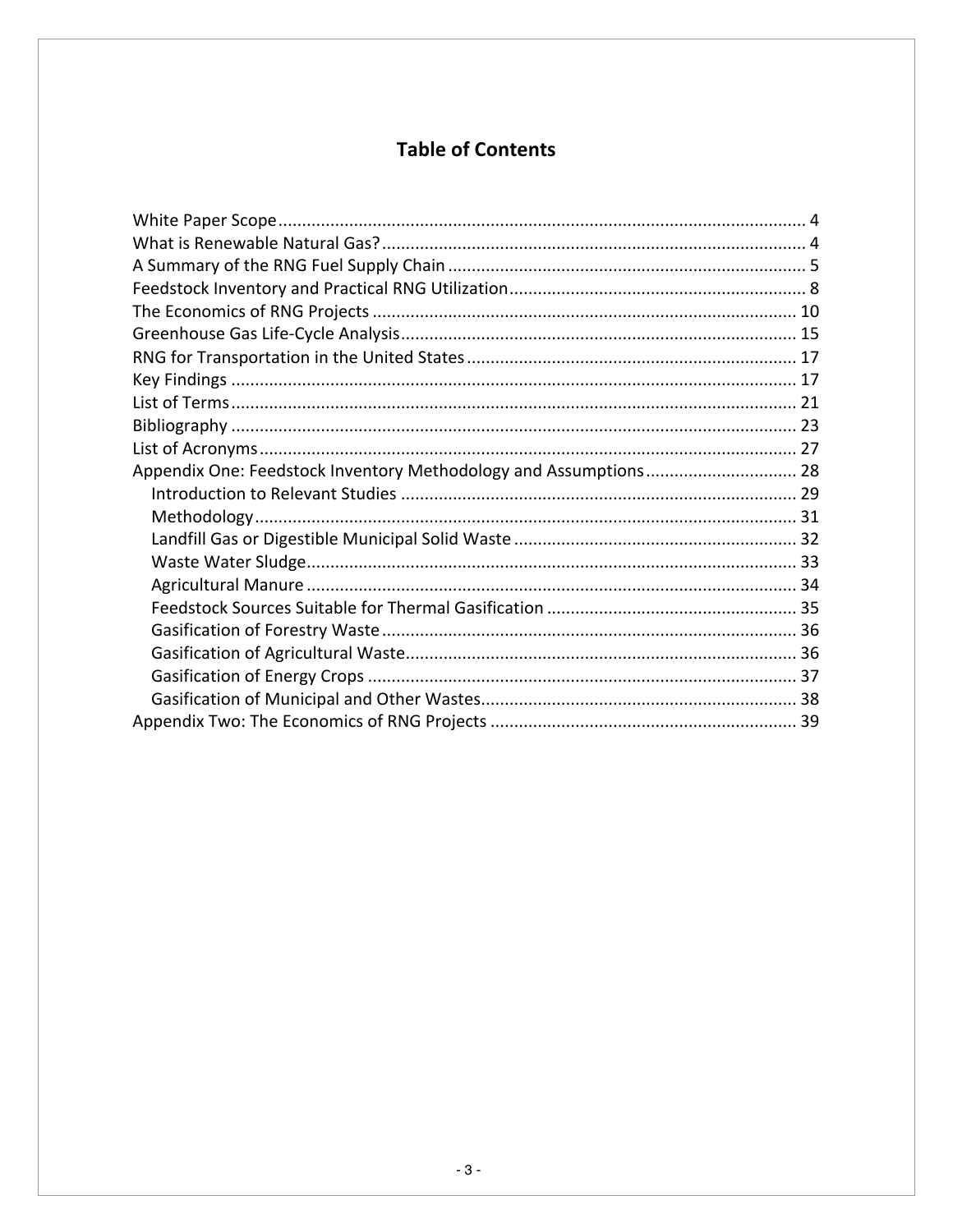#### White Paper Scope

Recent efforts to find a long-term, large-scale, and renewable alternative to petroleum fuels for the transport sector have been focused on liquid biofuels such as ethanol and biodiesel. In comparison, an analysis of renewable natural gas (RNG) has been largely omitted in the academic literature. The aim of this white paper is to provide a broad assessment of the potential for RNG as a transportation fuel in terms of feedstock capacity, cost estimates, and lifecycle greenhouse gas emission reductions. It will address three key questions:

- 1. What is the practical potential inventory of feedstock sources in the U.S. suitable for RNG production?
- 2. What are the cost estimates for RNG as a transportation fuel compared to fossil compressed natural gas (CNG) and liquefied natural gas (LNG)?
- 3. What are the lifecycle greenhouse gas emissions for RNG as a vehicle fuel?

For a more comprehensive overview of the RNG fuel supply chain, the technologies to produce RNG from biomass and biogas sources, barriers to deployment, findings, and recommendations, please refer to the Natural Gas chapter within the NPC-Future Transportation Fuels Study.

#### What is Renewable Natural Gas?

Renewable Natural Gas (RNG) is pipeline quality gas that is fully interchangeable with fossil natural gas and can be used as a 100% substitute for, or blended with, conventional gas streams for use in vehicle engines.<sup>1</sup> The use of RNG presents an opportunity to convert marginal and zero-value waste products into a useful transportation fuel. RNG is produced from a variety of biomass and/or biogas sources including landfill gas, solid waste, municipal wastewater, and agricultural manure via purpose-built anaerobic digesters (AD). It can also be produced from ligno-cellulosic sources such as forestry and agricultural waste via the process of thermal gasification  $(TG)<sup>2</sup>$ 

 $<sup>1</sup>$  Renewable natural gas is also referred to as renewable gas or biomethane. When compressed or liquefied</sup> it is also called bio-compressed natural gas (bio-CNG) or bio-liquefied natural gas (bio-LNG).

 $2$  A technical comparison of the technologies for producing RNG is beyond the scope of this white paper. Although biomass can be converted to RNG using either process, AD is generally applied to wet biomass while TG is targeted for low-moisture feedstocks. It should be recognized that both AD and TG refer to a family of technologies. Other technologies such as dry fermentation are used in Europe to digest dry wastes including energy crops and food waste.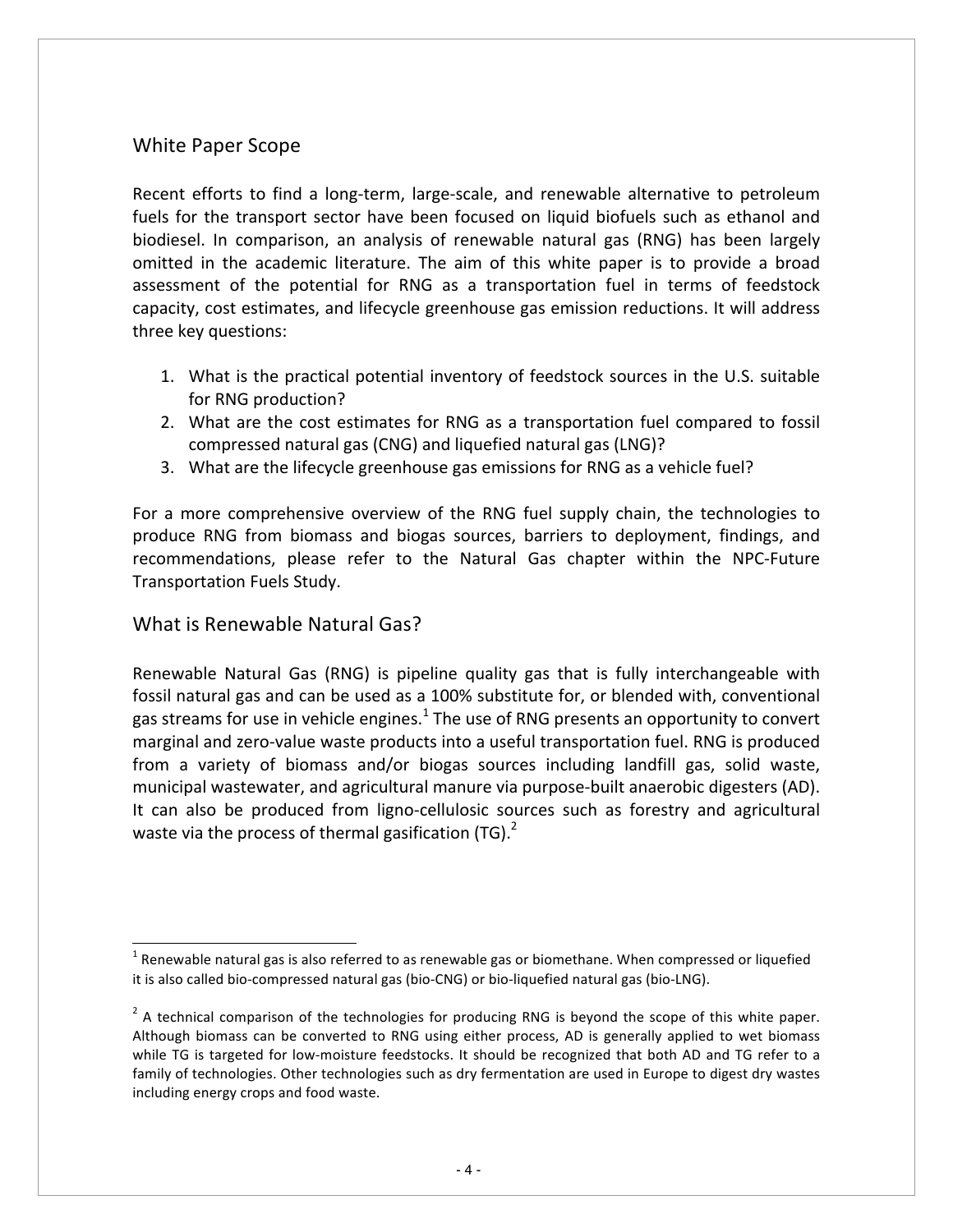RNG can achieve an estimated 90% reduction in greenhouse gas (GHG) emissions when used in transport applications.<sup>3</sup> It is a renewable fuel, easily distributed via local, regional, and national infrastructure, and is suitable for all applications from light-duty passenger vehicles to heavy-duty freight trucks. An analysis of the potential organic feedstock inventories in the U.S., one of the key questions within the scope of this white paper, indicates that approximately 4.8 trillion cubic feet (TCF) of RNG is potentially available from domestic sources.<sup>4</sup>

#### A Summary of the RNG Fuel Supply Chain

The RNG fuel supply chain includes a range of biomass feedstocks such as municipal waste streams, agricultural manure, wastewater sludge, crop residues, energy crops including switch grass and lay grass, and other ligno-cellulosic feedstocks.<sup>5</sup> Those feedstocks are converted to RNG using either a biochemical process such as anaerobic digestion or a thermo-chemical process such as thermal gasification. As with natural gas, RNG must be compressed or liquefied for use as a transportation fuel. The RNG can be transported to fuelling stations using the gas pipeline grid (similar to the way renewable electricity is distributed through the electrical grid), compressed or liquefied for truck or rail transport, or used at an on-site fuelling station.<sup>6</sup>

#### **Anaerobic Digestion**

Anaerobic digestion is the most mature and commonly used conversion technology. It is a naturally-occurring biological process in which organic material is broken down by bacteria in a low-oxygen environment resulting in the generation of methane  $(CH_4)$  and carbon dioxide  $(CO<sub>2</sub>)$ . The processes and equipment for converting biomass sources into biogas via anaerobic digesters are well known and commercially available.<sup>7</sup> It is currently

<sup>&</sup>lt;sup>3</sup> Pal Borjesson and Bo Mattiasson, "Biogas as a Resource Efficient Vehicle Fuel," Trends in Biotechnology 26, no. 1 (2008): 7-14, doi:10.1016/j.tibtech.2007.09.007; Argonne National Labs, "Well-to-Wheels Analysis of Landfill Gas-Based Pathways and Their Addition to the GREET Model," Department of Energy Report ANL/ESD/10-3 (2010): doi10.2172/951259

 $4$  The 4.8 TCF represents about 20% of current U.S. Natural Gas consumption.

 $5$  This list of feedstocks is not meant to be exhaustive.

 $6$  For the purpose of this white paper, the authors reference the need for pipeline quality Natural Gas. If RNG is going to be a mainstream alternative fuel, the most cost-effective and efficient means of distribution will be via existing Natural Gas infrastructure. Dedicated RNG fuelling sites near feedstock sources are suitable for captive fleets but the widespread deployment of RNG vehicles will require access to the current Natural Gas grid.

 $^7$  Brad Rutledge, "California Biogas Industry Assessment: White Paper," WestStart-Calstart (April 2005): http://www.calstart.org/Libraries/Publications/California\_Biogas\_Industry\_Assessment\_White\_Paper.sflb.as hx.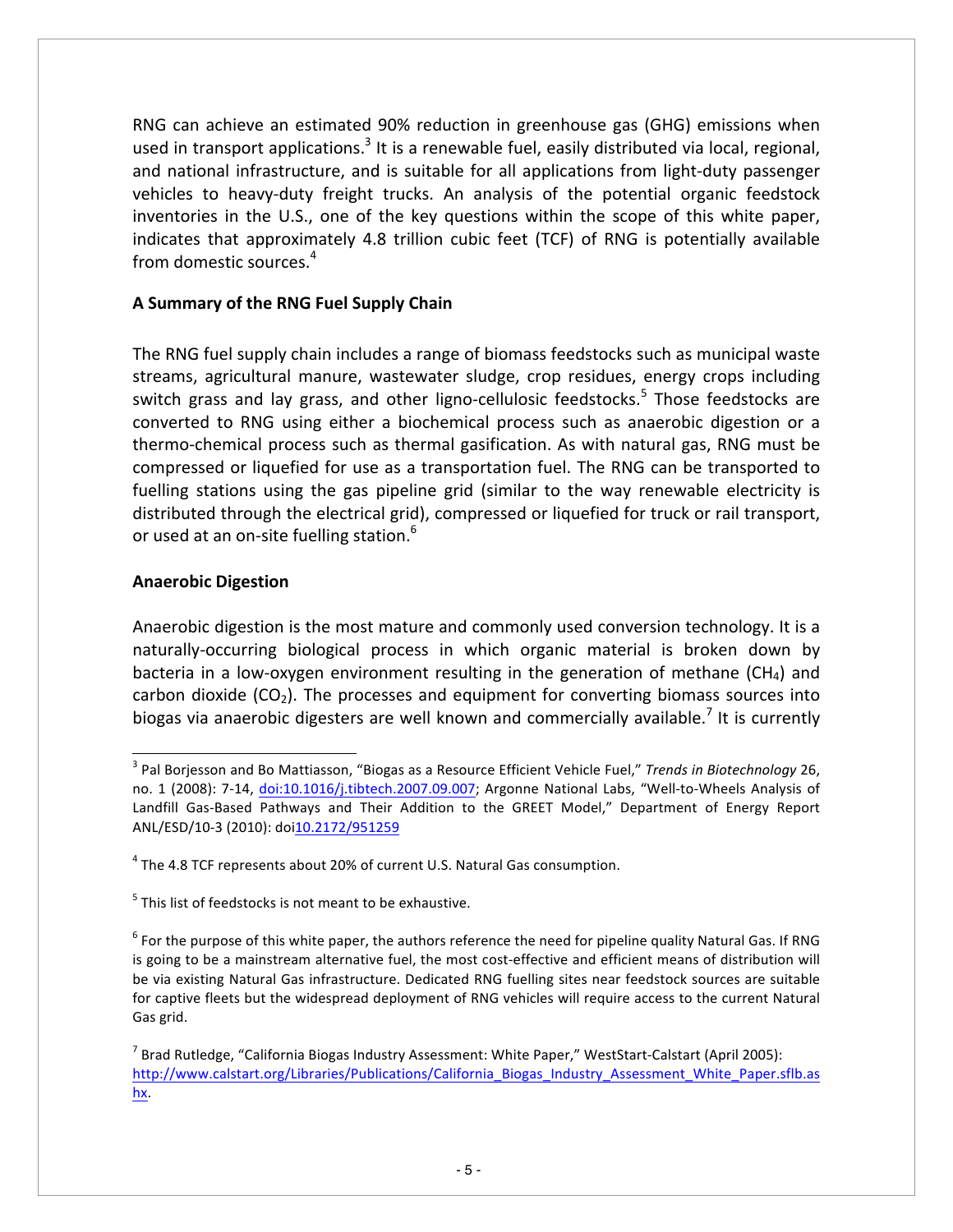used for wet organic wastes such as municipal solid waste (MSW), livestock manure, and waste water sludge.

Approximately 500 landfills, 120 dairies, 70 wastewater treatment systems, and 10 other livestock operations recover energy from biogas. $8$  Projects range from small internal combustion engines or micro-turbines using biogas to generate power for site electricity to multiple units able to export excess power to the grid. Although the majority of projects convert biogas into electricity, a few use site-generated or grid electricity to purify the gas stream, upgrade it to pipeline-quality specifications, and pressurize it for injection into the natural gas grid or use as a vehicle fuel.<sup>9</sup> It should be noted that AD technologies, particularly those for smaller-scale landfills, dairies, and waste water treatment plants are also under development.

#### **Thermal Gasification**

In comparison, lower moisture feedstocks such as forestry waste, energy crops, and crop residue are better candidates for thermal gasification. Thermal gasification is the conversion of solid or liquid carbon-based materials by direct internal heating provided by partial oxidation.<sup>10</sup> It is a mature, established industrial process that has been used mainly to convert coal into gaseous products and includes a number of different technologies and combinations of technologies.<sup>11</sup> While thermal gasification of coal is a mature technology, thermal gasification of woody biomass to produce RNG is at the pre-commercial stage with successful demonstration plants in Europe. Commercial-scale implementation is expected in the 2020 timeframe.<sup>12</sup>

 $^8$  Marianne Mintz and Jim Wegrzyn, "Renewable Natural Gas: Current Status, Challenges and Issues: A Discussion Paper for Clean Cities Coalitions and Stakeholders to Develop Strategies for the Future," U.S. Department of Energy (September 2009): http://www1.eere.energy.gov/cleancities/pdfs/renewable\_natural\_gas.pdf.

 $9$  The majority of biogas-to-energy projects generate electricity, largely due to state and federal incentives.

<sup>&</sup>lt;sup>10</sup> The thermal gasification process uses substoichiometric air or oxygen to produce fuel gases like CO, H<sub>2</sub>, CH<sub>4</sub>, and lighter hydrocarbons, as well as CO<sub>2</sub> and N<sub>2</sub> depending on the process used. It relies on chemical processes at elevated temperatures of 700 to 1800 °C. The advantage of gasification is that using the syngas is more efficient than direct combustion of the original raw feedstock as more of the energy contained in the raw feedstock is extracted.

<sup>&</sup>lt;sup>11</sup> Max Ahman, "Biomethane in the Transport Sector – An Appraisal of the Forgotten Option," *Energy Policy* 38, no. 1 (January 2010): 208-217, doi:10.1016/j.enpol.2009.09.007.

 $12$  Salim Abboud et al.,"Potential Production of Methane from Canadian Wastes," Canadian Gas Association (October 2010): 

http://www.cga.ca/publications/documents/PotentialProductionofMethanefromCanadianWastes-ARCFINALReport-Oct72010.pdf.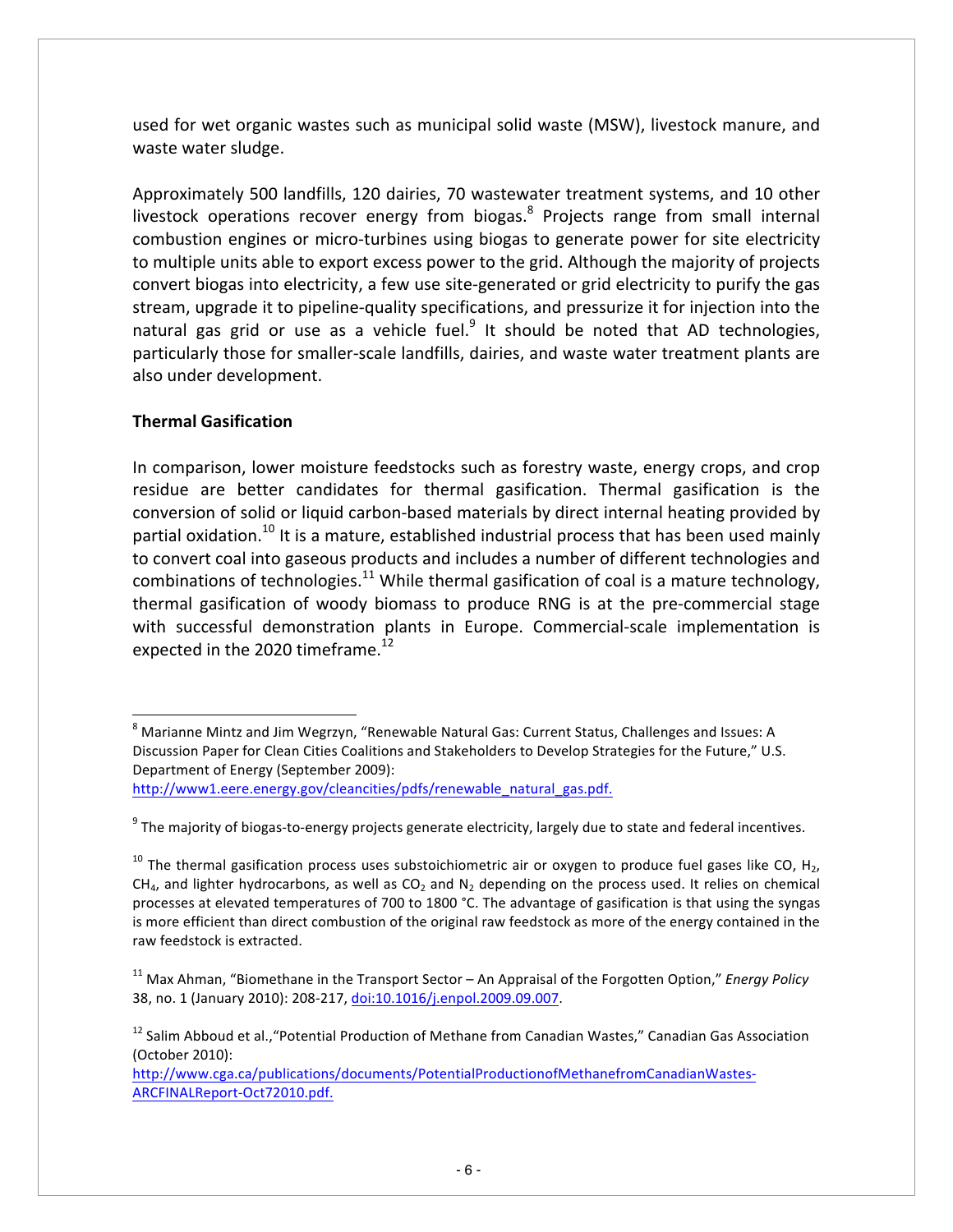The gasification process can convert all organic components of the feedstock including lignin and some lignin/cellulosic materials to a resulting gas mixture called bio-syngas. The bio-syngas can then be methanated and cleaned to produce RNG.<sup>13</sup> Low-temperature gasification is the preferred option for biomass due to higher efficiency. Two different low-temperature gasification technologies are currently under development in Europe: i) indirect gasification, and ii) circulating fluidised bed (CFB) gasification.<sup>14</sup>

The processes of gas cleaning and separation of methane and  $CO<sub>2</sub>$  are common to both anaerobic digestion and gasification. The challenge will be to integrate existing gasification technologies for clean-up and separation into the existing RNG production process.<sup>15</sup> Some studies advocate that anaerobic digestion will be the main source of RNG to 2020 with thermal gasification contributing onwards.<sup>16</sup> This projection is based on the availability and cost of thermal gasification technologies, prior use and acceptance by industry, and the need for further technology improvements. $^{17}$ 

 $13$  Syngas may be burned directly in internal combustion engines, used to produce methanol and hydrogen, converted via the Fischer-Tropsch (FT) process into synthetic fuel, or converted to methane through catalytic methanation.

 $14$  See Ahman, "Biomethane in the Transport Sector," for a technical review of indirect gasification and CFB gasification, projections for large-scale deployment, and economic barriers.

 $15$  Abboud et al., "Potential Production of Methane from Canadian Wastes."

 $16$  National Grid, "Renewable Gas – Vision for a Sustainable Gas Network," white paper (July 2010): http://www.nationalgridus.com/non\_html/NG\_renewable\_WP.pdf.

<sup>&</sup>lt;sup>17</sup> Abboud et al., "Potential Production of Methane from Canadian Wastes."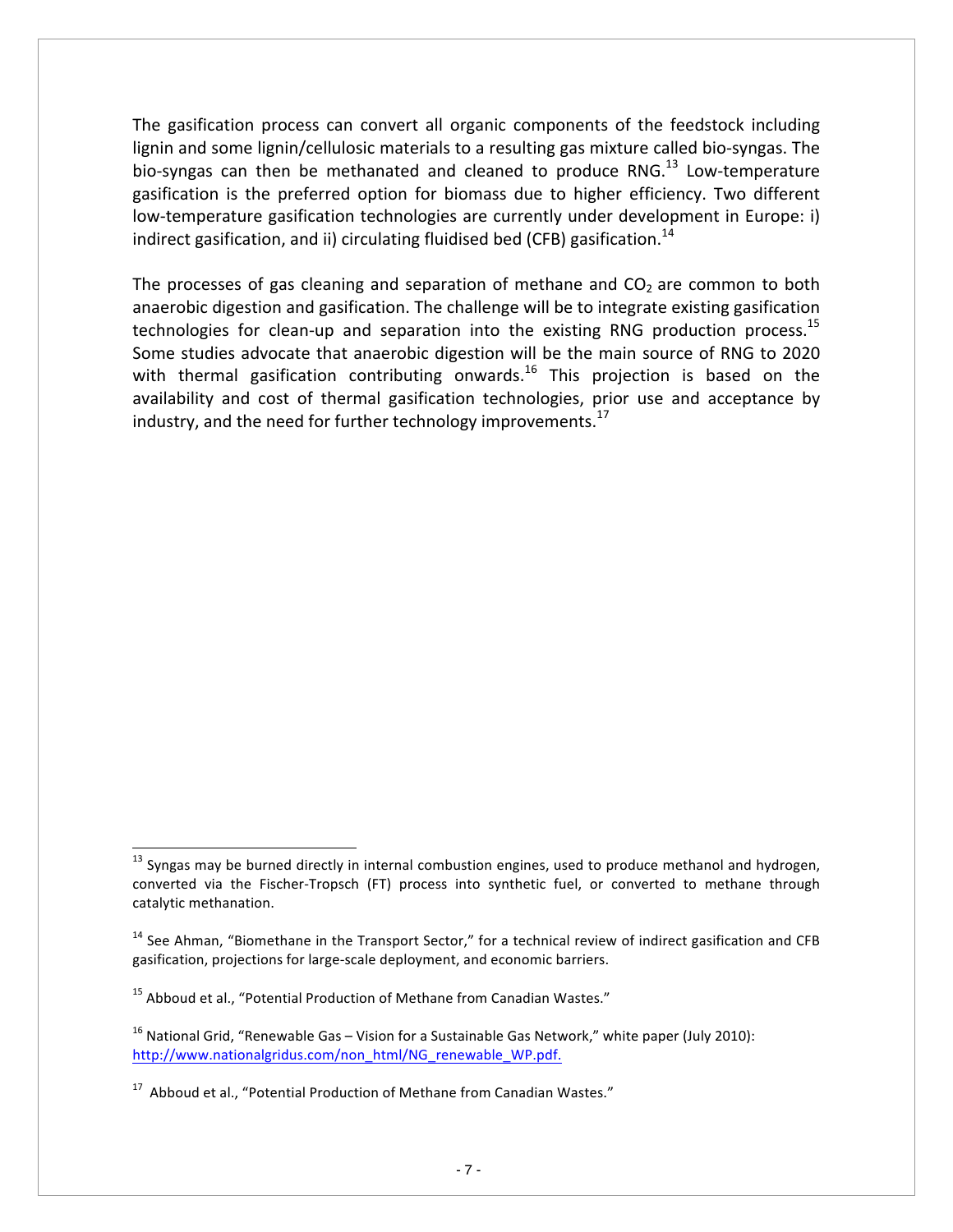#### Feedstock Inventory and Practical RNG Utilization



**Figure I: Practical Potential RNG Feedstock Capacity** 

Estimates of the potential supply of RNG are dependent on various assumptions including future waste streams, biomass availability, conversion technologies, and process yields. A review of the current literature indicates that the practical RNG potential is approximately 4.7 TCF or 40 billion gasoline gallon equivalents (GGE) per year. Table I summarizes the revised estimates for total<sup>18</sup> and practical<sup>19</sup> biogas and biomass resources, the assumed yields<sup>20</sup> and the resulting practical RNG potential<sup>21</sup> that have been derived from a recent review of the literature.

 $18$  The total resource is the total available biomass resource that could, in theory, be used to produce RNG or other biofuels. It may include biomass that would be impractical to use for technical or economic reasons.

 $19$  The practical resource is the biomass resource (expressed in dry tons per year) that could reasonably be used based on technical and economic constraints. It is the total resource minus biomass that is not technically or economically practical to use. Each of the different feedstocks has a range of conditions related to scale, operating practices, and other limitations that define the practical resource use. Transmission criteria, such as access to the pipeline grid, have not been considered as there are alternate ways to deliver RNG.

 $20$  The yield is the amount RNG that can be produced from each dry ton of biomass input. It is expressed in gasoline gallon equivalents (GGE) per dry ton. The yield will depend on the biomass and the conversion processes used.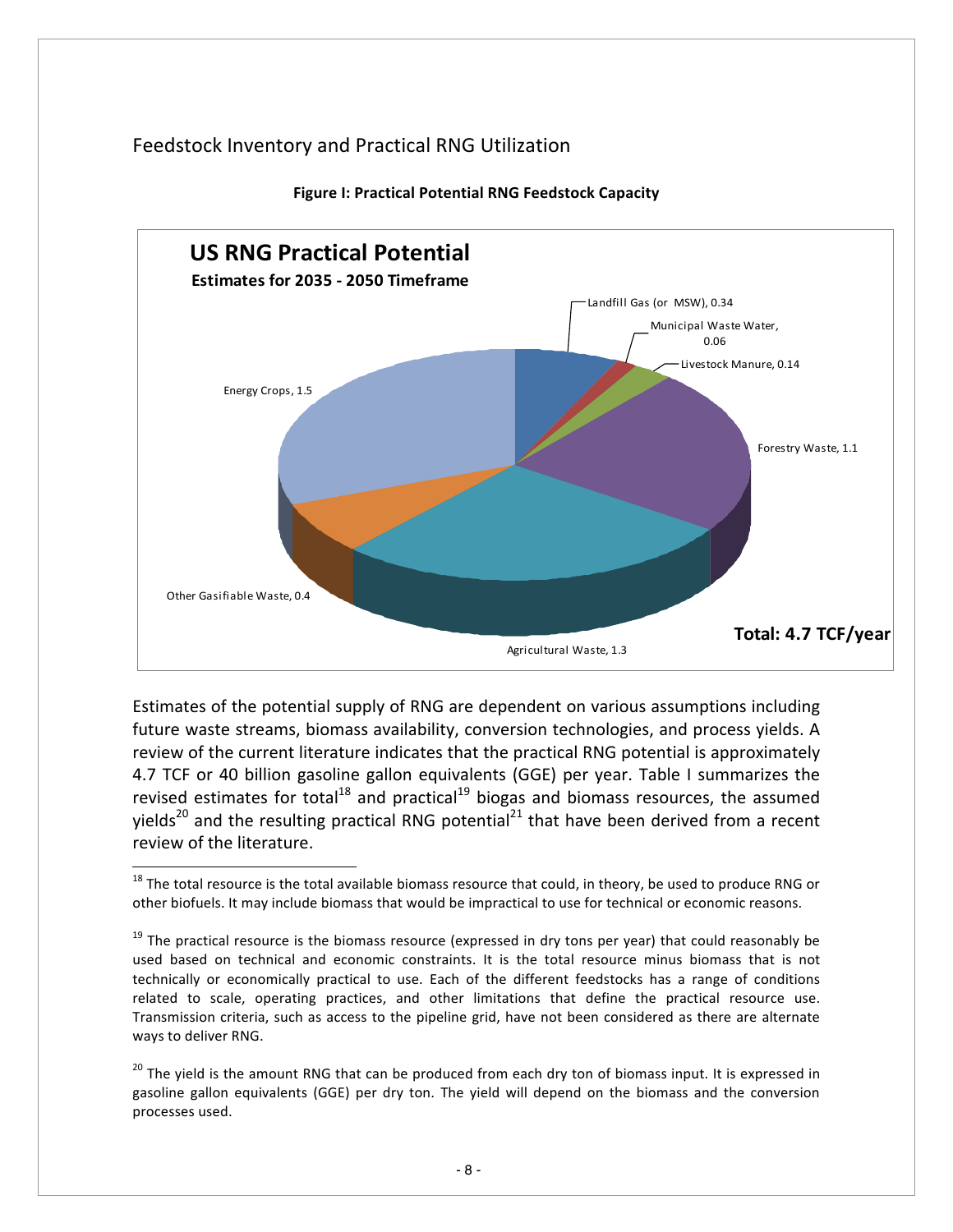| <b>Biomass Feedstock</b>          |                                               | <b>Biomass Resource</b>                           | Yield<br>(gge/Dry<br>Ton) | <b>Practical RNG Potential</b>                        |                                              |
|-----------------------------------|-----------------------------------------------|---------------------------------------------------|---------------------------|-------------------------------------------------------|----------------------------------------------|
|                                   | Total<br>Resource<br>(Million Dry<br>Tons/yr) | Practical<br>Resource<br>(Million Dry<br>Tons/yr) |                           | <b>Practical RNG</b><br>Potential<br>(billion gge/yr) | <b>Practical RNG</b><br>Potential<br>(TCF/y) |
| Anaerobic Digestion               |                                               |                                                   |                           |                                                       |                                              |
| Landfill Gas (or MSW)             | 14 <sup>a</sup>                               | 7 <sup>a</sup>                                    | 400 <sup>b</sup>          | 2.8                                                   | 0.34                                         |
| Municipal Waste Water             | 9                                             | 8                                                 | 64                        | 0.5                                                   | 0.06                                         |
| Livestock Manure                  | 156                                           | 24                                                | 48                        | 1.1                                                   | 0.14                                         |
| AD subtotal                       | 180                                           | 39                                                |                           | 4.5                                                   | 0.5                                          |
| Suitable for Thermal Gasification |                                               |                                                   |                           |                                                       |                                              |
| <b>Forestry Waste</b>             | 368                                           | 124                                               | 74                        | 9                                                     | 1.1                                          |
| Agricultural Waste                | 380                                           | 148                                               | 74                        | 11                                                    | 1.3                                          |
| Municipal/Other Waste             | 261                                           | 41                                                | 74                        | 3                                                     | 0.4                                          |
| <b>Energy Crops</b>               | 530                                           | 164                                               | 74                        | 12                                                    | 1.5                                          |
| Gasification subtotal             | 1,539                                         | 477                                               |                           | 35                                                    | 4.2                                          |
| <b>TOTAL</b> <sup>c</sup>         | 1,539                                         | 475                                               |                           | 40                                                    | 4.8                                          |

#### **Table I Potential Feedstock Inventories and RNG Potential in the U.S.**

<sup>a</sup>Landfill gas resource figures are shown as millions of dry tons per year of methane produced from *landfills, rather than the waste-in-place from which the methane is produced over many years.* <sup>*b*</sup>As the landfill gas resource data is for methane, not the original biomass, the yield shown is the *energy per dry ton of methane.*

 $^c$ The total has been adjusted to avoid double-counting of biomass that contributes to both AD and *gasification subtotals.*

To facilitate comparison with liquid biofuel analyses that may compete for the same feedstock, the biomass resources are cited in millions of dry tons per year, yields are in GGE per dry ton, and the RNG potential is shown in billions of GGE per year. For comparison with natural gas figures, the practical RNG potential is also shown in TCF per year.<sup>22</sup> The sources, assumptions, and methodology used to produce this table are discussed in Appendix One.

The key data points from Table I are as follows:

 $\overline{a}$ 

 $21$  The practical potential is the quantity of RNG that could be produced each year from the practical resource based on expected yields.

 $22$  The determination of a practical resource and practical potential is dependent upon numerous technical and economic assumptions including at what scales conversion plants are practical.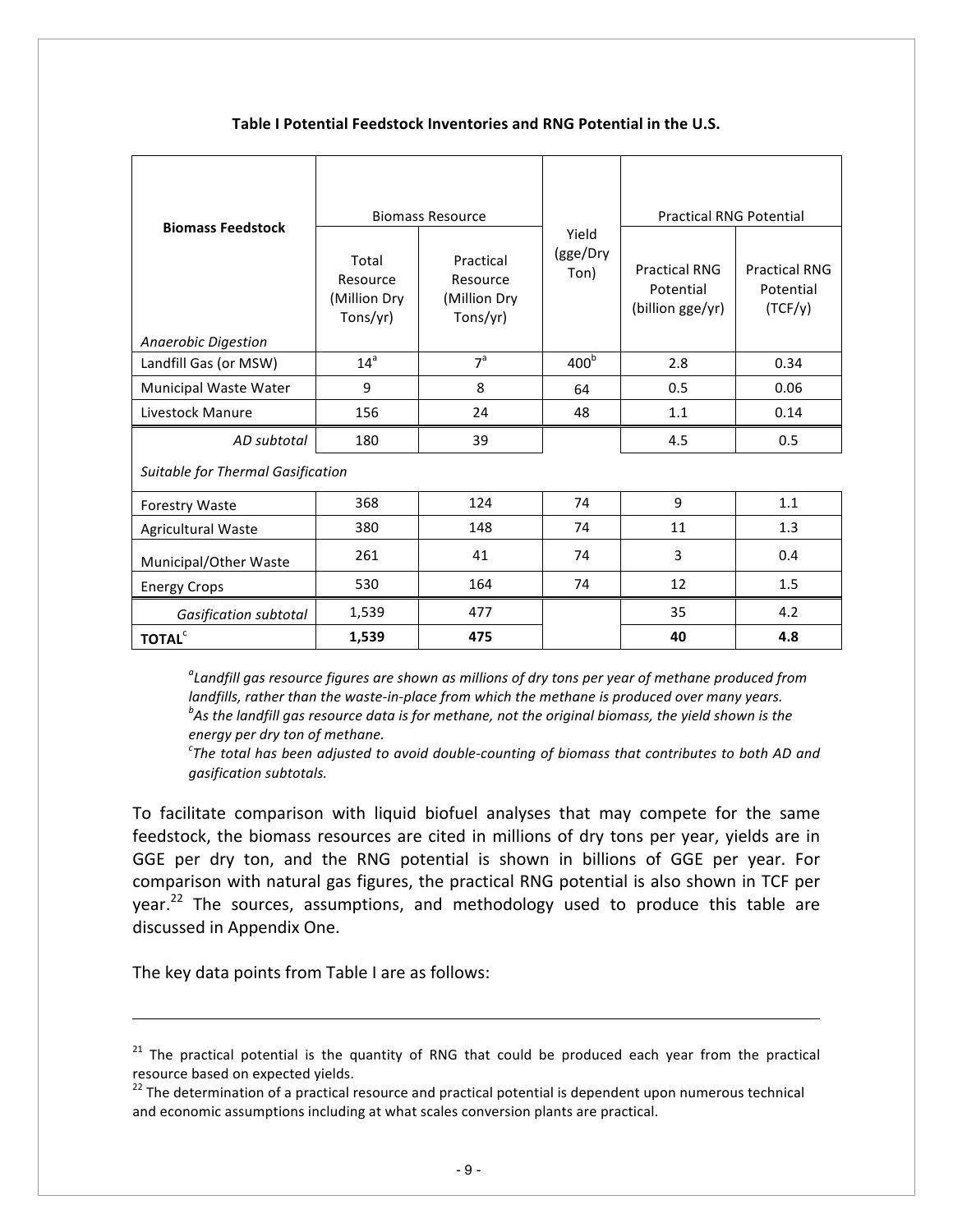- The total resource is estimated to be 1.5 billion dry tons per year of biomass. Of that total, approximately 180 million dry tons per year (or approximately 12 percent) of landfill gas and biomass is suitable for current AD conversion technologies with the balance assumed more suitable for TG.
- The current yields for AD are approximately 50 GGE per dry ton depending on feedstock. In comparison, the IEA forecasts for RNG from gasification yields approximately 74 GGE per dry ton. These yields assist with the estimation of a total practical resource:
	- $\circ$  4.5 billion GGE or 0.5 TCF of RNG per year is the practical potential from feedstock sources suitable for anaerobic digestion,
	- $\circ$  35 billion GGE or 4 TCF of RNG is the practical potential from feedstock sources suitable for thermal gasification, thereby
	- $\circ$  A total practical potential of approximately 40 billion GGE or 4.8 TCF of RNG per vear is available. $^{23}$

#### The Economics of RNG Projects

The actual cost of RNG within the time frame of the NPC-Future Transportation Fuels Study will depend on many factors including biomass availability and cost, conversion processes, conversion yield, the costs of capital, delivery costs, distribution infrastructure, and others. Table II illustrates cost ranges and variables for the different feedstock pathways.

#### **Table II RNG Cost Summary**

<sup>&</sup>lt;sup>23</sup> Note that this practical potential does not account for competition for biomass, nor is it a recommendation that all this feedstock should be used for RNG generation. Recommendations regarding allocation of biomass to competing applications and pathways are subject to a broader analysis likely to include net energy ratios, lifecycle emissions analysis, economics, resource considerations, and other factors.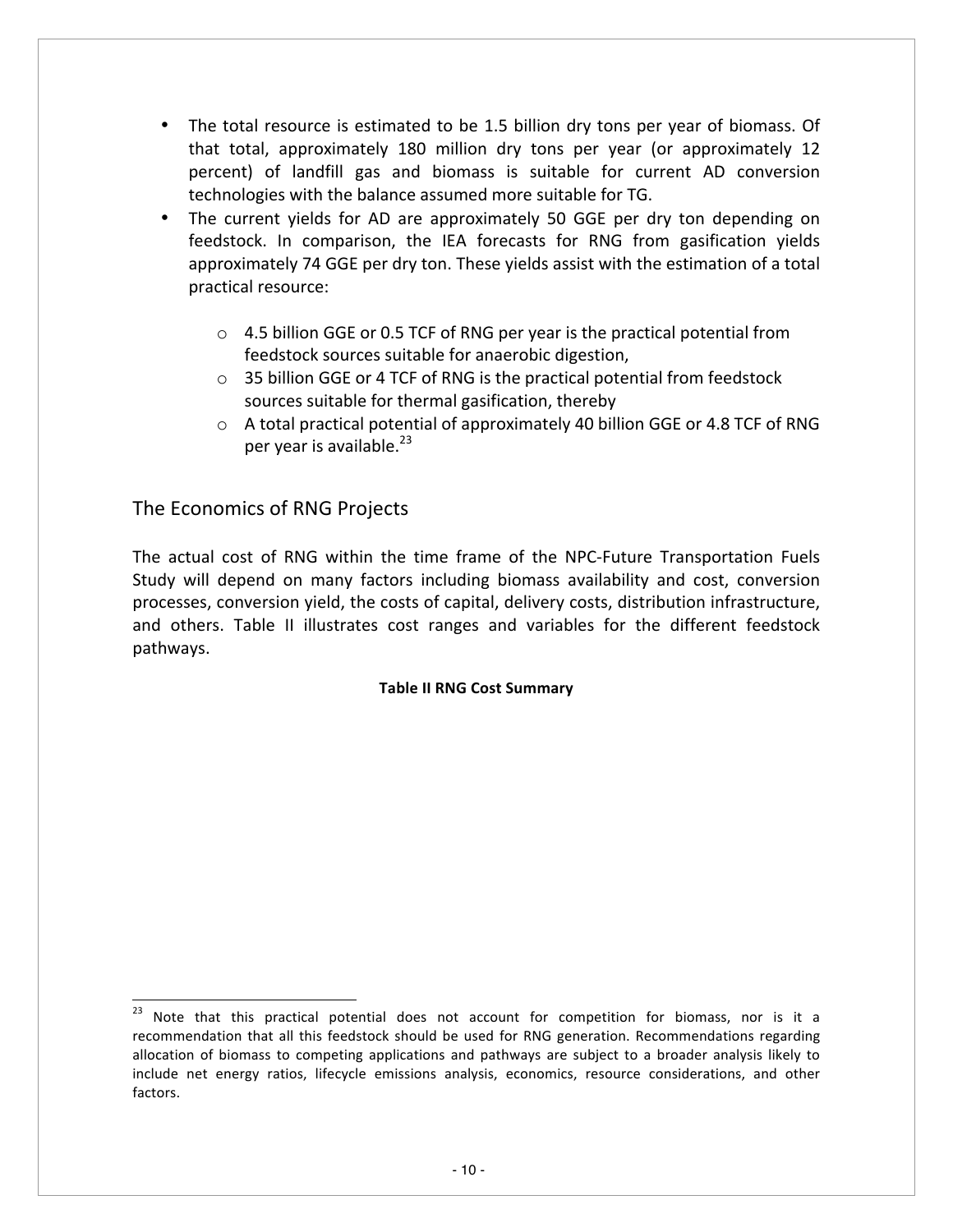| <b>RNG Cost Summary</b>                                        | <b>Biomass</b>                               | Conversion (to pipeline quality RNG)                                    |                                                                | Delivery                                                  | Other / Co-<br>Products                                                                        |                                                                              | RNG Cost Estimates (Delivered to<br>Pipeline) |                        |                                                                           |                                                    |           |               |                                                                        |                               |            |               |  |  |  |  |  |  |  |  |                   |                    |                                    |            |
|----------------------------------------------------------------|----------------------------------------------|-------------------------------------------------------------------------|----------------------------------------------------------------|-----------------------------------------------------------|------------------------------------------------------------------------------------------------|------------------------------------------------------------------------------|-----------------------------------------------|------------------------|---------------------------------------------------------------------------|----------------------------------------------------|-----------|---------------|------------------------------------------------------------------------|-------------------------------|------------|---------------|--|--|--|--|--|--|--|--|-------------------|--------------------|------------------------------------|------------|
| Biomass / Case                                                 | <b>Biomass Cost</b><br>$(S/dry \text{ ton})$ | Digestion /<br>Gasification<br>(\$/MMBTU/d input)                       | Upgrading and<br>Cleanup<br>(\$/mmcfd<br>input)                | Yield (gge/dry<br>ton and % of<br>Energy Input)           | Pipeline Injection<br>(\$/MMBTU delivered)                                                     | Any other costs<br>or co-product<br>credits.                                 | <b><i>S/MMBTU</i></b>                         | $\frac{5}{\text{gge}}$ |                                                                           |                                                    |           |               |                                                                        |                               |            |               |  |  |  |  |  |  |  |  |                   |                    |                                    |            |
| Landfill Gas                                                   |                                              | LFG collection system<br>costs (\$0.9 average,<br>range: \$0.6 - \$1.2) | <b>Biogas</b>                                                  | ~85% of Energy<br>Content in<br>collected Landfill<br>Gas | Requires compressors,<br>connection and                                                        | Could get credits                                                            | $$5 - $9$                                     | $$0.6 - $1.1$          |                                                                           |                                                    |           |               |                                                                        |                               |            |               |  |  |  |  |  |  |  |  |                   |                    |                                    |            |
| Livestock Manure - Large Dairy                                 | Waste already<br>collected.<br>MSW may       | Covered lagoon (\$1-<br>\$7) or Anaerobic                               | Upgrading and<br>Cleanup (\$0.5 -<br>\$25). Costs<br>depend on | scale.                                                    |                                                                                                |                                                                              |                                               |                        | monitoring equipment,<br>and pipe (typically<br>\$50/ft installed) to the | for tipping fees,<br>carbon credits<br>for avoided | $$5 - $9$ | $$0.6 - $1.1$ |                                                                        |                               |            |               |  |  |  |  |  |  |  |  |                   |                    |                                    |            |
| Livestock Manure - Medium                                      | require sorting<br>or cleaning.              | Digester (\$2 - \$25)                                                   |                                                                |                                                           |                                                                                                |                                                                              |                                               |                        |                                                                           |                                                    |           |               |                                                                        |                               |            |               |  |  |  |  |  |  |  |  | Typically 48 - 64 | pipeline injection | emissions, value<br>of co-products | $$7 - $13$ |
| MSW - Digestable - Large                                       |                                              | Anaerobic Digester (\$2                                                 | - \$25) Costs depend                                           |                                                           |                                                                                                |                                                                              |                                               |                        |                                                                           |                                                    |           | $(35% - 46%)$ | point. (\$0.2 - \$30<br>depending on scale) For<br>longer distances to | including<br>digestate, other | $$4 - $12$ | $$0.5 - $1.5$ |  |  |  |  |  |  |  |  |                   |                    |                                    |            |
| Wastewater Sludge                                              |                                              | on scale and type.                                                      |                                                                |                                                           |                                                                                                |                                                                              | pipeline multiply by                          | non-RNG                | $$5 - $11$                                                                | $$0.6 - $1.4$$                                     |           |               |                                                                        |                               |            |               |  |  |  |  |  |  |  |  |                   |                    |                                    |            |
| Large Plant (ag waste, energy<br>crops, &/or forest waste)     | $$30 - $150$                                 | Thermo-Chemical Conversion (e.g.,<br>Gasification and Methanation with  |                                                                | Typically 70 - 95<br>$(50\% - 70\%)$                      | approx $(1 + miles/2)$ .<br>Urban costs per mile<br>can be much higher<br>than in agricultural | outputs, heat for<br>district heating.<br>excess power<br>delivered to grid. | $$8 - $20$                                    | $$1.0 - $2.5$          |                                                                           |                                                    |           |               |                                                                        |                               |            |               |  |  |  |  |  |  |  |  |                   |                    |                                    |            |
| Medium Plant (ag waste,<br>energy crops, &/or forest<br>waste) | $$10 - $50$                                  | Clean up) (\$5 - \$40/MMBTU) Costs<br>depend on scale.                  |                                                                |                                                           |                                                                                                |                                                                              | areas.                                        |                        | $$15 - $25$                                                               | $$1.9 - $3.1$                                      |           |               |                                                                        |                               |            |               |  |  |  |  |  |  |  |  |                   |                    |                                    |            |

Utilizing the data ranges identified above, Figure II depicts RNG cost estimates for the fuel delivered to the natural gas pipeline. The delivered cost of RNG is composed of four components: i) biomass costs as delivered to the conversion facility; ii) conversion costs to convert biogas or biomass feedstocks to pipeline quality natural gas; iii) delivery costs associated with transporting the fuel to point of consumption including compressors, monitoring equipment, and interconnects to pipelines; and iv) other costs and co-product credits if applicable. $24$ 

The costs summarized in Table II do not include credits for co-products, tipping fees, or carbon credits. These credits can have an important impact on the economics of projects, yet in many cases the value of these credits and the markets for co-products are not well established. 

Figure II includes an illustrative example, showing a \$50 per wet ton tipping fee for a MSW project. In this case, the facility is paid the tipping fee to dispose of the waste. The orange bar shows the magnitude of this revenue relative to RNG costs and the diamond indicates the resulting net cost. The error bars in black show the cost range when tipping fee revenues are not included. $25$ 

In contrast to waste disposal cases where the facility may be paid to dispose of waste biomass, the three thermal gasification plant examples in Figure II show a cost for the biomass. The costs for the biomass depend on a number of factors including how far it must be transported. This is illustrated by two cases for 3,000 ton per day thermal

<sup>&</sup>lt;sup>24</sup> Other costs and co-product credits could include carbon credits for avoided emissions, the economic value of any co-products (such as digestate, excess usable heat/power etc.), and any additional costs. This model does not assume any value for co-products or carbon credits for this analysis and the category is primarily for future scenarios.

 $^{25}$  The examples in Figure II do not include tipping fees, co-product credits, or carbon credits.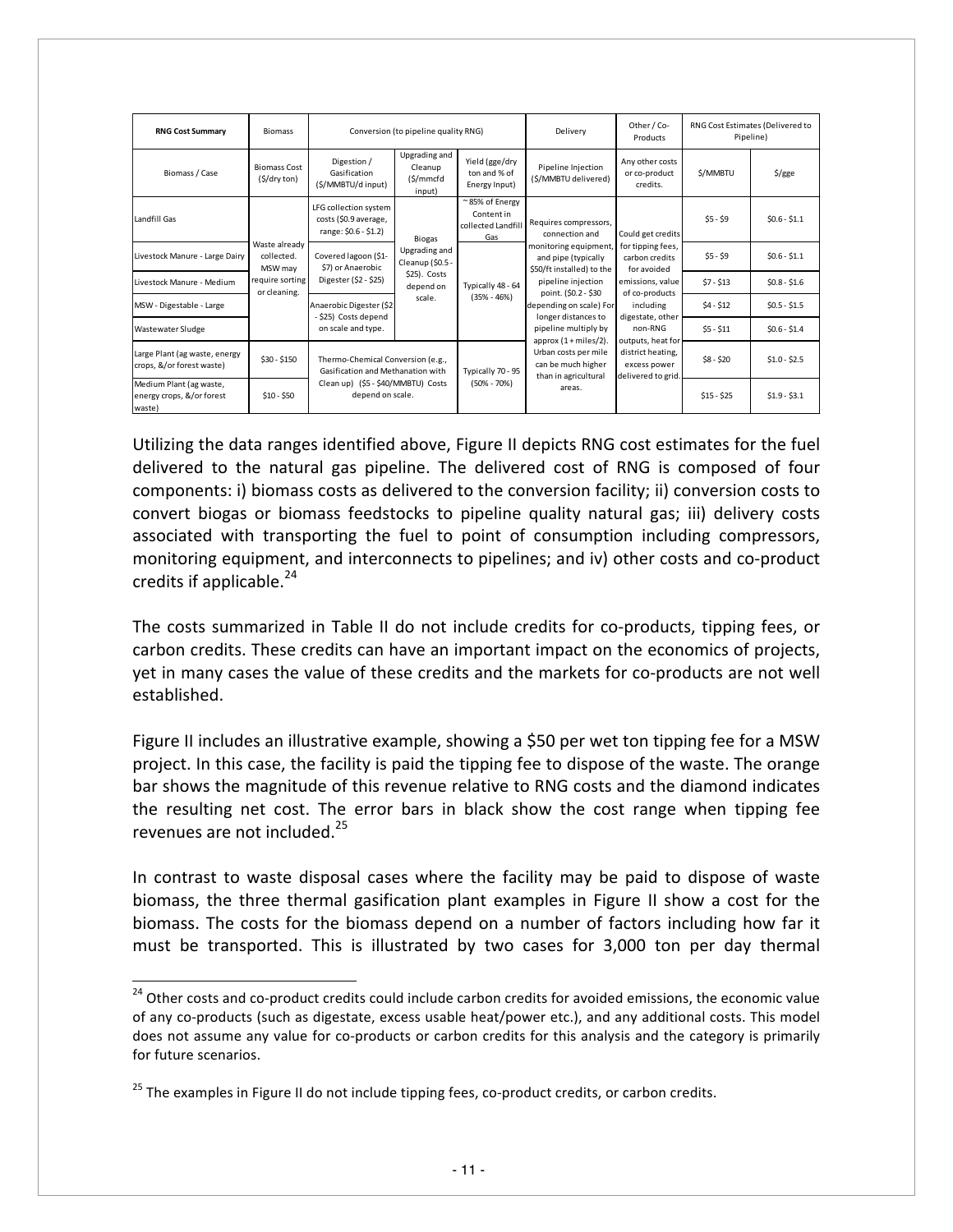gasification plants. The one with the lower (\$35/dry ton) biomass cost has a lower RNG cost than the \$75/dry ton case. Large conversion plants require large volumes of biomass, generally requiring that it be collected from a wider geographic region. The final thermal gasification example in Figure II shows a smaller (500 ton per day) plant. Its conversion costs don't have the benefits of scale of the larger plants; however, it makes use of local biomass, reducing the biomass component of the overall cost. Selecting conversion plant locations and sizes typically includes tradeoffs between economies of scale and the cost of delivered biomass.



#### Figure II **RNG Cost Estimates by Feedstock (Delivered to the Pipeline)<sup>26</sup>**

Figure III illustrates the retail price of RNG compared to gasoline, diesel, and fossil natural gas. While RNG is competitive with gasoline and diesel, project developers are more likely to compare it to the retail price of fossil natural gas. The lack of financial incentives for RNG makes it difficult to compete with lower-priced fossil natural gas. $27$ 

#### **Figure III Retail Price of RNG**

<sup>&</sup>lt;sup>26</sup> Gas clean-up costs are also included within the thermal gasification scenarios.<br><sup>27</sup> The Linde-Waste Management project at the Altamont Landfill is the largest RNG for transportation project in the U.S. It is unique in that the market for the RNG fuel is built into the project as nearly 400 refuse haulers are fuelled with RNG.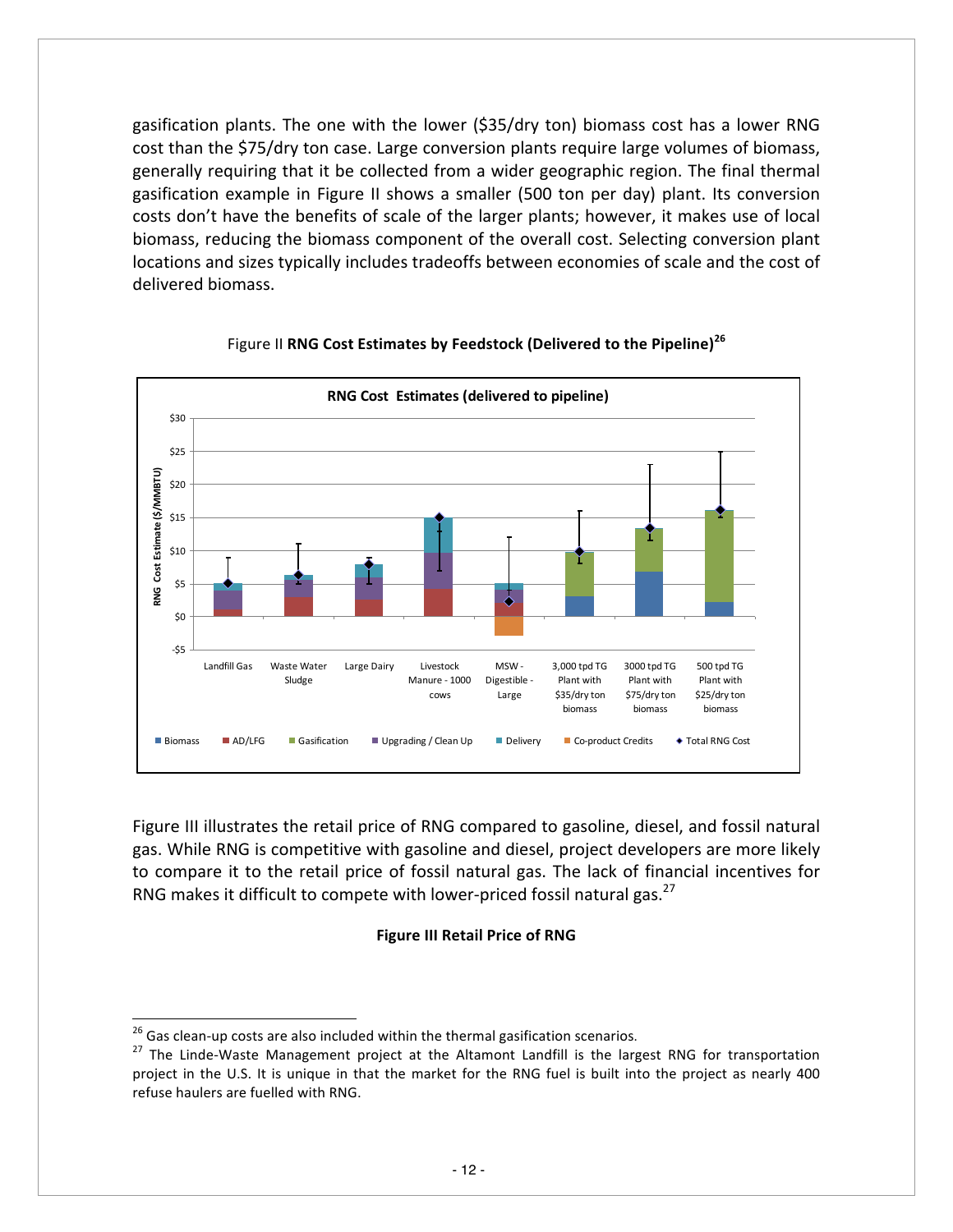

A review of the literature highlighted the following key findings specific to RNG costs:

#### **Cost Variability and Infrastructure:**

- RNG costs vary from project to project and future costs are dependent upon numerous assumptions.
- In addition to the infrastructure required to convert biomass into RNG, build-out is also required for the fuelling station infrastructure.
- Depending on the feedstock and production location, there may be several options for distribution to the point of consumption. Each of these options introduces additional cost and technical considerations.<sup>28</sup>
- The delivered cost of biomass is highly dependent upon the distance it must be transported. Some RNG feedstocks such as landfill gas, livestock manure, and municipal waste are already collected. The collection and transportation of forestry and/or agricultural wastes can introduce costs on the order of \$50/dry ton or more.<sup>29</sup>

 $28$  According to Mintz and Wegrzyn, "Renewable Natural Gas," pipelines are most applicable to projects injecting RNG into the natural gas grid. For projects providing fuel for natural gas vehicle fleets at a location other than the landfill or digester site, over-the-road transport is the norm.

<sup>&</sup>lt;sup>29</sup> Collection and transportation costs vary depending upon distance and other factors. The EIA has a table of biomass quantities available at different cost levels at

http://www.eia.doe.gov/oiaf/analysispaper/biomass/table3.html. Some studies use a GIS-based approach to model costs of delivered biomass to a particular site based, for example, on national biomass spatial distribution information at http://www.nrel.gov/gis/biomass.html.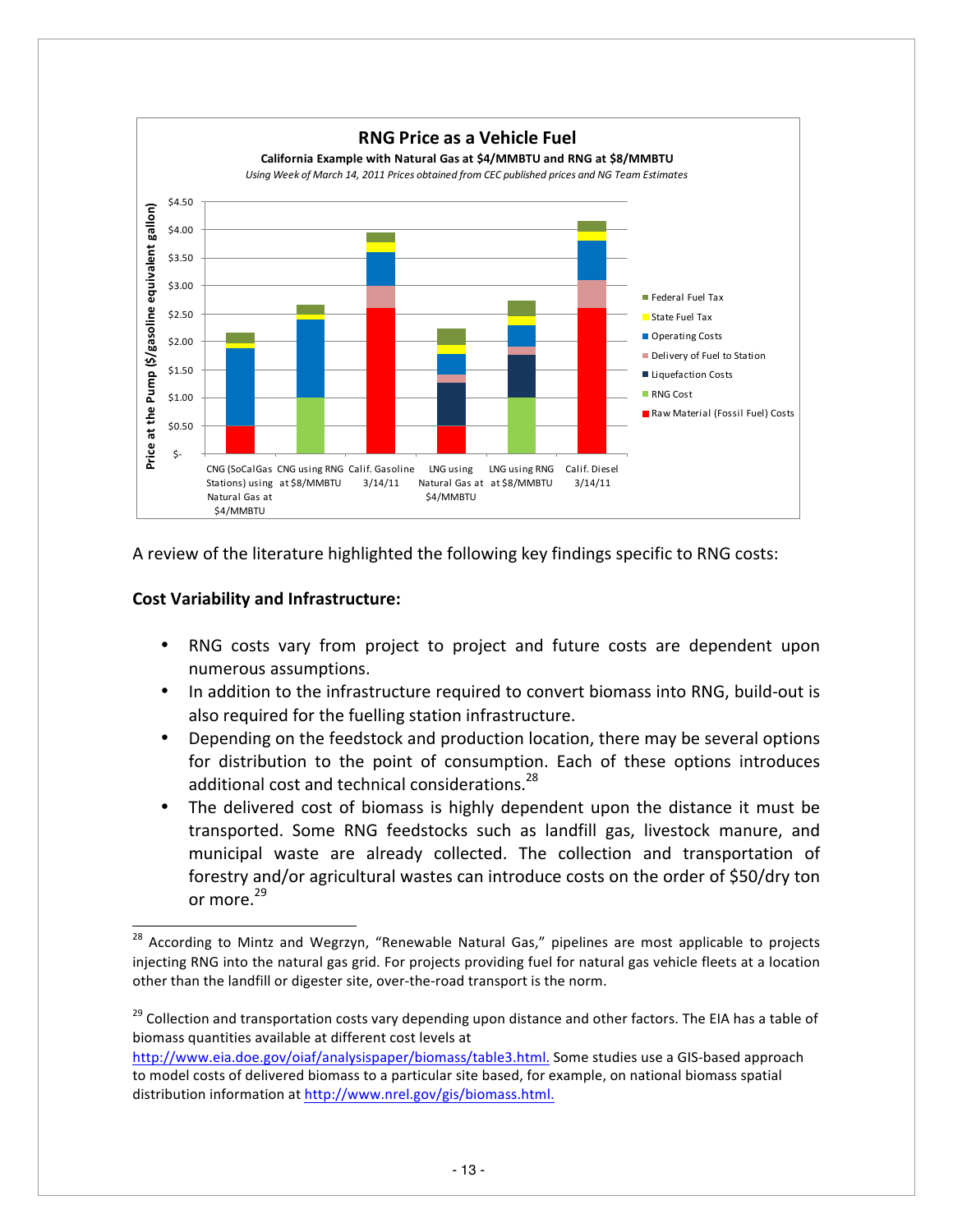The injection of RNG into the natural gas grid can be expensive for small facilities or where the facility is far from the pipeline. For some facilities, the local use of biogas and RNG or other means of distribution may be more affordable.

#### **Feedstocks Suitable for Anaerobic Digestion:**

- RNG is expected to cost in the range of \$3-20/MMBTU from landfill gas, wastewater treatment plants, municipal solid waste, and livestock manure from reasonably sized farms. Higher costs are expected from smaller feedstock sources.<sup>30</sup>
- RNG from large landfill sites is a low cost source of RNG as the biogas is generated naturally with no need for investment in an anaerobic digester. The capital cost requirements to build-out RNG capacity are low for landfill sites.
- RNG from large dairy farms can be produced using covered lagoons rather than a more expensive digester. For small farms the costs of cleaning, upgrading, and pipeline injection can be prohibitive. $31$

#### **Feedstocks Suitable for Thermal Gasification:**

- Thermal gasification is expected to produce RNG in the range of \$13/MMBTU for large plants (5,000 dry tons per day) to \$40+/MMBTU for small plants (50 dry tons per day). $32$
- Conversion plants are capital intensive and the cost of capital is a dominant component in conversion costs. Larger plants benefit from economies of scale. Capital cost assumptions such as debt-equity ratio, amortization period and required IRR have a significant impact on RNG costs.
- Thermal gasification plants are expected to be in the range of in the range of \$40,000/daily barrel for a large (5,000 dry tons per day) plant to \$225,000/daily barrel for a small (50 dry tons per day) plant. $^{33}$
- Installed capital costs could drop significantly as technologies and supply chains mature and as volume increases. The costs of capital could also drop as plants

 $30$  An extremely small-scale technology for use with biogas flows of 20 - 100 scfm is being developed in Wisconsin for use at smaller landfills and wastewater plants. Project costs are not available but newly emerging technologies for biogas clean-up and anaerobic digestion may make smaller biomass sources more economically feasible, thereby expanding the practical potential.

 $32$  Zwart et al., "Production of Synthetic Natural Gas (SNG) from Biomass: Development and Operation of an Integrated Bio-SNG System," Energy Research Centre of the Netherlands, ECN-E--06-018 (30 October 2006): http://www.ecn.nl/docs/library/report/2006/e06018.pdf. Table 5.5 reports costs of 9 to 31 Euros per GJ. These figures have been converted to \$/MMBTU.

 $33$  Based on capital cost estimates from Zwart et al., "Production of Synthetic Natural Gas."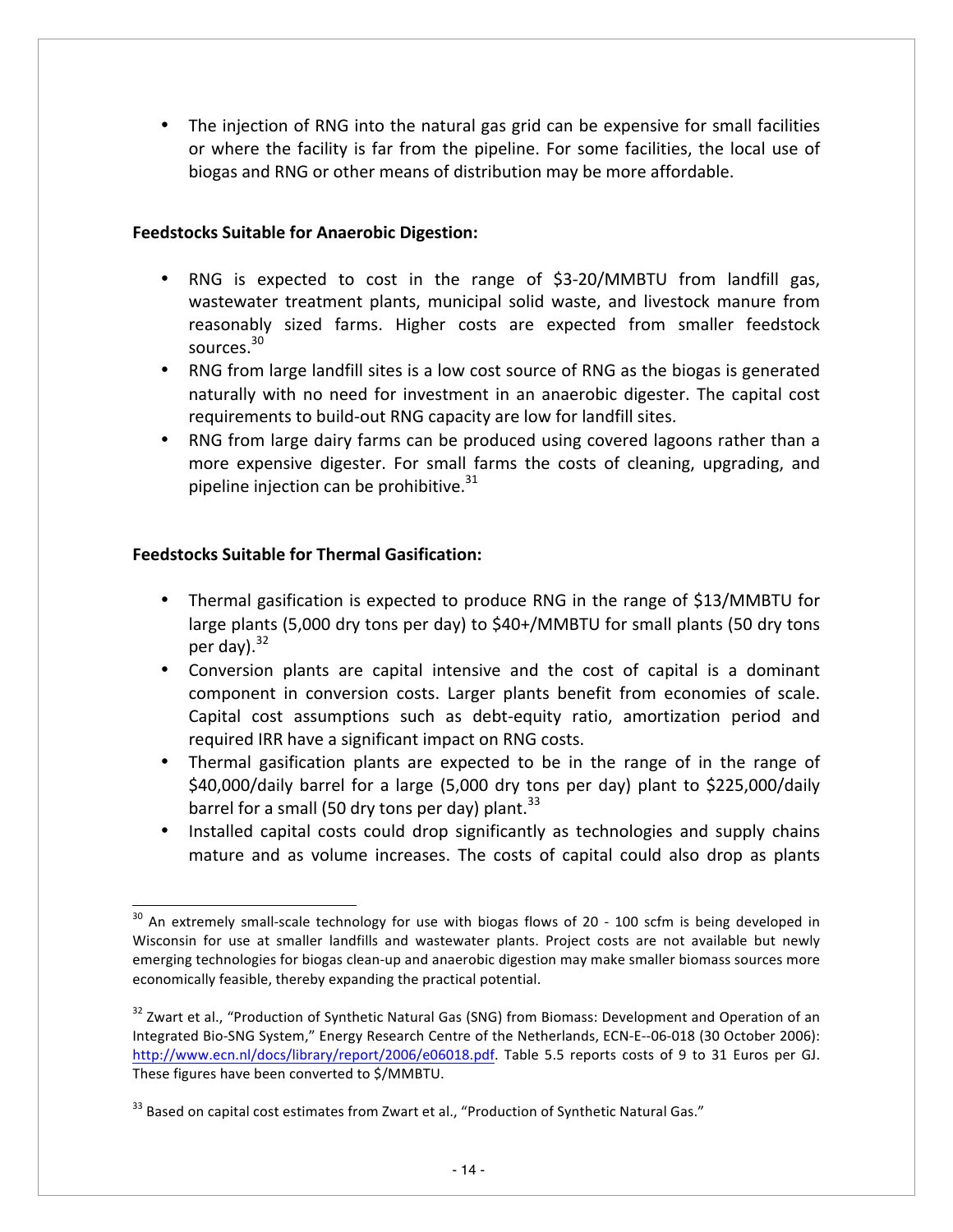become more suitable for debt financing. These potential cost reductions have not been applied. 

Greenhouse Gas Life-Cycle Analysis 

Renewable natural gas can offer significant greenhouse gas reductions compared to diesel, gasoline, natural gas, and some liquid biofuels. These key points are critical to an understanding of the GHG emission reduction benefits of RNG as a transportation fuel:

- i) There is the potential for emission reductions upstream or tank-to-wheels (TTW) from the capture of methane emissions from landfills or dairies and well-to-tank (WTT) via the use of RNG as a substitute to replace petroleum or in blended mixtures with fossil natural gas.
- ii) The GHG emissions reduction benefit is dependent on the feedstock and conversion pathway and is not inherent in the fuel itself.

The GHG benefits for RNG derived from landfill gas, dairy digester biogas, and manure have been well-documented.<sup>34</sup> For example, RNG from landfill gas liquefied into LNG for heavy duty transport applications has WTW GHG savings of approximately 72-97% compared to diesel fuel pathways. $35$ 

Thermo-chemical processes such as thermal gasification with methanation to produce RNG are less mature but are seen to have the potential for GHG emission reductions. A life-cycle analysis of greenhouse gas emissions for biomass to renewable LNG or CNG via thermal gasification is not readily available in the literature. Given this gap, we are not able to comment on the emissions reduction benefits of anaerobic digestion versus thermal gasification.

Table III depicts the emissions reductions identified in the literature to better reflect the range of cases and uncertainties. These ranges are also plotted in Figure IV.

 $34$  Argonne National Labs has published models derived from GREET for CNG and LNG from landfill gas for a range of cases including different electricity sources, on-site compression or liquefaction, and off-site compression or liquefaction. CARB has carbon intensities for CNG and LNG from landfill gas and dairy digester biogas with differing cases of liquefaction efficiency. GHGenius biomethane results are available for CNG from not only landfill gas and manure but also for the anaerobic digestion of hay, switch grass, wheat straw and corn stover.

<sup>&</sup>lt;sup>35</sup> Argonne National Labs, "Well-to-Wheels."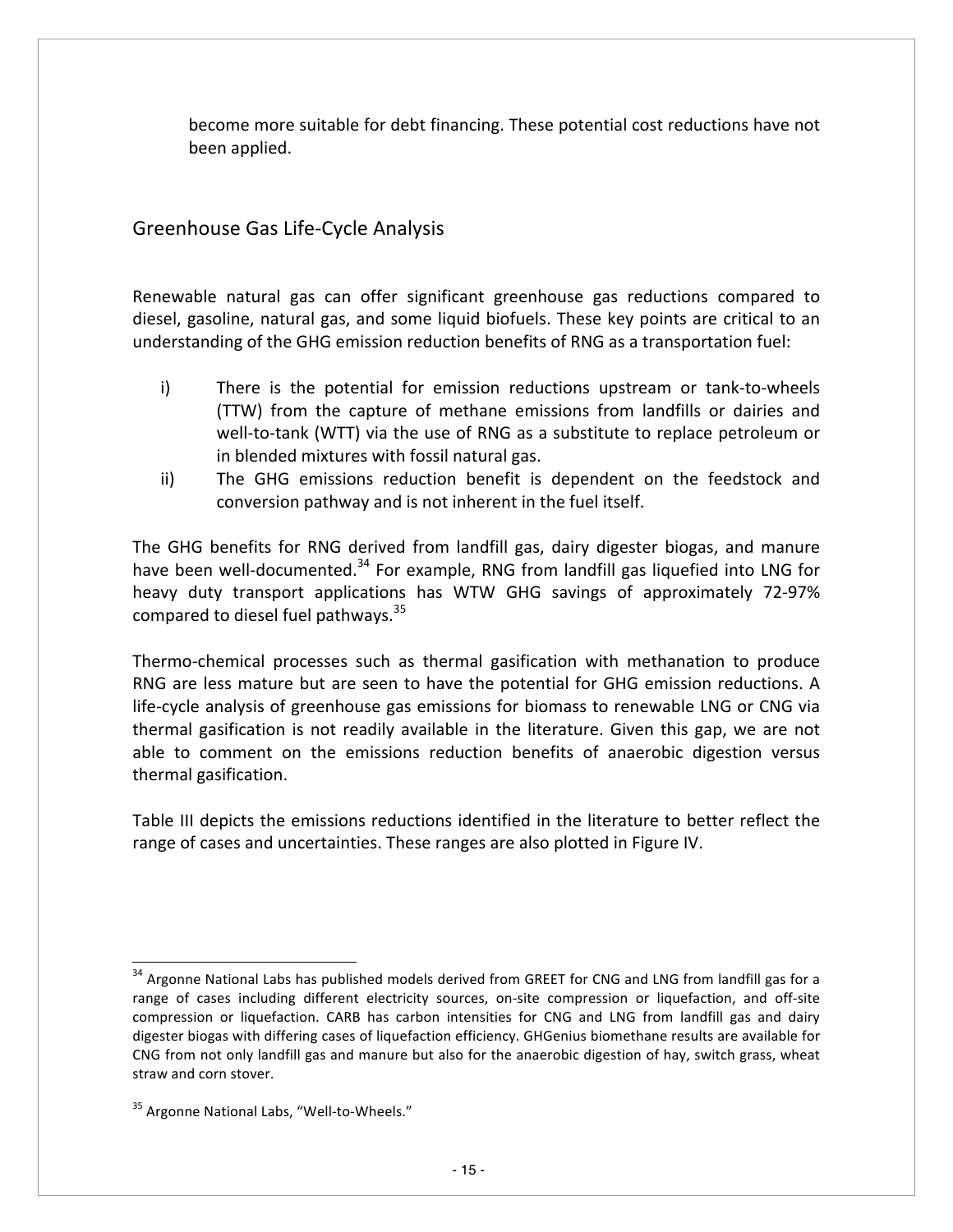|                                    |                   | Fuel %WTW GHG |                                               |  |
|------------------------------------|-------------------|---------------|-----------------------------------------------|--|
| Source                             | <b>RNG Fuel</b>   | Savings       | <b>Notes</b>                                  |  |
|                                    |                   | 80% - 101%    | Argonne 2010 GREET analysis of various LFG    |  |
| Landfill Gas                       | CNG vs. Gasoline  |               | cases. GREET 1.8d.1 default is 98%            |  |
|                                    |                   | 77% - 98%     | Argonne 2010 GREET analysis of various LFG    |  |
|                                    | LNG vs Diesel     |               | cases. GREET 1.8d.1 default is 97%            |  |
|                                    |                   | 70% - 90%     | CARB 2009 GREET analysis: 85% better than     |  |
| Dairy Manure                       | CNG vs. Gasoline  |               | gasoline.                                     |  |
|                                    |                   | 70% - 81%     | CARB CI data March 2011. 81% with 90%         |  |
|                                    | LNG vs. Disel     |               | efficienct liquefaction.                      |  |
| AD - Hay/Switch Grass/Straw/Stover | ICNG vs. Gasoline | 75% - 81%     | GHGenius 2009 Biomethane results.             |  |
| AD - General                       | CNG vs. Gasoline  | 63% - 200%    | UK study range. High end is liquid manure.    |  |
| Thermochemical Conversion of       |                   |               | Lacking solid studies. UC Davis 2006 has this |  |
| <b>Biomass</b>                     |                   | 74% - 92%     | range using LEM. CEC demonstration project    |  |
|                                    |                   |               | cites 85%.                                    |  |

Table III: Greenhouse Gas Emissions Reductions Associated with Different Feedstock Pathways

**Figure IV: Greenhouse Gas Emissions Reductions of RNG Feedstocks** 



The WTW greenhouse gas reductions of fuels are calculated based on grams of  $CO<sub>2</sub>$ equivalent per MJ of fuel energy. These values can then be used to calculate the WTW emissions reduction of different natural gas vehicles. Fuel blends and differences in relative efficiency, if any, must be considered when calculating the emission reduction benefits of specific vehicles. This exercise was beyond the scope of this white paper.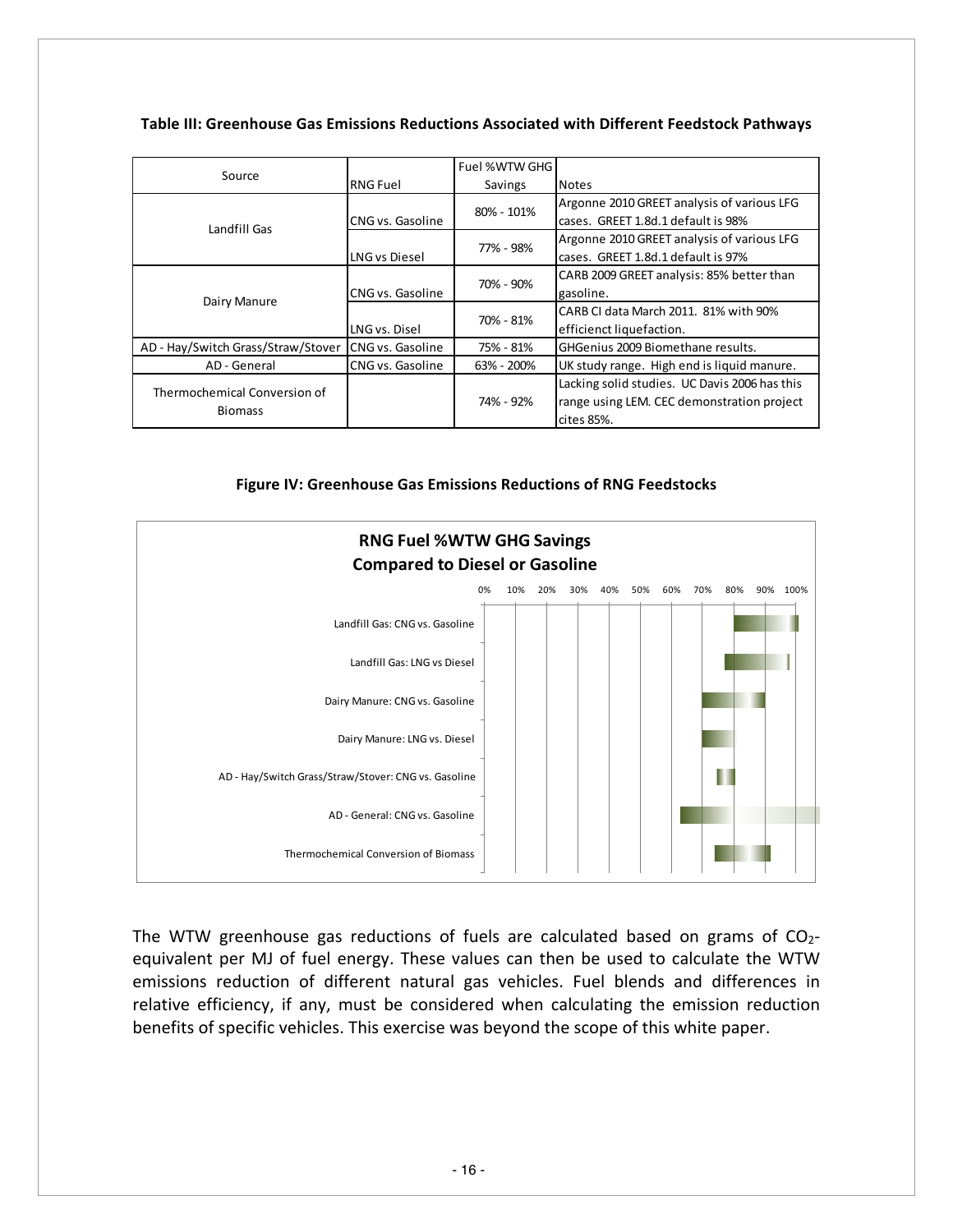### RNG for Transportation in the United States

The largest commercial-scale landfill gas (LFG) to RNG plant is located at the Altamont Landfill near Livermore, California. Operated by Waste Management-Linde, the plant has a daily capacity of 13,000 LNG gallons and fuels 400 refuse haulers powered by Cummins Westport (CWI) ISL G engines. By displacing 2.5 million gallons of diesel, the RNG produced at Altamont eliminates over 30,000 tons of GHG emissions, 200 tons of nitrogen oxides (NOx), and four tons of particulate matter (PM) per year.<sup>36</sup> The Frank R. Bowerman Landfill in Irvine, California is another commercial-scale LFG to RNG plant, generating nearly 5,000 gallons of LNG per day. The fuel is used by the Orange County Transit Authority's (OCTA) fleet of LNG-powered buses and refuse trucks<sup>37</sup>.

A notable a RNG for transportation project is Hilarides Dairy in Lindsay, California. The dairy received a \$600,000 grant from the California Air Resources Board's Alternative Fuel Incentive Program, which subsidizes projects facilitating a greater use of non-petroleum fuels. Using an anaerobic-lagoon digester that processes the manure of nearly 10,000 cows, the project generates 226,000 cubic feet of biogas per day for electrical power and enough fuel to run two heavy-duty milk delivery trucks and five pick-up trucks.<sup>38</sup>

#### Key Findings

- 1. RNG has the potential to provide approximately 40 billion GGE per year.
- 2. RNG for transportation must overcome the economic, scale, and efficiency challenges of other competing pathways.  $39$

<sup>&</sup>lt;sup>36</sup> "Linde and Waste Management Receive California Governor's Award for Sustainable Facility," Linde Group press release (November 16, 2010): available at http://www.the-lindegroup.com/en/news\_and\_media/press\_releases/news\_2010\_1117\_2.html.

 $37$  In comparison, very small-scale projects like the Dane County Landfill BioCNG Project in Madison, Wisconsin generate 20 scfm of RNG or approximately 100 GGE of gasoline to fuel the County's fleet vehicles.

<sup>&</sup>lt;sup>38</sup> "Dairy Trucks Powered by Cow Waste," California Environmental Protection Agency press release 09-11, February 11 2009, on the Air Resource Board website, http://www.arb.ca.gov/newsrel/2009/nr021109b.htm.

 $39$  A more comprehensive discussion about why RNG is best suited to transportation applications is available in the Natural Gas chapter of the Future Transportation Fuels Study. Ahman, "Biomethane in the Transport Sector," notes that in countries with high biomass utilization rates such as Sweden, only 3-4% of the supplied bio-energy is used in the transport sector and approximately 80% is used for heating and electrical power generation. Given the development of alternative non bio-energy sources for heating and electricity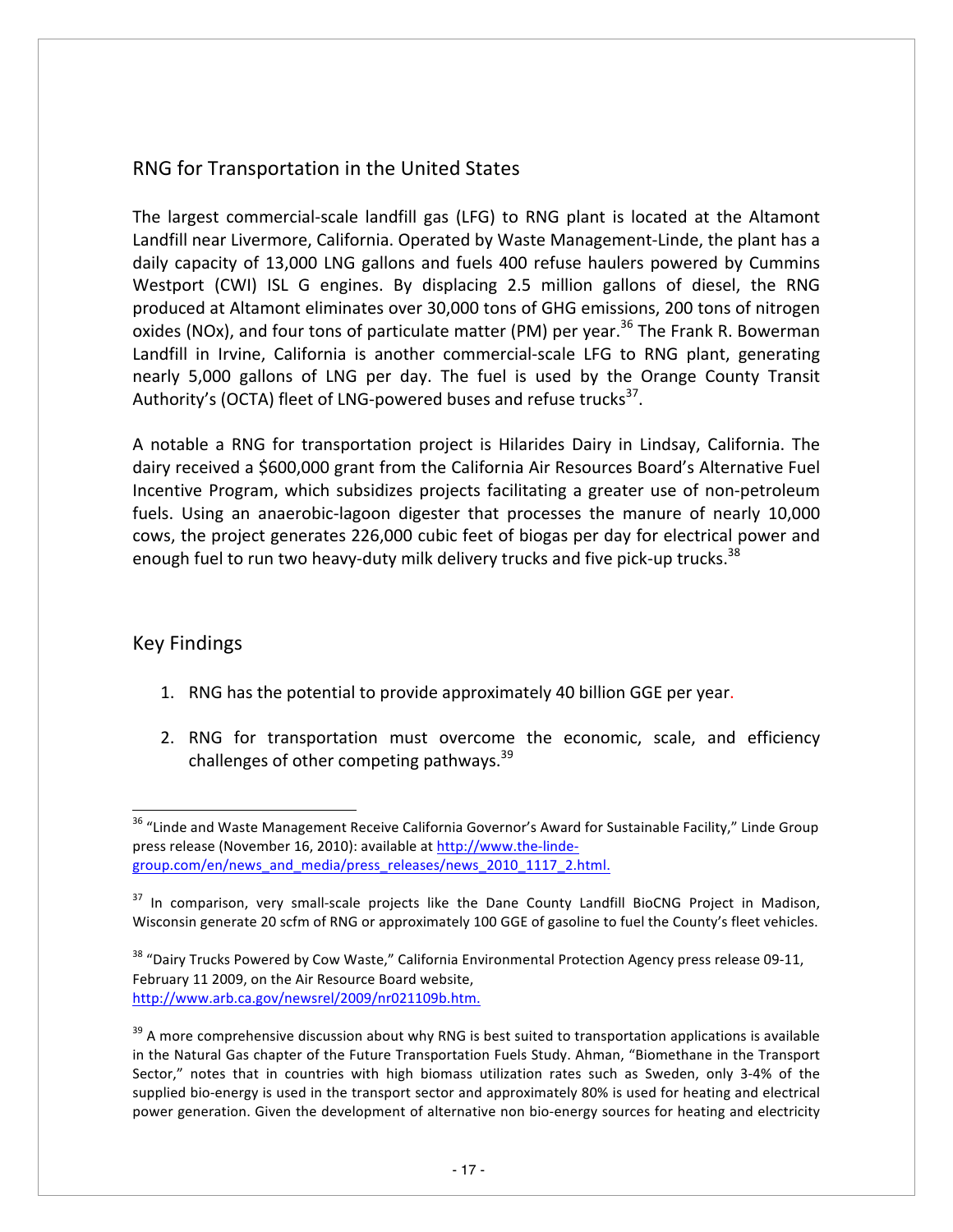- 3. Current standards and incentives favour the use of biogas for on-site electrical power generation, not upgrading to RNG for transportation.<sup>40</sup>
- 4. Woody biomass, agricultural crop waste, and energy crops which comprise more than 80% of the current potential RNG inventory are subject to competition with liquid biofuel production.
- 5. The majority of the biomass feedstocks will require thermal gasification.
- 6. Economies of scale are critical to the feasibility of thermal gasification projects.
- 7. The development of a market for biogas and RNG is driven by differing policy objectives that have to address the inherent uncertainty of both long-term emission reduction ambitions and the deployment of other renewable technologies in all sectors.
- 8. RNG costs are dependent on the scale of operation. Large processing facilities can benefit from economies of scale, thereby reducing the costs per MMBTU. Practical plant size may be limited by the supply of nearby feedstocks, as transporting the biomass over long distances can increase its delivered cost. For small sites such as small dairies, the capital costs associated with cleaning, upgrading, and pipeline injection may be prohibitive. Aggregating feedstocks from many small sites may be a more economic approach.
- 9. A rigorous economic and environmental life-cycle assessment is needed to determine the best pathway for biogas and biomass feedstocks. $41$
- 10. Biogas and biomass feedstock inventories are fragmented and regional in scope, thereby adding to the challenge of a national RNG for transportation strategy.
- 11. Recent discoveries of natural gas shale reserves and the softening of natural gas prices have impacted the economics of RNG projects. Anaerobic digesters, biogas upgrading facilities, and liquefaction units require up-front capital investments that

such as solar and wind, biomass derived fuels such as RNG may be the only carbon neutral option for the transport sector.

 $\overline{a}$ 

 $40$  At present, the most significant demand for RNG is from power producers in Renewable Portfolio Standard (RPS) states that use the fuel in combined cycle plants to generate renewable electricity to satisfy RPS compliance requirements.

 $41$  All biomass will not be available for the transport sector as other sectors also need to phase out fossil fuels and will thus be competing for the limited biomass resources.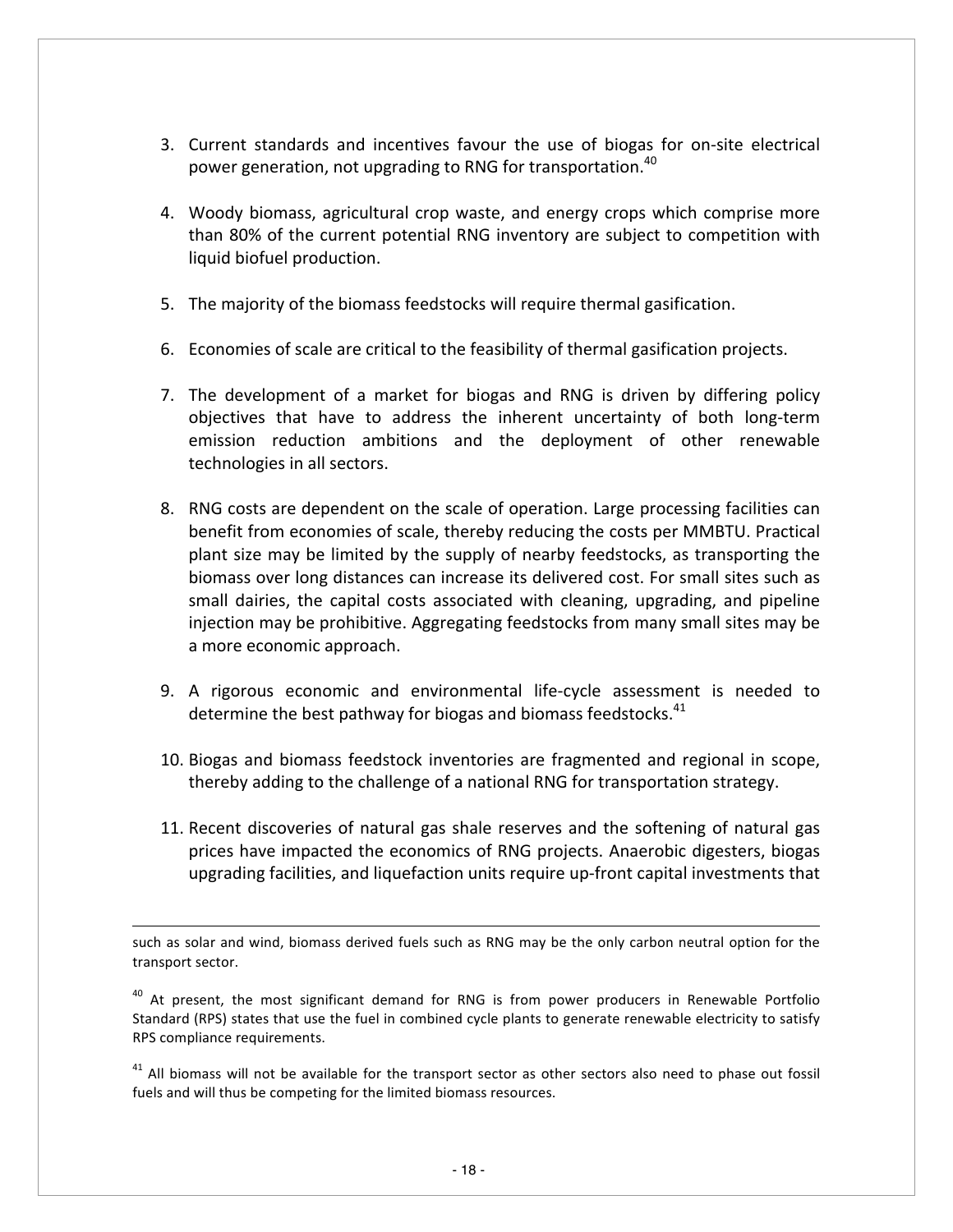are difficult to align with the economics of an abundant, long-term supply of lowcost fossil natural gas.

- 12. Developers of RNG projects must negotiate with gas utilities for access to pipelines, thereby adding time and  $cost^{42}$  Each state faces a different mix of regulatory barriers making it difficult to generalize opportunities and constraints from a national perspective.
- 13. Gas quality considerations are not a barrier for introducing RNG to the natural gas pipeline system as various technologies exist today to process biogas to a product that is indistinguishable from a constituent perspective to natural gas. $43$
- 14. In contrast to the demand for renewable electricity, a similar robust market for lower-carbon or renewable natural gas does not currently exist. An established market, preferably with long term price commitments, may encourage the capital investment required to build RNG capacity.
- 15. It is important to introduce other economic benefits such as the capacity of the producer or feedstock owner to convert a waste problem into a supplementary revenue source, the ability to avoid costs associated with the disposal of the waste stream, and the job creation potential at all stages of the supply chain.
- 16. Carbon finance can further improve project economics as carbon offsets can be earned via the capture of the methane from feedstock sources and switching vehicle fuel from diesel to RNG.
- 17. A significant barrier to the increased use of RNG in transportation applications is the Investment Tax Credit (ITC) which incentivizes on-site power generation from RNG but does not provide any incentive to produce RNG for pipeline injection and transport applications.
- 18. RNG can achieve an estimated 90% reduction in greenhouse gas (GHG) emissions when used in transport applications.<sup>44</sup>
- 19. A life-cycle analysis of greenhouse gas emissions for biomass to renewable LNG or CNG via thermal gasification is not readily available in the literature.

Mintz and Wegrzyn, "Renewable Natural Gas."

<sup>&</sup>lt;sup>43</sup> National Grid, "Renewable Gas."

<sup>&</sup>lt;sup>44</sup> Borjesson and Mattiasson, "Biogas as a Resource Efficient Vehicle Fuel," and Argonne National Labs "Wellto-Wheels Analysis."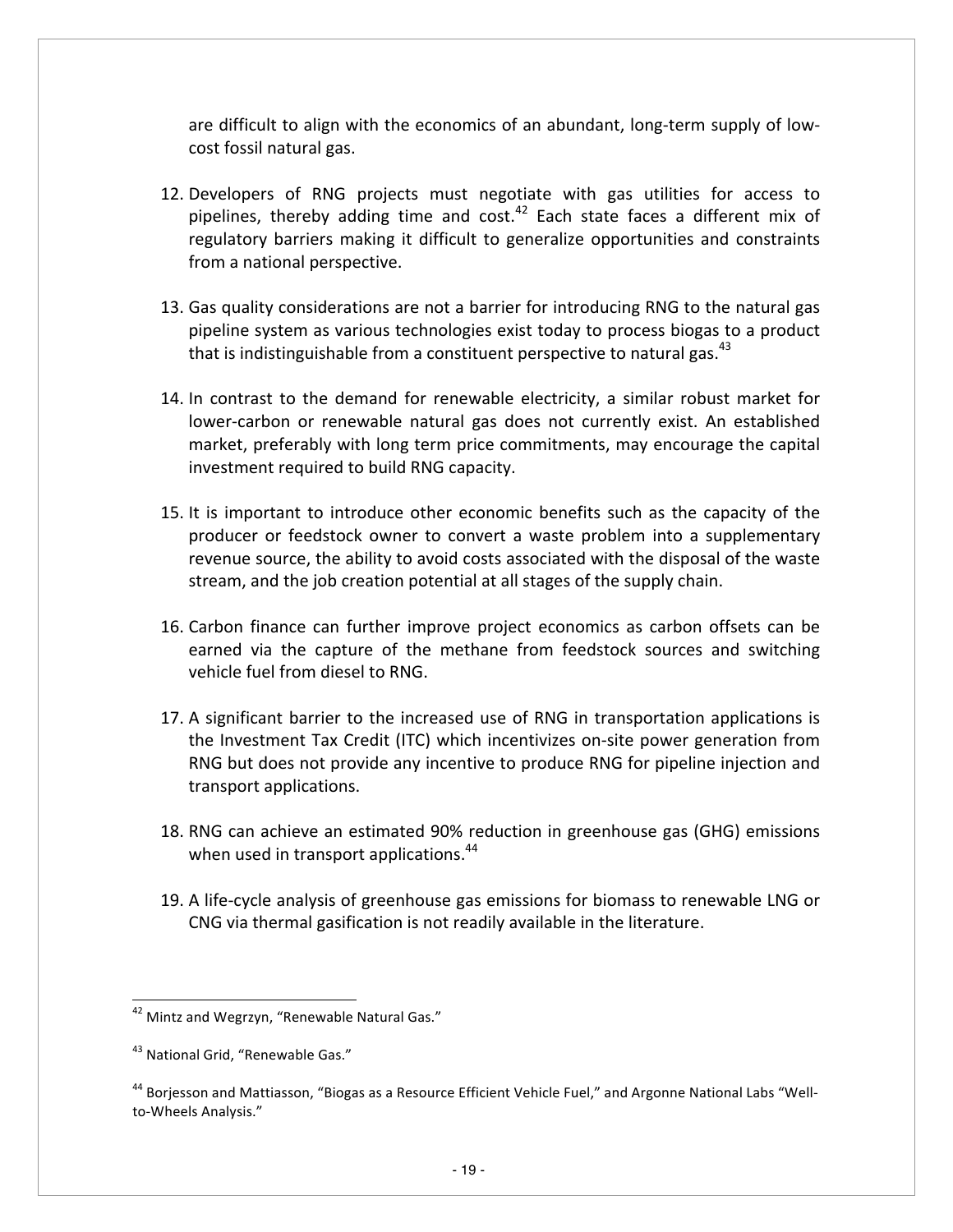- 20. The case studies profiled in this white paper demonstrate the suitability of RNG for transportation.
- 21. The technologies for anaerobic digestion and biogas clean-up are maturing and evolving. It is likely that smaller landfills, dairies, waste water treatment plants etc. may become more economically feasible. An analysis of these technologies is beyond the scope of this white paper.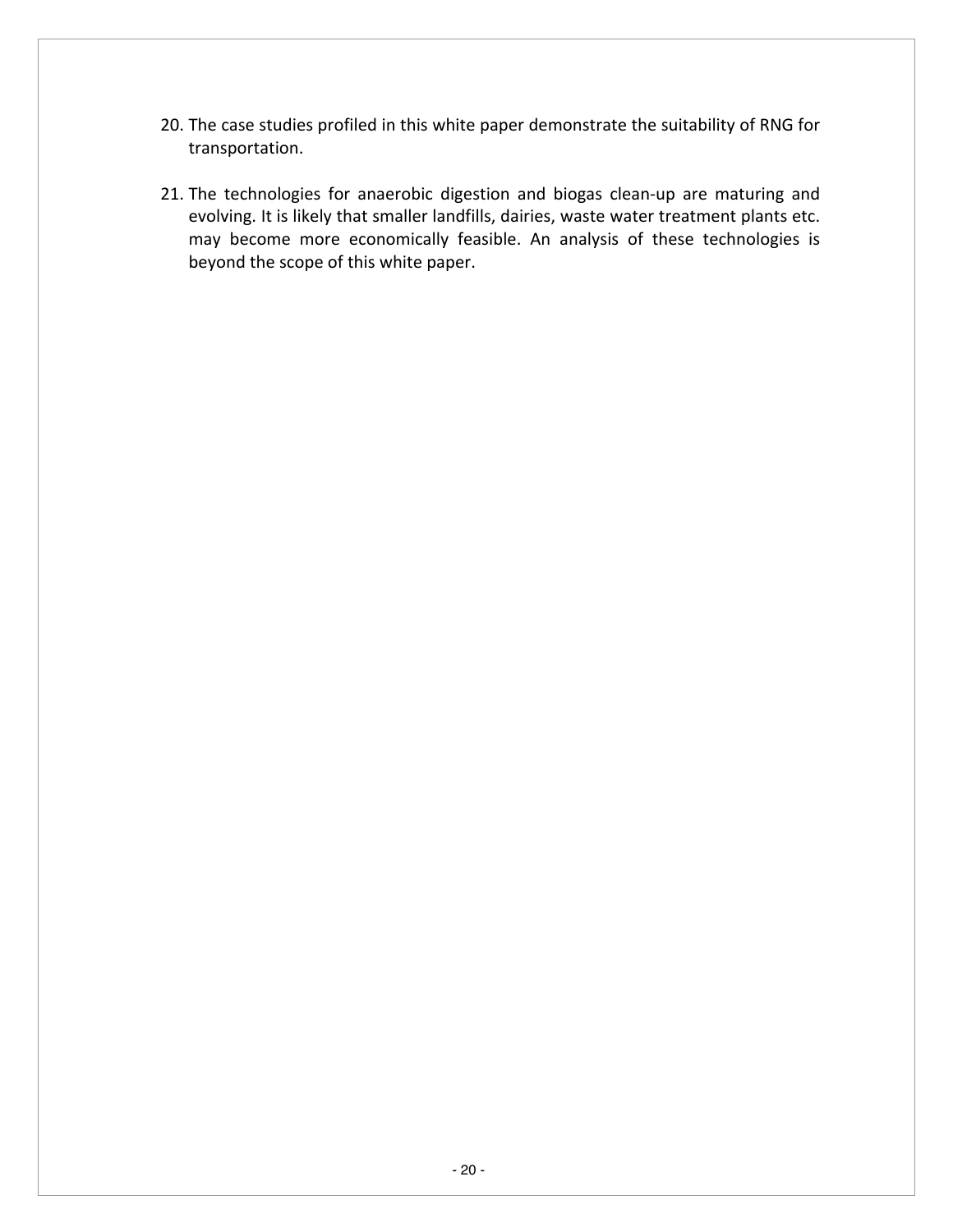# List of Terms

| Anaerobic Digestion                     | A naturally occurring biochemical process in which organic material is<br>broken down by bacteria in a low-oxygen environment resulting in the<br>generation of methane gas and carbon dioxide.                                                                                                                                                                                                                                                                                             |  |  |  |
|-----------------------------------------|---------------------------------------------------------------------------------------------------------------------------------------------------------------------------------------------------------------------------------------------------------------------------------------------------------------------------------------------------------------------------------------------------------------------------------------------------------------------------------------------|--|--|--|
| Anaerobic Digester                      | Equipment for optimizing the anaerobic digestion of biomass and/or<br>liquid waste to produce biogas.                                                                                                                                                                                                                                                                                                                                                                                       |  |  |  |
| <b>Biofuels</b>                         | Renewable liquid or gaseous transportation fuels that are made from<br>organic matter.                                                                                                                                                                                                                                                                                                                                                                                                      |  |  |  |
| <b>Biogas</b>                           | A renewable energy source similar to natural gas but with a lower heat<br>content. It is derived from renewable biomass sources via anaerobic<br>digestion. In its unpurified state, the major components of biogas are<br>methane ( $\degree$ 60 - 70%), carbon dioxide ( $\degree$ 30 - 40%) and additional smaller<br>components of hydrogen sulphide (50 - 2000 ppm), water vapour, oxygen<br>and various trace hydrocarbons.                                                           |  |  |  |
| <b>Biogas Upgrading</b>                 | A process whereby a significant portion of the carbon dioxide, water,<br>hydrogen sulphide and other impurities are removed from raw biogas.<br>The major technologies include water scrubbing, membrane separation,<br>pressure swing adsorption (PSA) and mixing with higher quality gases.                                                                                                                                                                                               |  |  |  |
| <b>Biomass</b>                          | A renewable organic biological material that can be used to produce<br>energy. It includes materials such as wood, grasses, energy crops,<br>residues from agriculture and forestry, organic components of municipal<br>and industrial wastes.                                                                                                                                                                                                                                              |  |  |  |
| Biomethane                              | Biogas which has been purified via a process to remove the bulk of the<br>carbon dioxide, water, hydrogen sulphide and other impurities. Generally<br>referred to as renewable natural gas.                                                                                                                                                                                                                                                                                                 |  |  |  |
| Co-digestion                            | Refers to anaerobic digestion of two or more biomass sources<br>simultaneously to improve overall biogas yield.                                                                                                                                                                                                                                                                                                                                                                             |  |  |  |
| <b>Combined Heat and Power</b><br>(CHP) | A group of technologies that produce electricity and heat (also known as<br>co-generation) in a single, integrated system. It converts as much as 90%<br>of the fuel into usable energy.                                                                                                                                                                                                                                                                                                    |  |  |  |
| Feedstock                               | A raw material that can be converted into one or more useful products<br>including renewable natural gas.                                                                                                                                                                                                                                                                                                                                                                                   |  |  |  |
| Landfill Gas (LFG)                      | Landfill gas (LFG) is biogas produced via organic decomposition at<br>landfills. It is typically comprised of ~50% methane, ~50% carbon dioxide<br>and smaller amounts of siloxanes, sulphur compounds, various trace<br>hydrocarbons, and other impurities. The percentage of methane can vary<br>from 40%-60% depending on waste composition. The methane may be<br>vented, flared, combusted to generate electricity or thermal energy on-<br>site or upgraded to renewable natural gas. |  |  |  |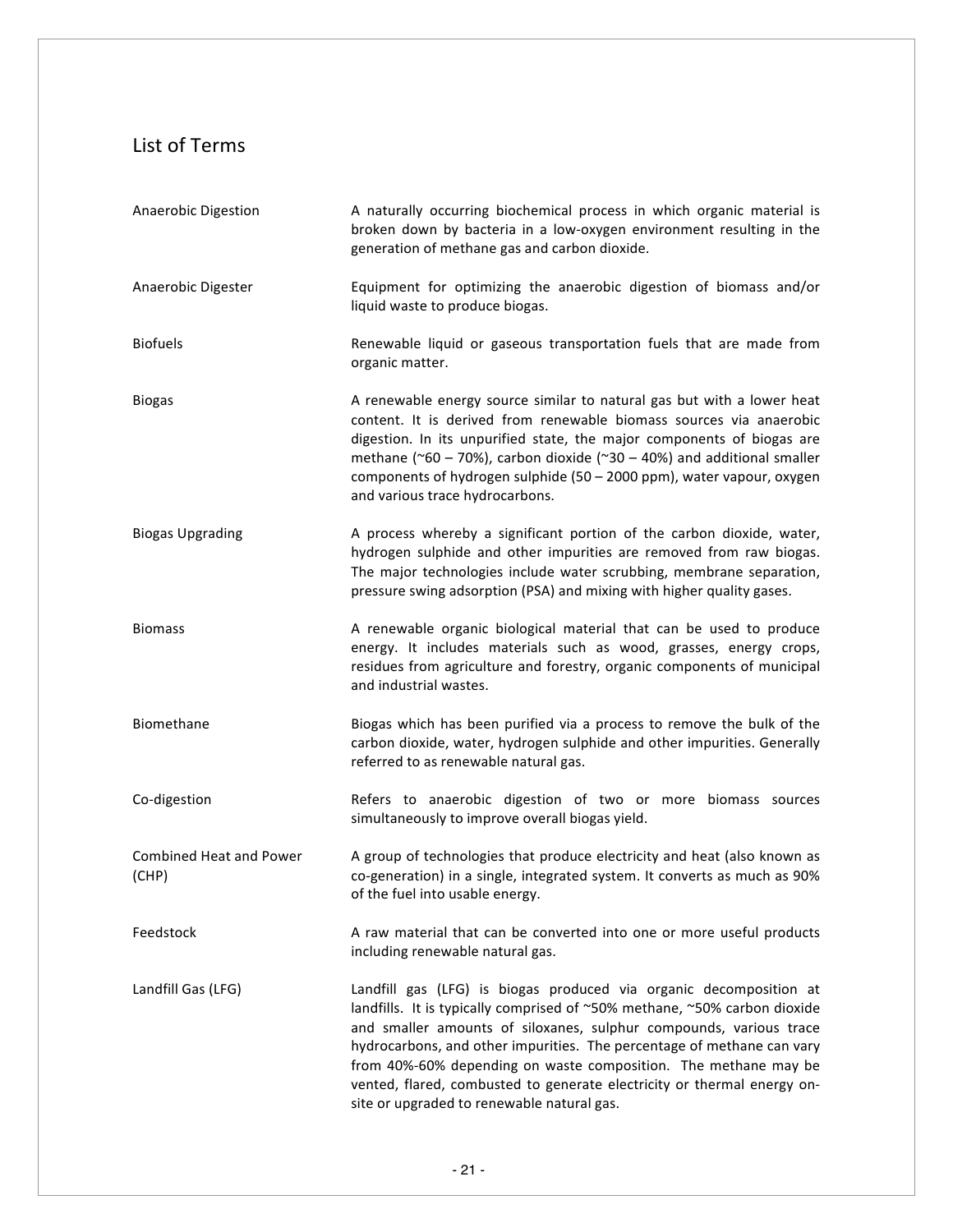| Methane                        | A colorless, flammable, odorless hydrocarbon gas and the major<br>component of natural gas.                                                                                                                                                                                                                                                                                                                                                                                                            |  |  |  |  |  |  |  |  |
|--------------------------------|--------------------------------------------------------------------------------------------------------------------------------------------------------------------------------------------------------------------------------------------------------------------------------------------------------------------------------------------------------------------------------------------------------------------------------------------------------------------------------------------------------|--|--|--|--|--|--|--|--|
| <b>Practical Resource</b>      | The practical resource is the biomass resource expressed in dry tons per<br>year that could reasonably be used based on technical and economic<br>constraints. It is the total resource minus biomass that is not technically<br>or economically practical to use. Each of the different feedstocks (forestry<br>waste, livestock manure, waste water sludge etc.) has a range of<br>conditions related to scale, operating practices and other limitations that<br>define the practical resource use. |  |  |  |  |  |  |  |  |
| <b>Practical RNG Potential</b> | The practical potential is the quantity of RNG that could be produced<br>each year from the practical resource based on expected yields.                                                                                                                                                                                                                                                                                                                                                               |  |  |  |  |  |  |  |  |
| Renewable Natural Gas          | Renewable natural gas is pipeline quality gas that is fully interchangeable<br>with natural gas, but produced from renewable biomass or biogas. Also<br>referred to as biomethane or renewable gas.                                                                                                                                                                                                                                                                                                    |  |  |  |  |  |  |  |  |
| Tank-to-Wheels                 | A measurement of greenhouse gas emissions during vehicle operation.<br>This is one component of a Well-to-Wheels analysis.                                                                                                                                                                                                                                                                                                                                                                             |  |  |  |  |  |  |  |  |
| <b>Thermal Gasification</b>    | A chemical process whereby biomass is converted to synthetic gas by<br>mixing with reactants at very high temperatures. The syngas can then be<br>methanated to produce RNG.                                                                                                                                                                                                                                                                                                                           |  |  |  |  |  |  |  |  |
| <b>Total Resource</b>          | The total resource is total available biomass resource that could, in<br>theory, be used to produce RNG, or other bio-fuels. It may include<br>biomass that would be impractical to use for technical or economic<br>reasons.                                                                                                                                                                                                                                                                          |  |  |  |  |  |  |  |  |
| Well-to-Wheels                 | A measurement of greenhouse gas emissions that takes into account fuel<br>production and distribution as well as end-use emissions in transportation<br>applications.                                                                                                                                                                                                                                                                                                                                  |  |  |  |  |  |  |  |  |
| Wheeling                       | The movement of natural gas from one system to another over<br>transmission facilities of intervening systems.                                                                                                                                                                                                                                                                                                                                                                                         |  |  |  |  |  |  |  |  |
| Yield                          | The yield is the amount RNG that can be produced from each dry ton of<br>biomass input. It is expressed in gasoline gallon equivalents (GGE) per dry<br>ton. The yield will depend on the biomass and the conversion processes<br>used.                                                                                                                                                                                                                                                                |  |  |  |  |  |  |  |  |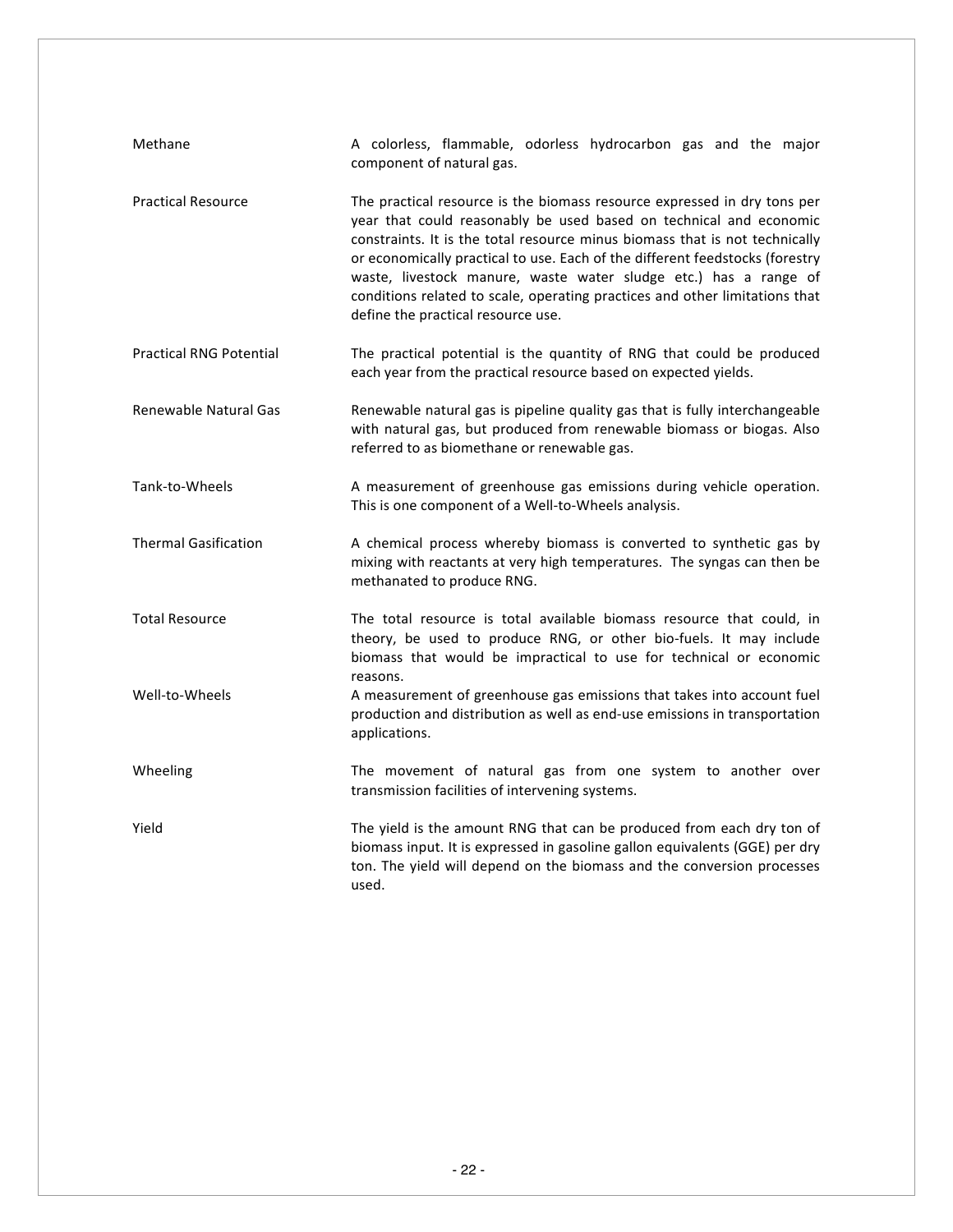### Bibliography

- Abboud, Salim, et al. "Potential Production of Methane from Canadian Wastes." Canadian Gas Association (October 2010): available at http://www.cga.ca/publications/documents/PotentialProductionofMethanefromCanadi anWastes-ARCFINALReport-Oct72010.pdf.
- Ahman, Max. "Biomethane in the Transport Sector  $-$  An Appraisal of the Forgotten Option." *Energy Policy* 38, no. 1 (January 2010): 208-217, doi:10.1016/j.enpol.2009.09.007.
- Argonne National Labs. "Well-to-Wheels Analysis of Landfill Gas-Based Pathways and Their Addition to the GREET Model." Department of Energy Report ANL/ESD/10-3 (2010): doi10.2172/951259.
- BIOGAS MAX. "The Biomethane Decision Guide for Urban and Municipal Policy Makers": available at http://www.biogasmax.eu/wanna-build-a-biomethane-project/
- Boisen, Peter. "Biomethane Potential as a Vehicle Fuel." NGVA Europe: available at http://www.sgc.se/gasification/resources/13 Peter Boisen.pdf.

Borjesson, Pal,, and Bo Mattiasson. "Biogas as a Resource Efficient Vehicle Fuel." Trends in *Biotechnology* 26, no. 1 (2008): 7-14, doi:10.1016/j.tibtech.2007.09.007.

California Energy Commission. "Economic and Financial Aspects of Landfill Gas to Energy Project Development in California." Consultant report for Public Interest Energy Research no. 500-02-020F (April 2002): available at http://www.energy.ca.gov/reports/2002-04-08\_500-02-020F.PDF.

California Energy Commission. "Economic Study of Bioenergy Production from Digesters at California Dairies." Nicholas Cheremisinoff, Kathryn George, Joseph Cohen. Publication no. CEC-500-2009-058 (October 2009): available at http://www.energy.ca.gov/publications/displayOneReport.php?pubNum=CEC-500- 2009-058.

- Calstart. "Economic Assessment of Biogas and Biomethane Production from Manure." White paper by Patrick Chen et al. (March 2010): available at http://www.calstart.org/Libraries/Publications/Economic Assessment of Biogas and Biomethane Production from Manure 2010.sflb.ashx.
- Cuellar, Amanda, and Michael Webber. "Cow Power: The Energy and Emissions Benefits of Converting Manure to Biogas." *Environmental Research Letters* 3, no. 3 (July 2008): doi:10:1088/1748-9326/3/3/034002.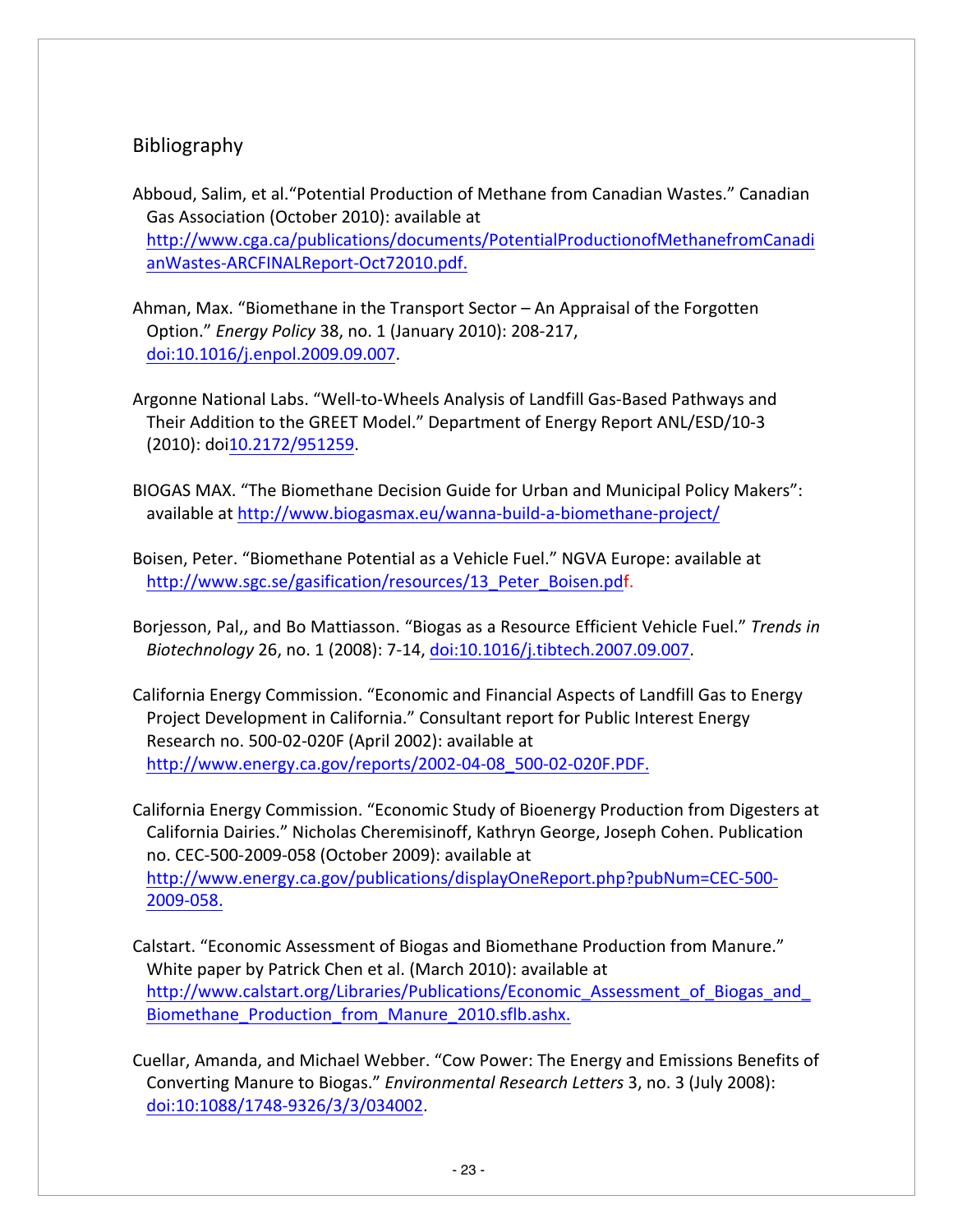Environmental Protection Agency. "Opportunities for and Benefits of Combined Heat and Power at Wastewater Treatment Facilities." U.S. Environmental Protection Agency Combined Heat and Power Partnership (October 2011): available at http://www.epa.gov/chp/documents/wwtf\_opportunities.pdf.

EPA AgSTAR. "Market Opportunities for Biogas Recovery Systems at U.S. Livestock Facilities." (November 2011): available at http://www.epa.gov/agstar/documents/biogas\_recovery\_systems\_screenres.pdf.

International Energy Agency. "Sustainable Production of Second Generation Biofuels." Information paper by Anselm Eisentraut (OECD Publishing 2010): available at http://www.iea.org/papers/2010/second generation biofuels.pdf.

JACOB Securities Inc. "Biomass Energy Primer: A Growing Area of Interest." Market primer by Equity Research (November 2008): available at www.jacobsecurities.com.

Krich, Ken, et al. "Biomethane from Dairy Waste: A Sourcebook for the Production and Use of Renewable Natural Gas in California." Report for the Western United Dairymen (July 2005): available at http://www.biogas.psu.edu/pdfs/BiomethanefromDairysourcebook.pdf.

Laser, Mark. "Biofuel Land Use Issues: In Search of a Common-Sense Approach." Asilomar Conference on Transportation and Energy presentation (2009): available at http://www.its.ucdavis.edu/events/outreachevents/asilomar2009/presentations%20list .php.

Mintz, Marianne, and Jim Wegrzyn. "Renewable Natural Gas: Current Status, Challenges and Issues: A Discussion Paper for Clean Cities Coalitions and Stakeholders to Develop Strategies for the Future." U.S. Department of Energy (September 2009): http://www1.eere.energy.gov/cleancities/pdfs/renewable\_natural\_gas.pdf.

National Academy of Sciences. "Liquid Transportation Fuels from Coal and Biomass: Technological Status, Costs and Environmental Impacts." Washington DC: National Academies Press (2009): available from National Academies Press website at http://www.nap.edu/catalog.php?record\_id=12620.

National Grid. "Renewable Gas - Vision for a Sustainable Gas Network." White paper (July 2010): http://www.nationalgridus.com/non\_html/NG\_renewable\_WP.pdf.

National Society for Clean Air and Environmental Protection. "Biogas as a Road Transport Fuel." Industry report (2006): available at http://www.biogas.org.nz/Publications/Background/biogas as transport fuel june06.p df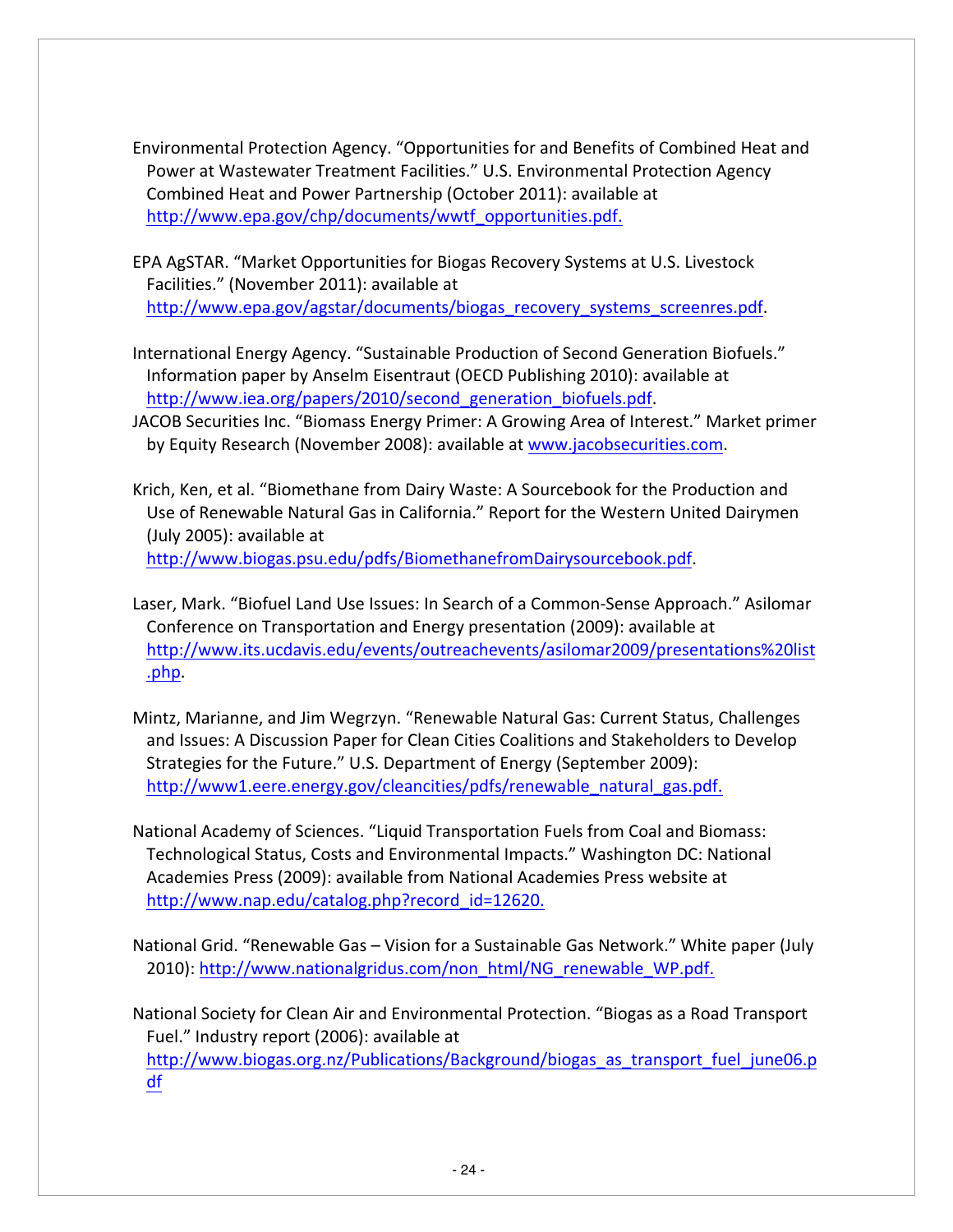Oak Ridge National Laboratory. "Biomass as Feedstock for a Bioenergy and Bioproducts Industry: The Technical Feasibility of a Billion-Ton Annual Supply." Department of Energy report DOE/GO-102005-2135 (April 2005): available at http://www1.eere.energy.gov/biomass/pdfs/final\_billionton\_vision\_report2.pdf.

Plombin, Charlotte. "Biogas as Vehicle Fuel: A European Overview." Trendsetter Report No 2003:3 (October 2003): available at http://213.131.156.10/xpo/bilagor/20040115134708.pdf.

QSS Group Inc. "Biogas for Transportation Use: A 1998 Perspective." Unpublished study performed for U.S. Department of Energy (July 2008).

Rutledge, Brad. "California Biogas Industry Assessment: White Paper." WestStart-Calstart (April 2005): 

http://www.calstart.org/Libraries/Publications/California\_Biogas\_Industry\_Assessment White Paper.sflb.ashx.

Saur, Genevieve, and Ali Jalalzadeh-Azar. "H2A Biomethane Model Documentation and a Case Study for Biogas from Dairy Farms." Technical report for National Renewable Energy Laboratory no. TP-5600-49009 (December 2010): doi:10.2172/1000098.

Swedish Gas Centre, Swedish Gas Association, Swedish Biogas Association. "Biogas from Manure and Waste Products - Swedish Case Studies." (2008): available at http://www.iea-biogas.net/\_download/publi-task37/publimember/Swedish\_report\_08.pdf.

TIAX LLC. "Life-Cycle Cost Model and Pollutant Emissions Estimator." Industry report prepared for Westport Innovations (March 2008): available at http://s3.amazonaws.com/zanran\_storage/www.westport.com/ContentPages/1667915 9.pdf. last accessed March 05, 2012.

U.S. Department of Agriculture. "Agricultural Waste Management Field Handbook: Chapter 4: Agricultural Waste Characteristics." National Resources Conservation Service publication number 210-VI-AWMFH (March 2008): available at http://directives.sc.egov.usda.gov/OpenNonWebContent.aspx?content=17768.wba.

Van der Meijden, Christiaan, et al. "Production of Bio-Methane from Woody Biomass." International Gas Union, Energy Research Council of the Netherlands report no. ECN-M--09-086 (June 2009): available at http://www.igu.org/html/wgc2009/papers/docs/wgcFinal00228.pdf.

World Business Council for Sustainable Development. "Biomass Issue Brief." (2006): available at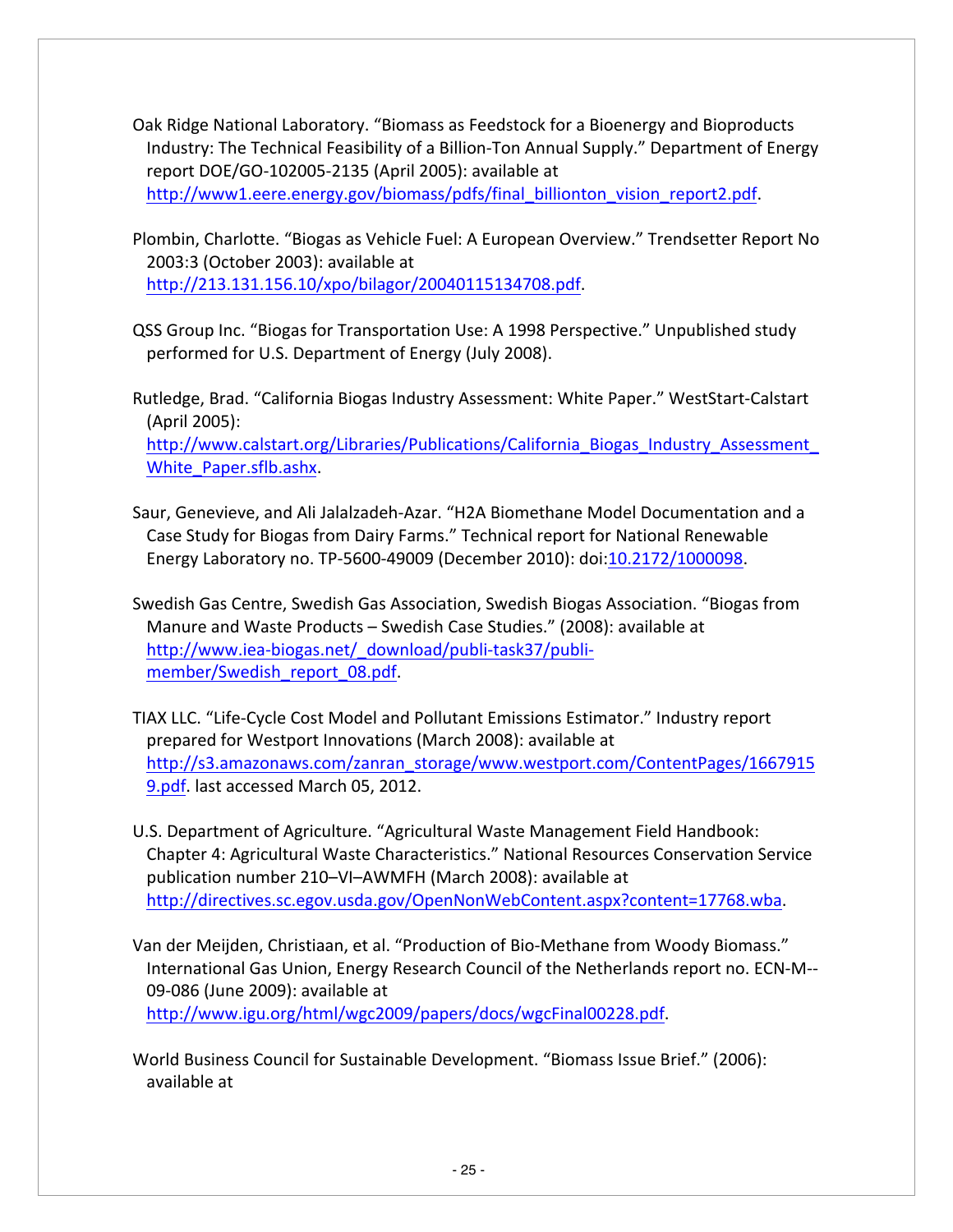http://www.cecodes.org.co/descargas/publicaciones/publicaciones\_wbcsd/BiomassIssu eBrief-Energy&Climate.pdf.

World Business Council for Sustainable Development. "Biofuels Issue Brief." available at http://www.cecodes.org.co/descargas/publicaciones/publicaciones\_wbcsd/BiofuelsIssueB rief.pdf.

Zwart et al. "Production of Synthetic Natural Gas (SNG) from Biomass: Development and Operation of an Integrated Bio-SNG System." Energy Research Centre of the Netherlands, ECN-E--06-018 (30 October 2006): http://www.ecn.nl/docs/library/report/2006/e06018.pdf.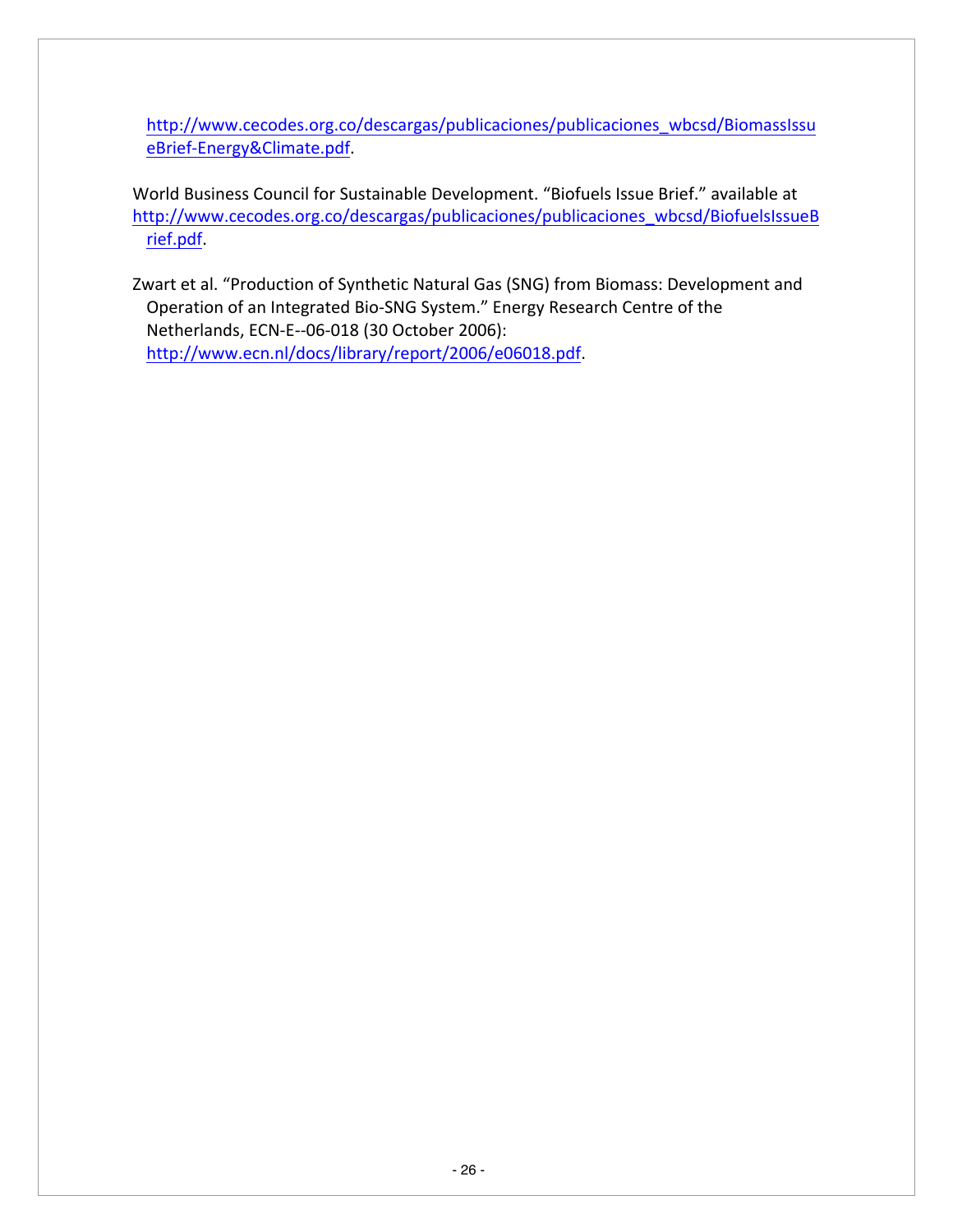# List of Acronyms

| <b>BCF</b>            | <b>Billion cubic feet</b>                               |
|-----------------------|---------------------------------------------------------|
| <b>BTU</b>            | British thermal unit                                    |
| <b>CARB</b>           | California Air Resources Board                          |
| <b>CFB</b>            | Circulating fluidized bed gasification                  |
| CH <sub>4</sub>       | Methane                                                 |
| <b>CNG</b>            | Compressed natural gas                                  |
| CO <sub>2</sub>       | Carbon dioxide                                          |
| <b>DGE</b>            | Diesel gallon equivalents                               |
| EPA                   | <b>Environmental Protection Agency</b>                  |
| GGE                   | Gasoline gallon equivalents                             |
| <b>GHG</b>            | Greenhouse gas                                          |
| GJ                    | Gigajoule                                               |
| <b>GREET</b>          | Greenhouse Gases, Regulated Emissions and Energy Use in |
|                       | <b>Transportation Model</b>                             |
| <b>ICE</b>            | Internal combustion engine                              |
| <b>LCA</b>            | Life cycle assessment                                   |
| <b>LFG</b>            | Landfill gas                                            |
| <b>LMOP</b>           | Landfill Methane Outreach Program                       |
| <b>LNG</b>            | Liquefied natural gas                                   |
| MJ                    | Megajoule                                               |
| <b>MSW</b>            | Municipal solid waste                                   |
| <b>NO<sub>x</sub></b> | Nitrogen oxides                                         |
| <b>OEM</b>            | Original equipment manufacturer                         |
| PM                    | Particulate matter                                      |
| <b>RNG</b>            | Renewable natural gas                                   |
| <b>RPS</b>            | Renewable portfolio standard                            |
| SOx                   | Sulphur oxides                                          |
| tCO <sub>2</sub> e    | Tonne of carbon dioxide equivalent                      |
| <b>TCF</b>            | Trillion cubic feet                                     |
| <b>TTW</b>            | Tank to wheels                                          |
| <b>WIP</b>            | Waste-in-place                                          |
| <b>WTT</b>            | Well to tank                                            |
| <b>WTW</b>            | Well to wheels                                          |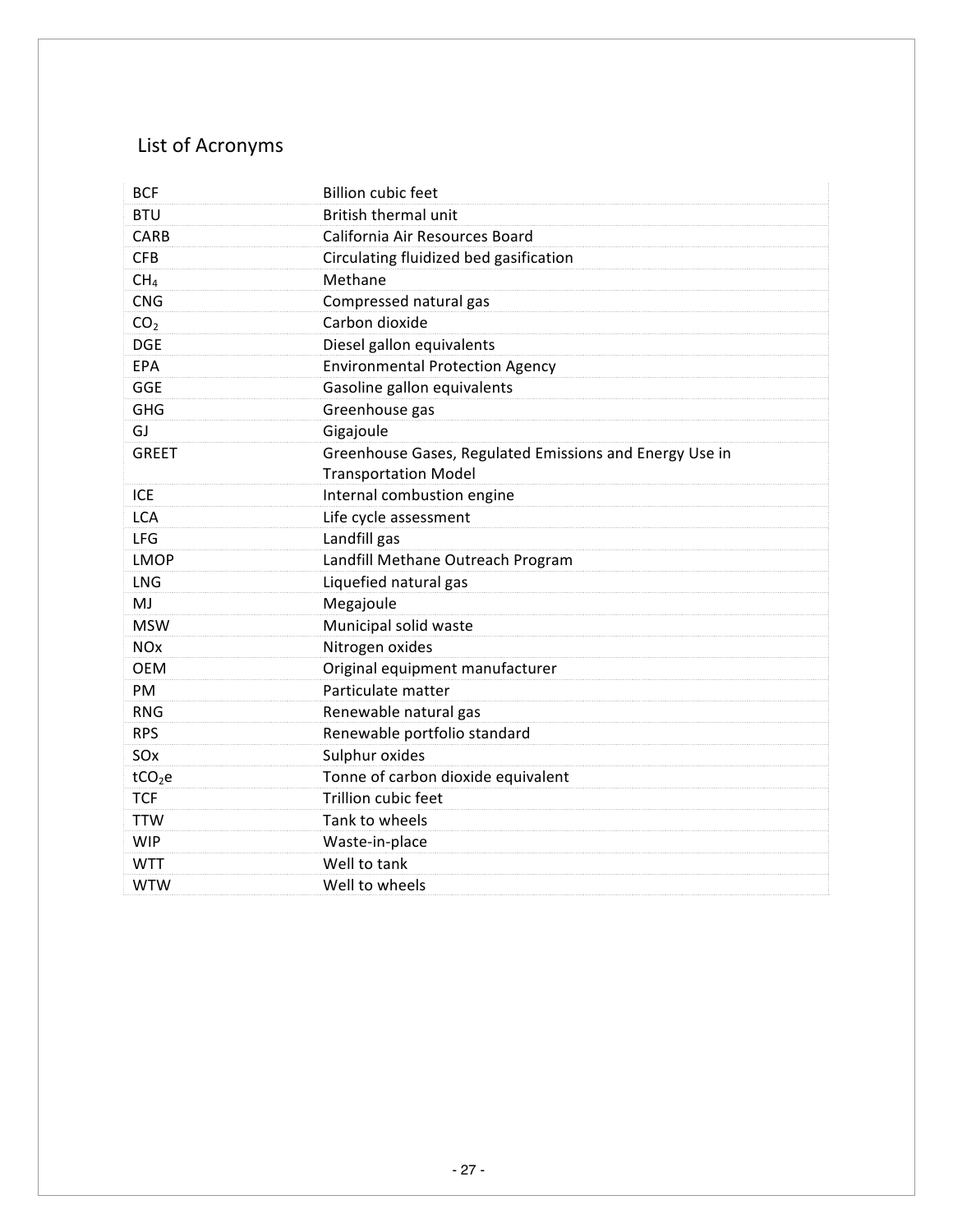### Appendix One: Feedstock Inventory Methodology and Assumptions

This appendix details the methodology, assumptions and reference studies used to arrive at estimates for the total and practical potential biomass resources available in the study timeframe and the resulting practical RNG potential.

The table below summarizes the estimate for the practical RNG potential in the U.S. in the 2035 to 2050 timeframe. It is important to note that this does not represent a theoretical maximum but rather an estimate of the potential that could be practically achieved if there is a strong mandate to reduce GHG emissions using RNG.

The practical potential is based on a set of assumptions and criteria. Changing those assumptions and criteria would produce a different estimate as what is practical is dependent upon evolving technology, associated costs, and site-specific considerations. The available quantity of biomass is also dependent upon assumptions about future management practices for waste, land, agriculture, and forests.

There are competing uses for the feedstocks and this table does not subtract amounts based on assumptions about outcomes of competing biomass uses or future policy. For example, many of the feedstocks could be used instead for electrical power generation or to produce liquid biofuels. This table estimates the amount of RNG that could be produced if all the listed feedstocks are converted.

|                                   |                                               | <b>Biomass Resource</b>                           |                           | <b>Practical RNG Potential</b>                        |                                               |
|-----------------------------------|-----------------------------------------------|---------------------------------------------------|---------------------------|-------------------------------------------------------|-----------------------------------------------|
| <b>Biomass Feedstock</b>          | Total<br>Resource<br>(Million Dry<br>Tons/yr) | Practical<br>Resource<br>(Million Dry<br>Tons/yr) | Yield<br>(GGE/Dry<br>Ton) | <b>Practical RNG</b><br>Potential<br>(billion GGE/yr) | <b>Practical RNG</b><br>Potential<br>(TCF/yr) |
| <b>Anaerobic Digestion</b>        |                                               |                                                   |                           |                                                       |                                               |
| Landfill Gas (or MSW)             | 14 <sup>a</sup>                               | 7 <sup>a</sup>                                    | 400 <sup>b</sup>          | 2.8                                                   | 0.34                                          |
| Municipal Waste Water             | 9                                             | 8                                                 | 64                        | 0.5                                                   | 0.06                                          |
| Livestock Manure                  | 156                                           | 24                                                | 48                        | 1.1                                                   | 0.14                                          |
| AD subtotal                       | 180                                           | 39                                                |                           | 4.5                                                   | 0.5                                           |
| Suitable for Thermal Gasification |                                               |                                                   |                           |                                                       |                                               |
| <b>Forestry Waste</b>             | 368                                           | 124                                               | 74                        | 9                                                     | 1.1                                           |
| <b>Agricultural Waste</b>         | 380                                           | 148                                               | 74                        | 11                                                    | 1.3                                           |
| Municipal/Other Waste             | 261                                           | 41                                                | 74                        | 3                                                     | 0.4                                           |
| <b>Energy Crops</b>               | 530                                           | 164                                               | 74                        | 12                                                    | 1.5                                           |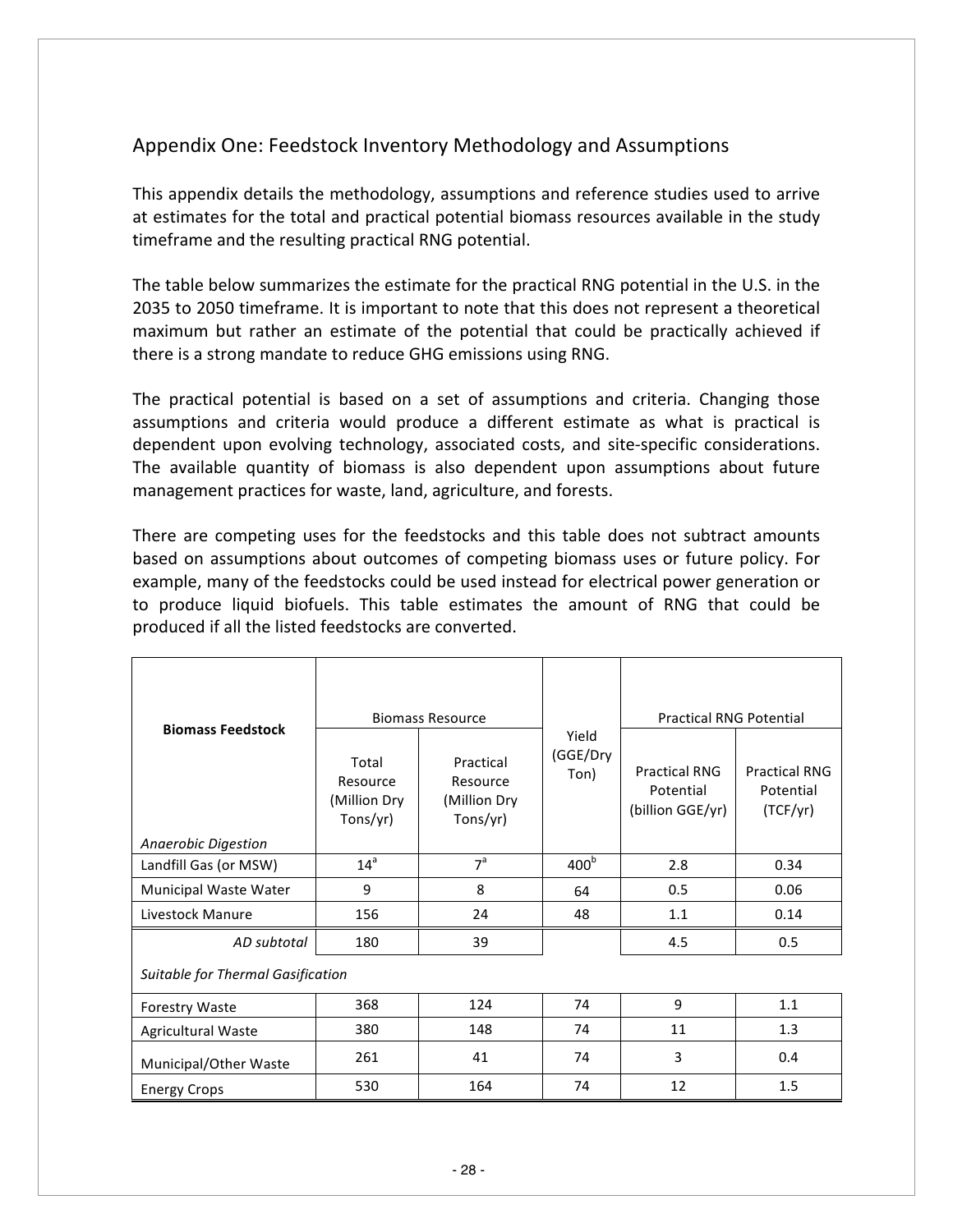| <b>Gasification subtotal</b> | 1,539               | . | J - | $T \cdot L$ |
|------------------------------|---------------------|---|-----|-------------|
| ΤΟΤΑΙ՝                       | <b>EDO</b><br>1,333 | . | 40  | .с          |

<sup>a</sup>Landfill gas resource figures are shown as millions of dry tons per year of methane produced from landfills, rather than the waste-in-place from which the methane is produced over many years.

 $^b$ As the landfill gas resource data is for methane, not the original biomass, the yield shown is the energy per *dry ton of methane.*

*c* The total has been adjusted to avoid double-counting of biomass that contributes to both AD and *gasification subtotals.*

#### **Introduction to Relevant Studies**

QSS Group (1998) found that 1.25 quads (10 billion GGE or 1.2 TCF) could be produced annually in the U.S. by using approximately 33% of the biogas potential from landfills, animal waste, and sewage.<sup>45</sup> Oak Ridge National Laboratory (2005) determined that the U.S. has a potential biomass feedstock from forestry and agricultural resources exceeding 1 billion dry tons per year.<sup>46</sup> More recently, the National Academy of Sciences concluded that over 550 million dry tons per year of biomass could be available for bioenergy by 2020 using idle agricultural land under the Conservation Research Program, as well as wastes from forestry, agriculture, and municipalities.<sup>47</sup> IEA (2010) cited higher potential energy vields from biomass for RNG (derived via bio-SNG from gasification) for transportation than for either cellulosic ethanol or biomass-to-liquids diesel.<sup>48</sup>

One of the challenges of assessing a potential feedstock inventory is differentiating between published academic or institutional studies versus assessments or calculations provided in conference presentations, press releases, and other industry materials. Please access the bibliography for all sources used in this analysis.

A recently published American Gas Foundation study provides a state-by-state analysis of the RNG potential from currently available feedstocks and discounts some of the potential based on assumptions about feedstocks currently targeted for other applications such as

 $45$  QSS Group Inc., "Biogas for Transportation Use: A 1998 Perspective," Fairfax VA,(July 1998).

<sup>&</sup>lt;sup>46</sup> Oak Ridge National Laboratory, "Biomass as Feedstock for a Bioenergy and Bioproducts Industry: The Technical Feasibility of a Billion-Ton Annual Supply," Report DOE/GO-102005-2135 (2005): available at U.S. DOE Energy Efficiency & Renewable Energy website at http://www1.eere.energy.gov/biomass/pdfs/final\_billionton\_vision\_report2.pdf.

<sup>&</sup>lt;sup>47</sup> National Academy of Sciences, Liquid Transportation Fuels from Coal and Biomass: Technological Status, Costs and Environmental Impacts, Washington DC: National Academies Press (2009): available at http://www.nap.edu/catalog.php?record\_id=12620.

<sup>&</sup>lt;sup>48</sup> International Energy Agency, "Sustainable Production of Second Generation Biofuels," information paper by Anselm Eisentraut (OECD Publishing 2010): available at http://www.iea.org/papers/2010/second generation biofuels.pdf.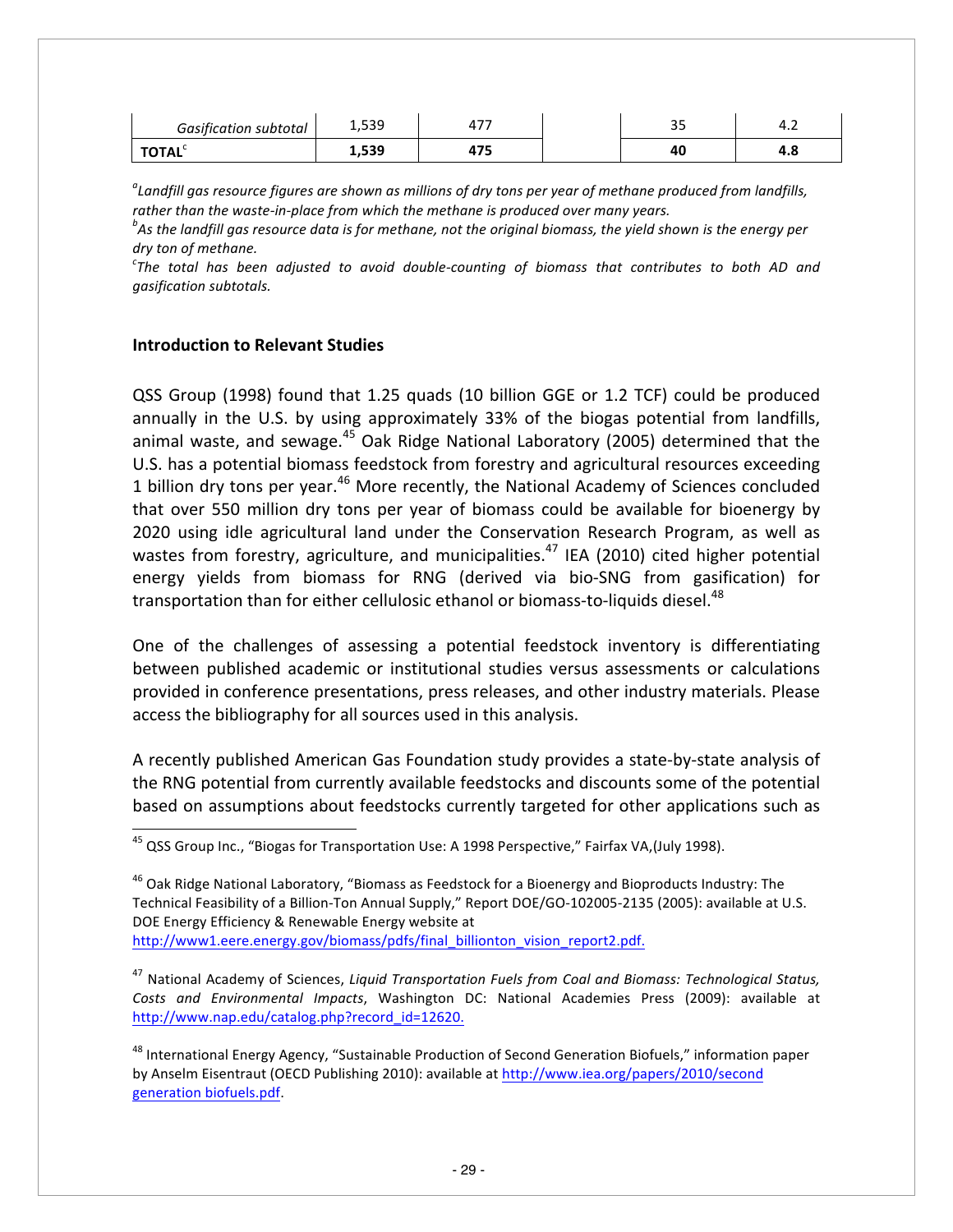electricity generation.  $49$  It estimates over 9 TCF (76 billion GGE) per year as the maximum potential, comprised of 2 TCF (17 billion GGE) from anaerobic digestion and 7 TCF (59 billion GGE) from thermal gasification.

It analyzes two potential scenarios that they considered to be reasonable, representative long term cases.

- The non-aggressive scenario provided 0.9 TCF/year  $(0.3$  TCF/year from AD;  $0.6$  TCF/year from TG) or 7.8 (2.7 AD + 5.1 TG) billion GGE.
- The aggressive scenario estimated 2.4 (0.8 AD + 1.6 TG) TCF/year or 20 (7  $AD + 13$  TG) billion GGE/year.
- The practical RNG potential estimate in this white paper is higher than the aggressive case but well below the maximum potential.
- The main differences are that the AGF study considered only currently available biomass and not the timeline of the NPC-Future Transportation Fuels study. It also discounted some biomass based on assumed other uses and tempered assumptions about technology adoption based on historical experience with reference cases.

The diagram below compares the AGF RNG scenarios to the practical potential in this whitepaper. 



<sup>&</sup>lt;sup>49</sup> American Gas Foundation, "The Potential for Renewable Gas: Biogas Derived from Biomass Feedstocks and Upgraded to Pipeline Quality," Stephen Takach et al (Gas Technology Institute, Des Plaines, Illinois, September 2011): available at http://www.gasfoundation.org/ResearchStudies/agf-renewable-gasassessment-report-110901.pdf.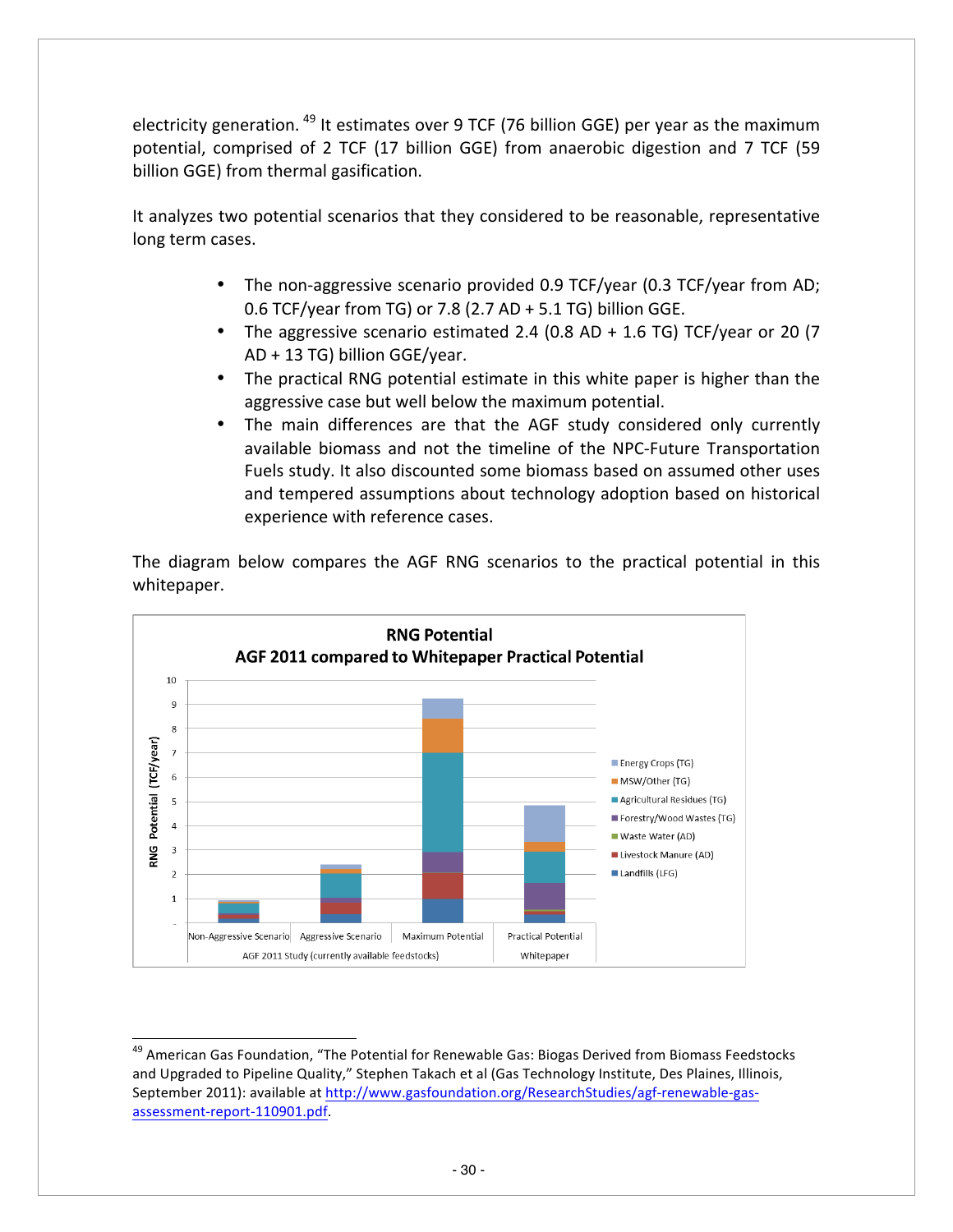#### **Methodology**

The methodology used to transform the results of various studies to an estimate for the practical RNG potential in the study time frame can be summarized as followed:

- Identify the total U.S. resource for the different feedstocks, preferably in the study timeframe, based on the relevant references. This is captured in the total resource column, generally in millions of dry tons per year.
- Identify the fraction of that resource that is practical based on a set of assumptions and criteria intended to reflect a practical limit in the study timeframe based on the reference studies.
- Determine a yield (expressed in GGE/Dry Ton) based on relevant studies for the feedstock and a process assumed for that feedstock.
- Calculate the resulting practical RNG potential with the results in billions of GGE per year and TCF of RNG per year.
- Compare the results to relevant studies for alignment.

The following terminology has been used:

- Total Resource: The total available biomass resource that could in theory be used to produce RNG or other biofuels. It may include biomass that would be impractical to use for technical or economic reasons.
- Practical Resource: The biomass resources expressed in dry tons per year that could reasonably be used based on technical and economic constraints. It is the total resource minus biomass that is not technically or economically practical to use. The economic constraint does not require that the RNG compete with current natural gas prices but rather that it be reasonable in a scenario where there is policy support for RNG thus making it comparable with other renewable fuels. Each of the different feedstock sources has a range of conditions related to scale, operating practices, and other limitations that define the practical resource use.
- Yield: The amount of RNG that can be produced from each dry ton of biomass input expressed in GGE per dry ton. The yield will depend on the biomass and the conversion processes used.
- Practical RNG Potential: The quantity of RNG that could be produced each year from the practical resource based on expected yields.

#### **Feedstocks Considered and Conversion Processes**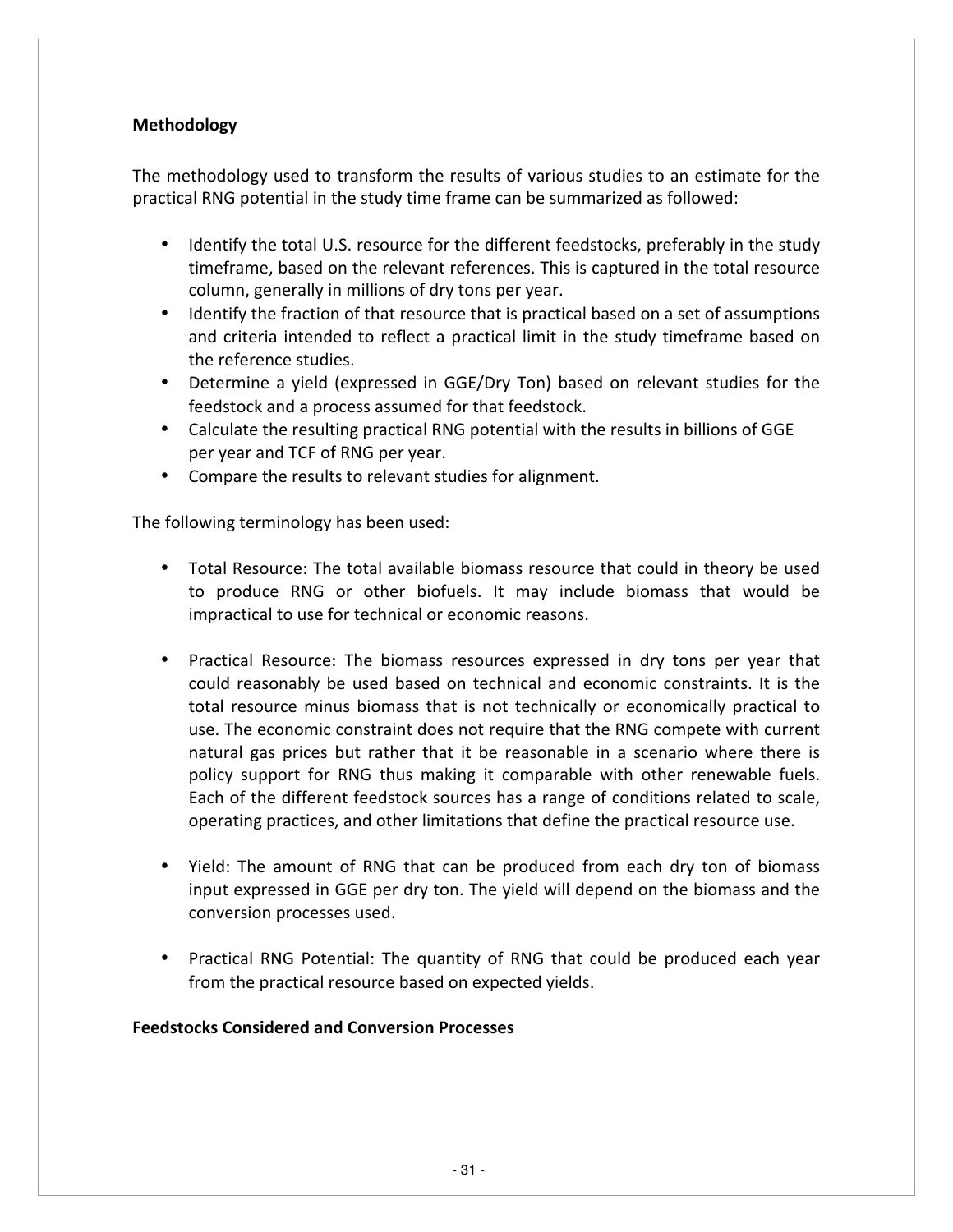Currently the most commonly used feedstocks for RNG production are landfill gas (from the natural digestion of the organic fraction of municipal solid waste and industrial waste), livestock manure, and waste water sludge. These are produced using anaerobic digestion.

Other potential feedstocks include forestry waste (wood residues from processing, fuel treatment removals from timberland and other forestland, logging residues, other removable residue, and urban wood waste), agricultural waste (crop residues, small grain residues, wheat straw, and corn stover), and energy crops (dedicated fuel crops such as switch grass). A separate municipal/other wastes category was added to include organic municipal wastes that are not suitable for digestion. These are generally low-moisture ligno-cellulosic feedstocks well-suited for thermal gasification. It should be noted that some of these wastes are currently co-digested in anaerobic digesters, and that many of these feedstocks could also be converted using anaerobic digestion technology. Similarly, feedstocks in the AD section could also be converted using TG technology.

This list of feedstocks was based on reference studies, and the AD/TG categorization generally matches other studies, putting wet digestible wastes in the AD category and lower moisture ligno-cellulosic feedstock in the TG category.<sup>50</sup>

#### **Landfill Gas or Digestible Municipal Solid Waste**

Landfill gas (LFG) is produced from the natural anaerobic digestion of the organic fraction of the municipal solid waste (MSW) at landfill sites. The EPA Landfill Methane Outreach Program (LMOP) $51$  maintains a detailed database of landfills, their waste-in-place (WIP), LFG use, and flows and emission reductions.<sup>52</sup> The EPA also provides software for estimating methane emissions from landfills.<sup>53</sup>

Approximately 0.7 TCF of methane is generated per year from MSW and industrial landfills. About 0.2 TCF is recovered in gas-to-energy projects, about 0.2 TCF is flared, a small amount is oxidized and the balance remains as methane emissions. The EPA total

 $50$  There may be additional potential RNG feedstocks that have not been captured. For example, there may be potential for RNG as a co-product from biomass processing streams, or the potential to produce RNG from ethanol processing residues. There may also be waste streams or feedstocks not included in the reference studies.

<sup>&</sup>lt;sup>51</sup> U.S. Environmental Protection Agency, "Landfill Methane Outreach Program," last updated February 14, 2012: available at http://www.epa.gov/lmop/.

 $52$  There are more than 700 landfills excluded by the EPA as candidates because their gas flow falls below 2000 scfm. If AD/biogas cleanup can be economically developed for lower volumes, the practical RNG fuel potential would expand.

 $53$  LandGEM available at http://www.epa.gov/ttn/catc/products.html#software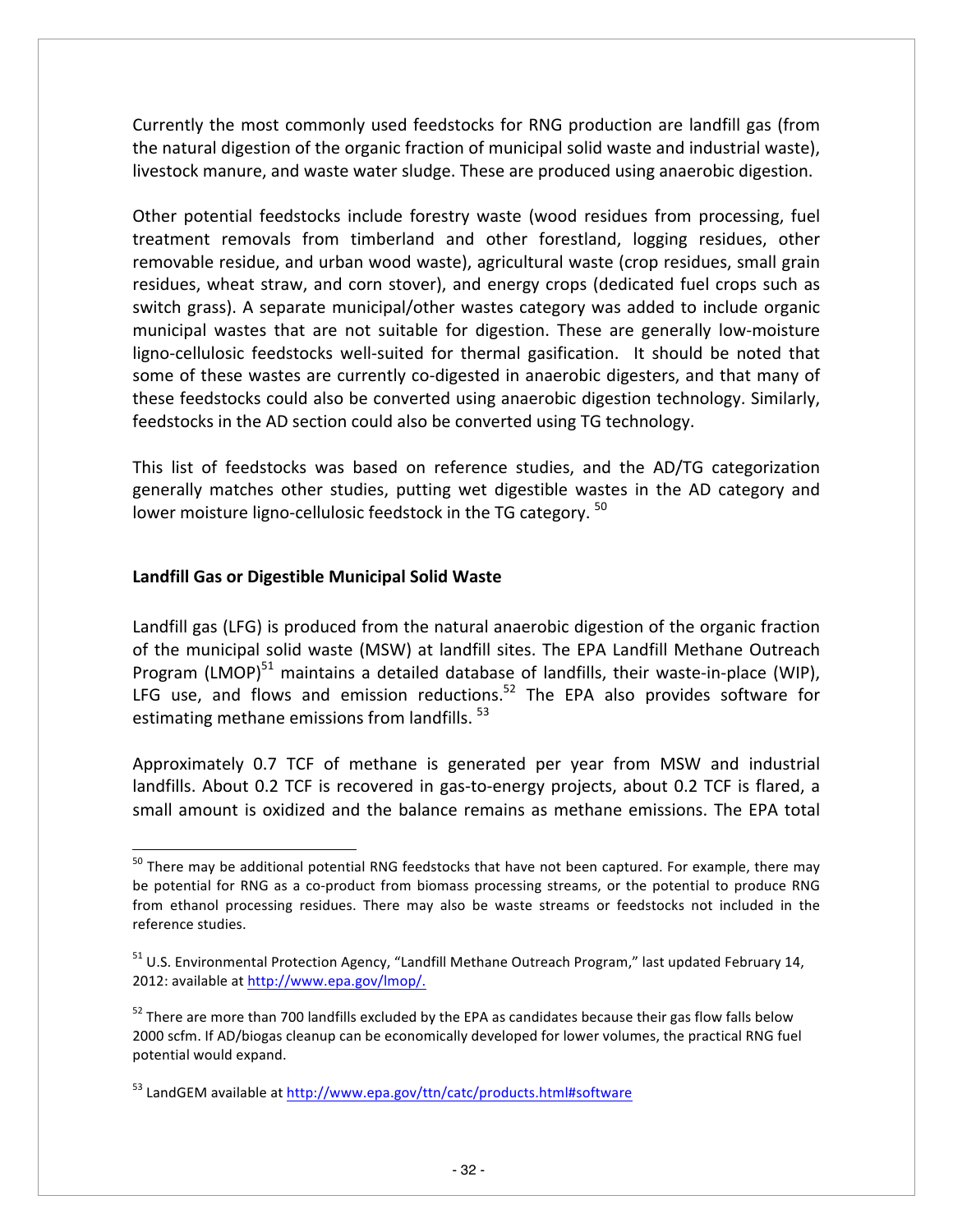methane emissions are used as the total resource and the fraction that is captured in gasto-energy projects or currently flared is treated as the practical resource. Gas-to-energy projects compete for landfill gas and current policy rewards electrical power generation. No assumptions have been made that LFG currently being used for power generation would be unavailable for RNG production.

As methane is produced naturally from waste-in-place landfills, the renewable biomass for LFG is shown as millions of dry tons/year of methane rather than MSW which is not reported in dry figures. In 2008, the EPA estimated 14.5 million dry tons of methane generated from landfills and the amount recovered through gas-to-energy and flaring totalled about half that or 7.1 million dry tons of methane. The yield shown is the GGE/dry ton of methane not biomass.

The resulting practical RNG potential is 0.34 TCF for landfill gas. Future waste management practices could include separation of organic wastes from other components. In particular, food wastes and yard trimmings could be sent to anaerobic digesters rather than to landfill.<sup>54</sup> If waste is converted or recycled rather than landfilled, this will reduce the amount of waste-in-place and will reduce LFG production.

#### **Waste Water Sludge**

An EPA document "Opportunities for and Benefits of Combined Heat and Power at Wastewater Treatment Facilities" serves a useful introductory reference for scoping the RNG potential. $55$  In short:

- 600 BTU of methane can be produced per person per day from waste water. That is equivalent to 1.8 GGE per year per person or 0.5 billion GGE (0.06 TCF) in the U.S. per year.
- Data on liquid waste volumes, densities, solids content and volatile solids content can be used to work back to dry ton based units.
- Given the relatively small potential, further discussion and analysis is omitted.

 $54$  If we project EPA 2009 MSW per capita to 2035 and assume a U.S. population of 390 million, an additional 27 million dry tons per year could be produced if 90% of food scraps and yard trimmings are collected. If 170  $m<sup>3</sup>$  CH<sub>4</sub> could be produced from each wet metric ton, the practical RNG potential for the 2035 population would be 0.43 TCF compared to 0.34 TCF for the 2008 U.S. population. This closely aligns with the 2008 LFG quantity. The 170 m3  $CH<sub>a</sub>/wet$  tonne is the approximate theoretical maximum yield. If we utilize a more conservative yield (100 m<sup>3</sup> of biogas, 60% CH<sub>4</sub> per wet metric ton) that would result in a practical RNG potential of 0.15 TCF with an equivalent yield of 46.4 GGE/dry ton of food scraps and yard trimmings.

<sup>55</sup> Environmental Protection Agency, "Opportunities for and Benefits of Combined Heat and Power at Wastewater Treatment Facilities," U.S. Environmental Protection Agency Combined Heat and Power Partnership (October 2011): available at http://www.epa.gov/chp/documents/wwtf\_opportunities.pdf.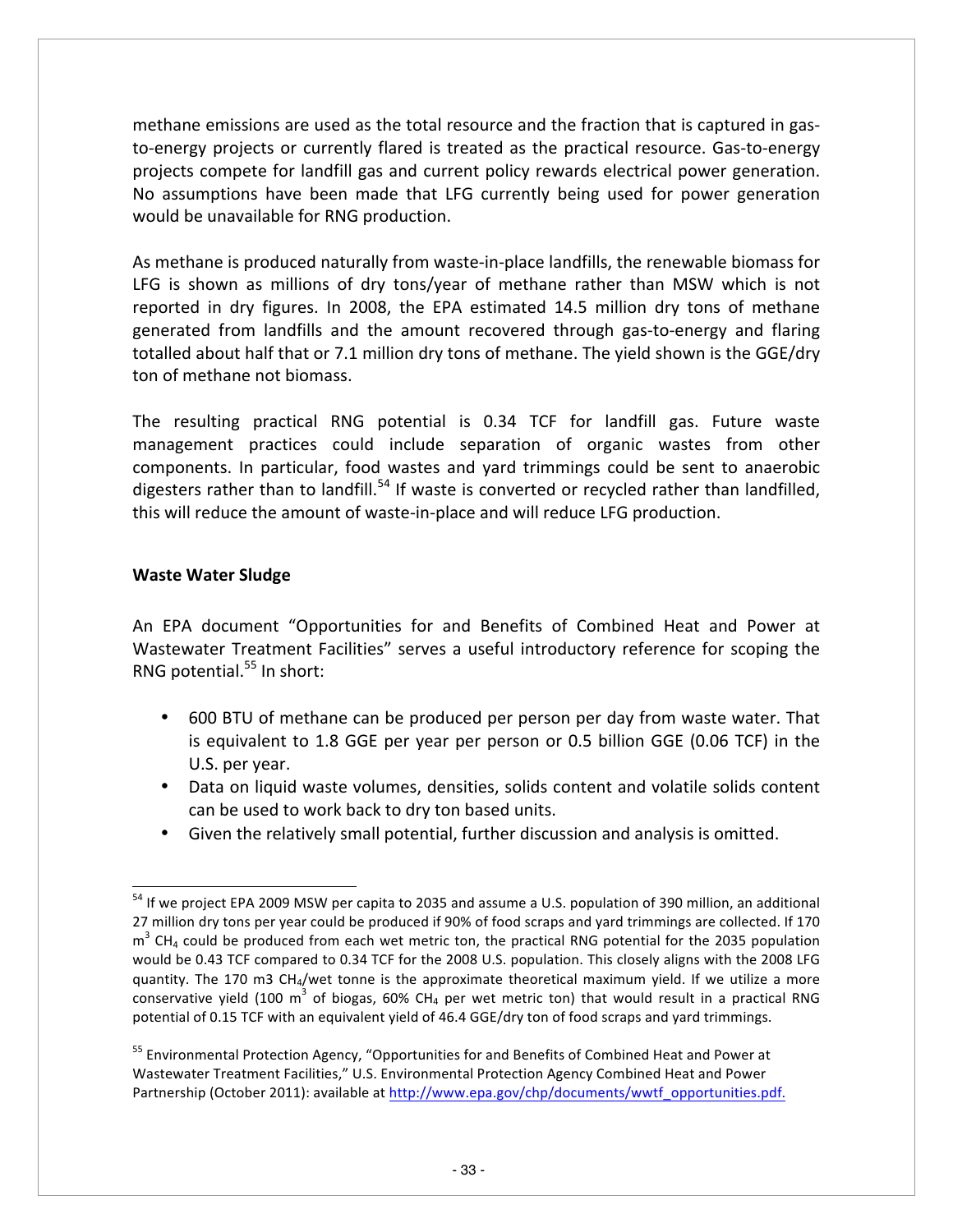#### **Agricultural Manure**

In "Cow Power: The Energy and Emissions Benefits of Converting Manure to Biogas", Cuellar and Webber (2008) analyzed U.S. livestock data to estimate the amount of livestock manure and its biogas energy potential.<sup>56</sup> Their estimate serves as a useful reference for the total resource:

- Using United States Department of Agriculture (USDA) data<sup>57</sup> on moisture content (typically 87% as excreted) the total resource can be estimated at 156 million dry tons per year.
- Cuellar and Webber calculated over 900 trillion BTU (7.5 billion GGE or 0.9 TCF) in biogas energy potential.
- This calculates to an average yield of about 48 GGE/dry ton.

EPA's AgSTAR program produced an opportunities document that serves as a useful reference for scoping the practical resource and its RNG potential:<sup>58</sup>

- AgSTAR considered only livestock manure from reasonably sized farms with appropriate manure management practices $59$ ,
- Their estimates of 154 billion cubic feet (BCF) of methane at 923 BTU per cubic foot works out to 1.1 billion GGE or 0.14 TCF using 24 million dry tons per year. This is only 15% of the total resource potential.
- Note that conversions to dry ton based units are dependent upon assumed moisture content or the ratio of volatile solids to total solids. These conversions should be treated as approximate. Detailed methane emission data and models are available if necessary.

http://directives.sc.egov.usda.gov/OpenNonWebContent.aspx?content=17768.wba.

<sup>&</sup>lt;sup>56</sup> Amanda Cuellar and Michael Webber, "Cow Power: The Energy and Emissions Benefits of Converting Manure to Biogas," *Environmental Research Letters* 3, no. 3 (July 2008): doi:10:1088/1748-9326/3/3/034002.

<sup>&</sup>lt;sup>57</sup> U.S. Department of Agriculture, "Agricultural Waste Management Field Handbook: Chapter 4: Agricultural Waste Characteristics," National Resources Conservation Service publication number 210-VI-AWMFH (March 2008): available at

<sup>&</sup>lt;sup>58</sup> EPA AgSTAR, "Market Opportunities for Biogas Recovery Systems at U.S. Livestock Facilities," (November 2011): available at http://www.epa.gov/agstar/documents/biogas\_recovery\_systems\_screenres.pdf.

 $59$  This includes dairy farms with more than 500 head with flushed or scraped freestall barns and open lots with total solids content < 15% and at least weekly manure collection, or farms with over 2,000 swine with flush, pit recharge, or pull-plug pit systems.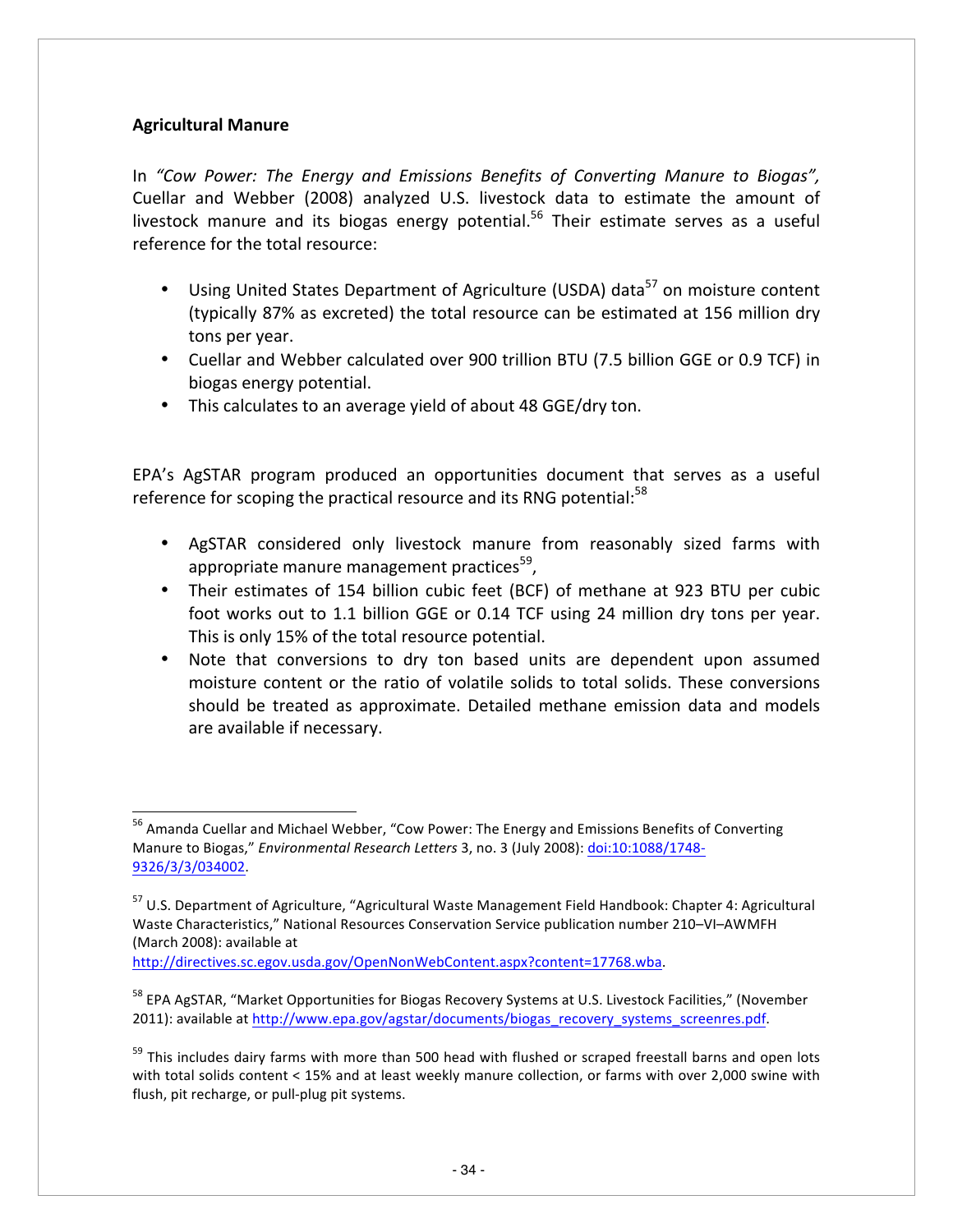The practical resource is dependent on manure management practices and on the size of the farm needed for anaerobic digestion to be practical. It is possible that more farms could use liquid/slurry waste management suitable for AD in the 2035 to 2050 time frame thereby increasing the practical resource or that technology advances make RNG practical at smaller farms or for drier manure management practices. Changes in population and per capita meat and dairy consumption could also impact both the total resource and practical resource.

#### **Feedstock Sources Suitable for Thermal Gasification**

The IEA recently cited higher energy yields of 74 GGE/dry ton for bio-SNG (RNG from gasification and methanation) than for biomass-to-liquids diesel (57 GGE/dry ton) or cellulosic ethanol (51 GGE/dry ton), resulting in better yield from biomass resources.<sup>60</sup> Although other sources have forecast higher yields, the IEA bio-SNG yield forecast was used as an objective reference to estimate the RNG potential from the gasification of biomass.

To estimate the total resource of sustainable biomass that could be used for bioenergy, the Oak Ridge National Laboratory (2005) "Biomass as Feedstock for a Bioenergy and Bioproducts Industry: The Technical Feasibility of a Billion-Ton Annual Supply" report served as the primary reference. It focuses on the potential biomass feedstock from agricultural and forestry source by the mid-21 $<sup>st</sup>$  century and examined several scenarios</sup> for land use management, crop selection, and technological change. It identified nearly:

- 368 million dry tons per year of potentially available forest resources,
- 597 million dry tons per year of potentially available agricultural resources without including any perennial crops,
- Or 997 million dry tons per year of potentially available agricultural resources including perennial crops, and
- For a total of over 1.4 billion dry tons of total potential in the high crop yield, with land use and technology changes, including perennial crops or almost 1 billion dry tons without perennial crops.

The National Academy of Sciences (2009) report served as the basis for the practical resource analysis<sup>61</sup>:

 $^{60}$  Their yield forecasts were 307 lge/tdm for bio-SNG, 217 for BTL diesel and 214 for cellulosic ethanol. See IEA, "Sustainable Production of Second-Generation Biofuels: Potential and perspectives in major economies and developing countries," Anself Eisentraut, OECD Publishing, IEA Energy Papers series no. 2010/1 (February 2010): doi:10.1787/5kmh3njpt6r0-en.

 $61$  National Academy of Sciences, "Liquid Transportation Fuels."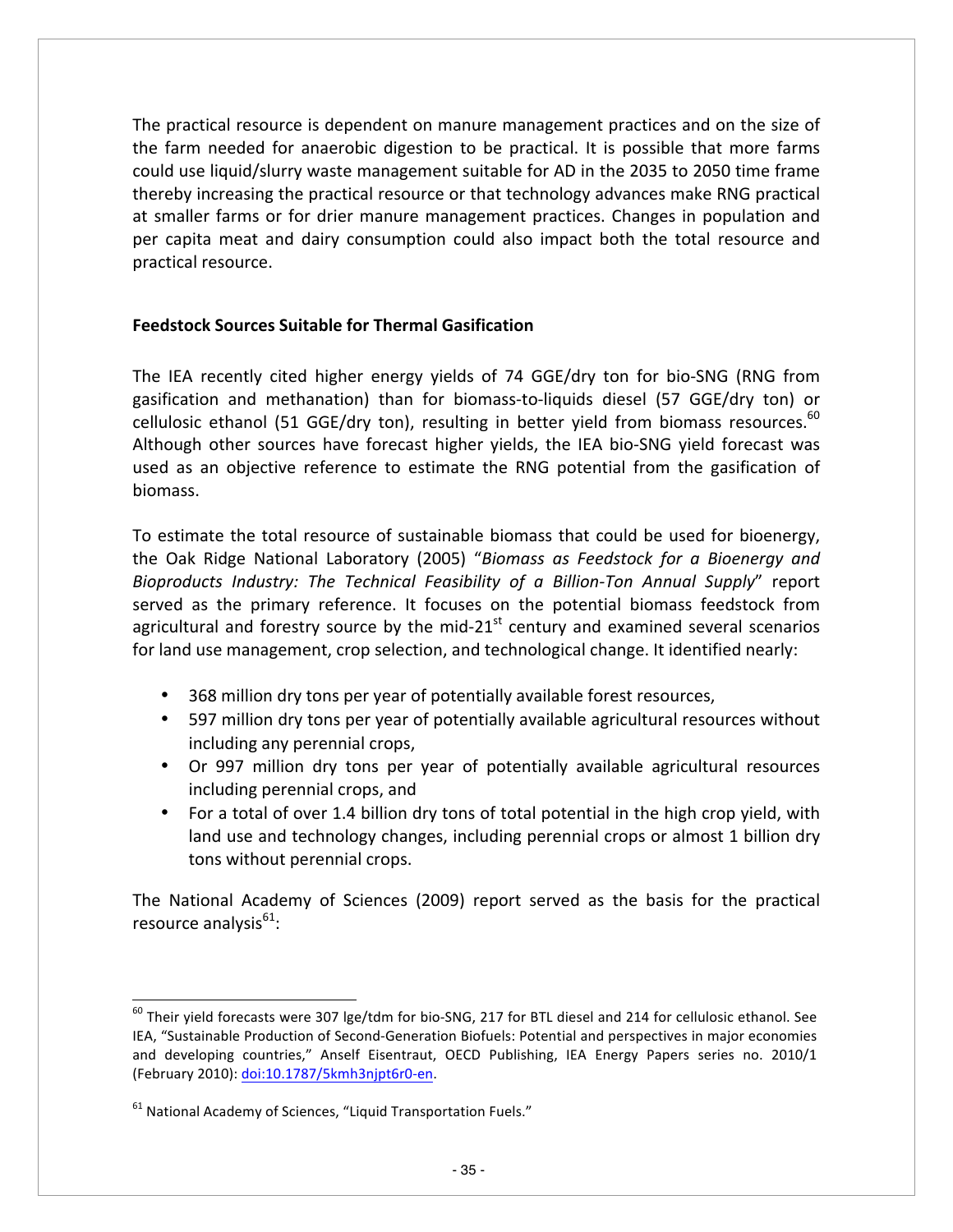- 416 million dry tons per year of ligno-cellulosic feedstock could be produced for biofuel using 2008 technologies.
- 548 million dry tons per year of ligno-cellulosic feedstock could be produced using expected 2020 technologies, including 164 million dry tons per year of dedicated fuel crops grown on idle agricultural lands.

#### **Gasification of Forestry Waste**

The total resource was based on the Oak Ridge National Laboratory (2005) study. Units are expressed in million dry tons per year.

- 141 available based on existing use (wood residues from wood processing mills and pulp and paper mills, pulping liquors, fuelwood, and urban wood residue including construction and demolition debris);
- 137 from unexploited resources (residues from logging and site clearing operations, fuel treatments in timberland and other forest land to reduce fire hazards, and unexploited wood and urban residues); and
- 89 more forecast based on growth in demand for forest products, and increased forest yields tempered by improved efficiencies, increased recycling and more efficient manufacturing processes.
- Total resource: 368 million dry tons per year of forest wastes available by 2050

NAS (2009) projected that 124 million dry tons per year of woody biomass could potentially be developed by 2020. That projection is based on significant recovery losses, and intentionally leaving nutrient-rich residues in the forest to maintain soil fertility. This study was used for the practical resource estimate. Note that urban wood residues from construction and demolition have not been included in the MSW resources suitable for anaerobic digestion, thus avoiding the double counting of this resource.

#### **Gasification of Agricultural Waste**

The Oak Ridge National Laboratory (2005) study was used as the basis for the total resource for agricultural biomass sources. It is focused on potential resources available by 2050 under a number of scenarios. The most optimistic yet reasonable scenario (Scenario Three) involves modest land use changes as well as improvements in crop management, crop yields and technology.

The following waste streams (expressed in millions of dry tons per year) are included as agricultural waste suitable for gasification: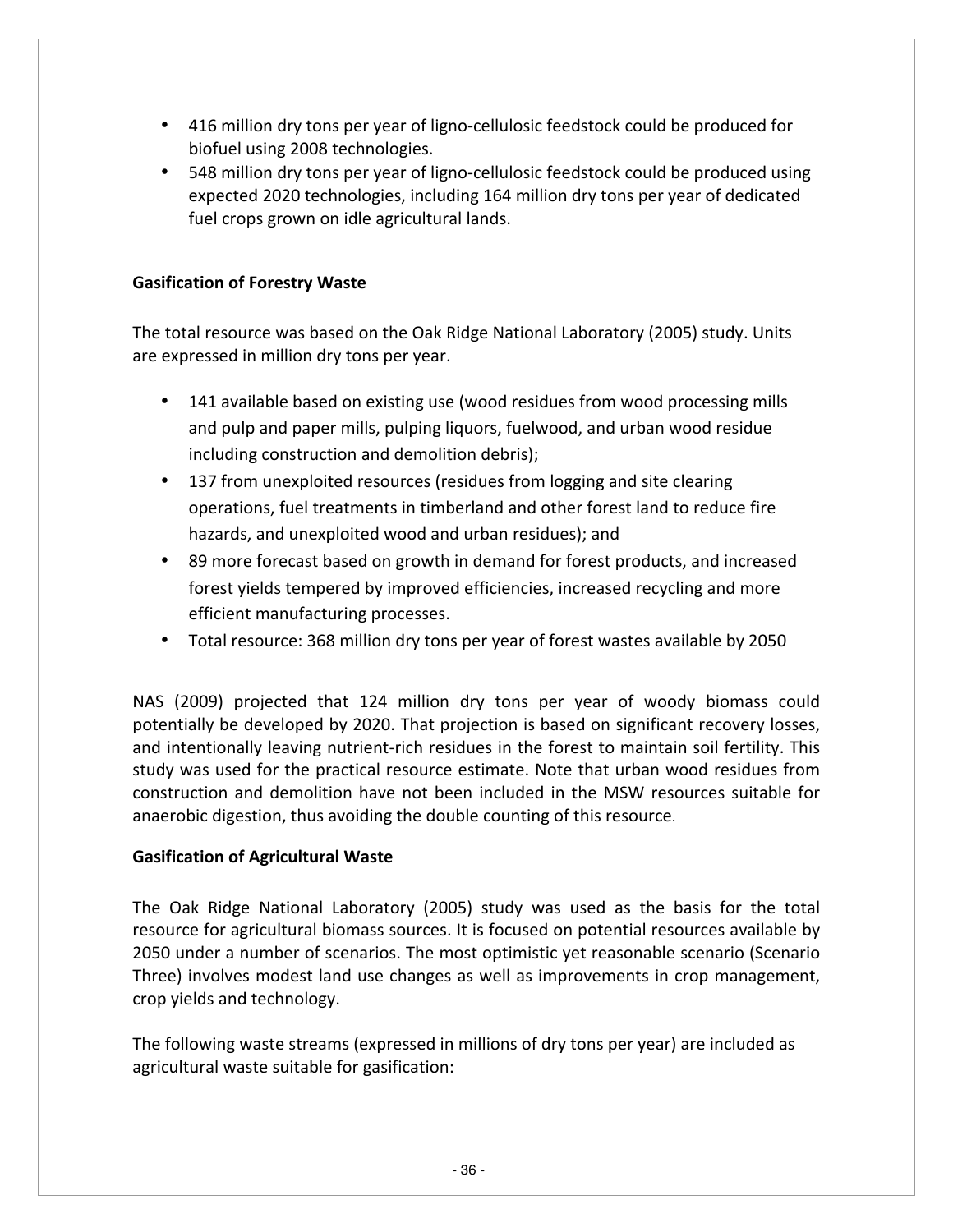- Corn stover (256)
- Wheat straw (52)
- Small grain residues (25)
- Other crop residues (47)
- Total resource: 380 million dry tons per year

Manures and other residues have been excluded to avoid double counting with anaerobic digestion resources. Dry manure, in comparison, may be better suited for gasification rather than AD.

The 2020 Technologies scenario of NAS (2009) was used as the basis for the practical resource. The following waste streams expressed in millions of dry tons per year are included as agricultural waste suitable for gasification:

- Corn stover (112)
- Wheat and grass straw (18)
- Hay  $(18)$
- Practical resource: 148 million dry tons per year

#### **Gasification of Energy Crops**

Scenario Three from the Oak Ridge National Laboratory (2005) study has been used as the basis for the total resource for agricultural biomass sources. The following energy crops are included in millions of dry tons per year as energy crops suitable for gasification:

- Biomass grown on CRP land (18)
- Grains for biofuels (87)
- Soybeans  $(48)$
- Perennial crops (additional energy crops not included above) (377)
- Total resource: 530 million dry tons per year

The practical resource for energy crops is based on the 2020 Technologies scenario of NAS (2009):

- 24 million acres (2/3 of the CRP land) used for dedicated fuel crops
- 80 million dry tons per year of normal yielding energy crops (5 tons/acre) on 16 million acres of CRP
- 84 million dry tons per year of high yielding energy crops (10.5 tons/acre) on the 8 million acres of CRP.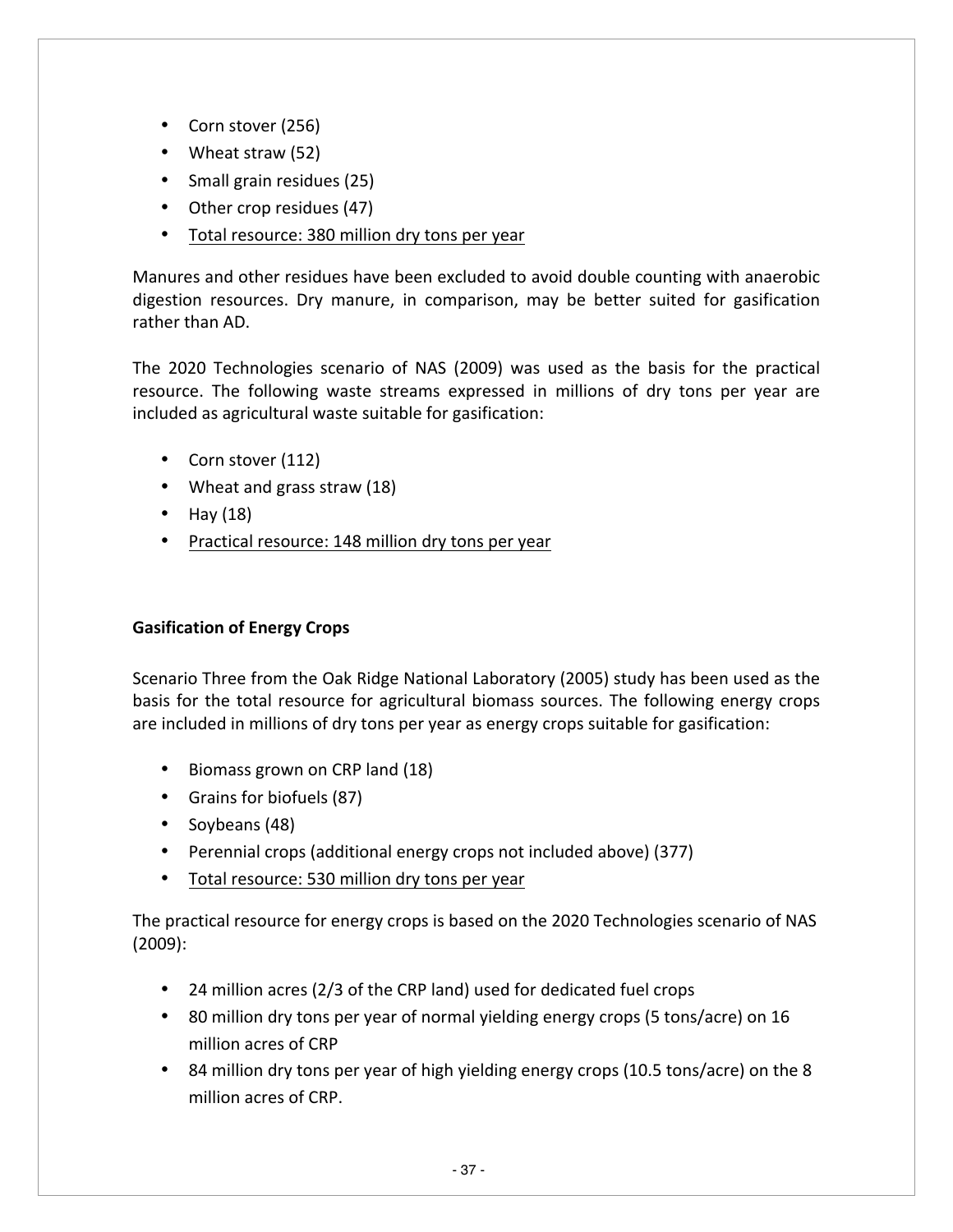• Practical resource: 164 million dry tons per year of dedicated fuel crops grown on 2/3rds of the CRP land.

Note that this practical resource does not require any land currently used for food crops. It does however need high yield dedicated energy crops requiring improved technology and management practices.

#### **Gasification of Municipal and Other Wastes**

The total and practical resource and RNG potential for this category is based on organic waste, including some feedstocks that could have been digested instead. The relevant AD numbers have been subtracted to avoid double counting.

EPA 2009 waste data has been used for the MSW analysis.

- 4.34 lbs per day per person of waste generated.
- 76.6% included in the total resource (paper and paper board, food scraps, yard trimmings, textiles, rubber and leather, plastics).<sup>62</sup>
- 11.1% is the Practical Resource (only 10% of the paper and paperboard generated assuming increased recycling, plus textiles, rubber, and leather). Food scraps and yard trimmings are assumed better suited for AD. Increased recycling is also expected, so only 10% of the paper and paperboard waste generated are assumed to be available.
- 90% of the relevant waste generated can be collected.
- 60% moisture content (estimate only, not validated).
- 390 Million U.S. population (AEO 2010 Reference case for 2035).

This yields 95 million dry tons as the total resource which is approximately the same as the NAS (2009) findings and 12 million dry tons of suitable MSW for the practical resource.

Municipal waste water is a smaller resource and preliminary calculations removed it from the list of potential feedstock sources. $63$ 

 $62$  Wood is included in the forestry section.

 $63$  Assuming 0.15 dry lbs per day of volatile solids per person and a population of 390 million in 2035, that calculates to a total resource of approximately 11 million dry tons per year. If we assume 90% of this is collected in waste water treatment facilities of a reasonable size and 50% of the energy content remains after AD, there are 5 million dry tons per year of volatile solids suitable for gasification.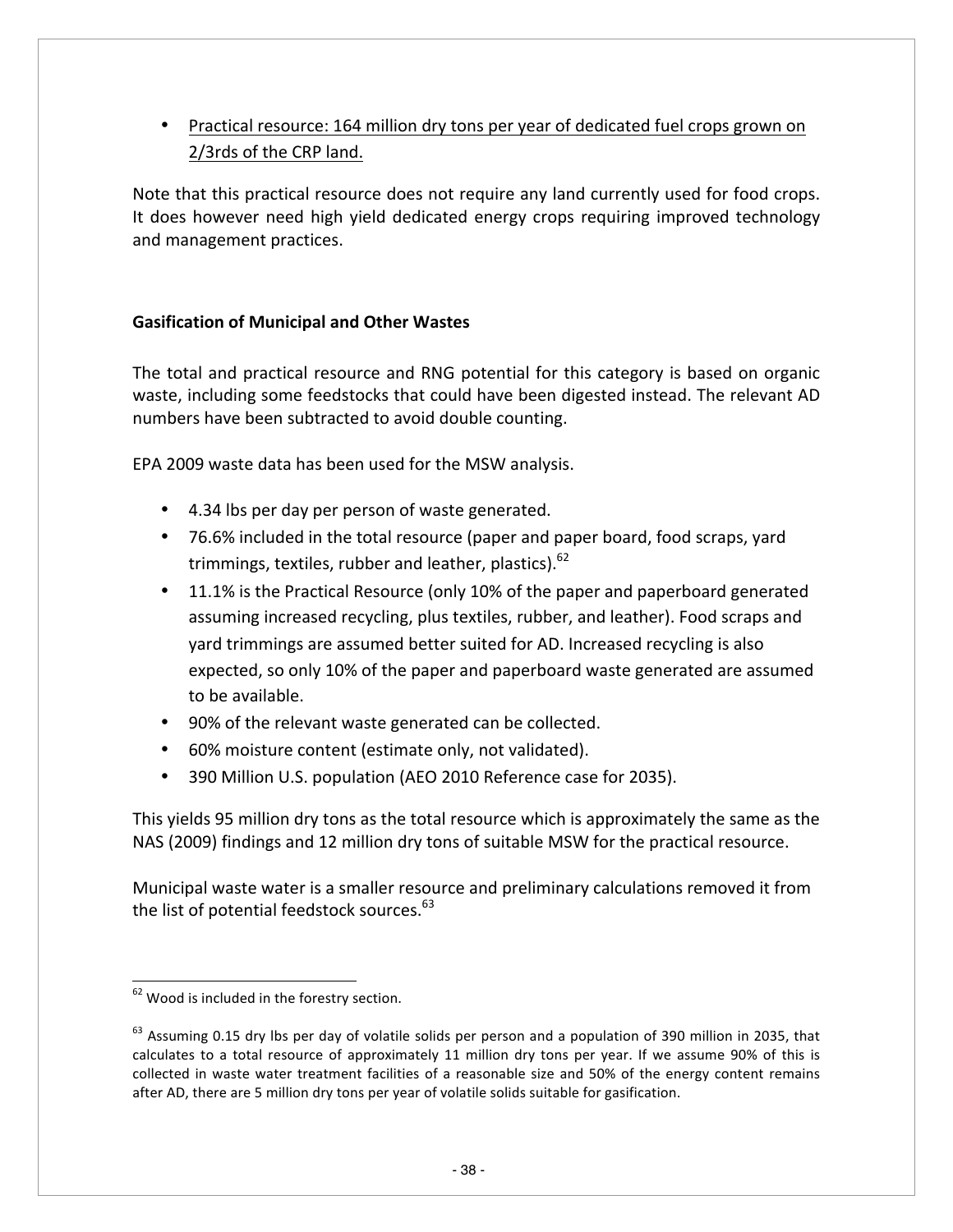Livestock manure, including and preferring dry manure, can also be gasified. The total resource of livestock manure is 156 million dry tons per year. Based on farm size and liquid/slurry manure management criteria set by AgSTAR, the practical resource for AD was determined to be 24 million dry tons per year. In comparison, NAS (2009) cited a USDA study that found 60.6 million dry tons per year of dry manure that could be made available. The difference between these two figures, or about 37 million dry tons, could remain for gasification. This amount could come from suitably sized farms using drier manure management practices or even be combined with the dried digestate from AD. This number has not been validated against USDA farm size manure management data but is provided as a simple analysis.

#### Appendix Two: The Economics of RNG Projects

This appendix provides a summary of the literature on RNG production costs from existing projects in the U.S.:

- The California Energy Commission<sup>64</sup> estimated the costs of producing pipeline quality RNG from landfill gas to be  $$1.7 - $2.2/MMBTU<sup>65</sup>$ .
- CALSTART estimated current (2010) RNG production costs of \$5.9/MMBTU from livestock manure for a medium sized facility and \$9/MMBTU for a smaller one.<sup>66</sup> The dominant cost was upgrading the biogas to RNG:  $$4/MMBTU$  for a medium sized facility and \$7/MMBTU for a small one. Biogas production was typically \$2 per 1000  $ft^3$  of biogas, with covered lagoons being the lowest cost and the large, covered lagoon system at Hilarides only \$0.38.
- A 2009 California Energy Commission study did a detailed economic analysis of RNG from dairies injected into the pipeline using current technology and costs<sup>.67</sup>. They found that the cost of pipeline injection could be significant, especially for

http://www.calstart.org/Libraries/Publications/Economic\_Assessment\_of\_Biogas\_and\_Biomethane\_Produc tion from Manure 2010.sflb.ashx.

 $64$  California Energy Commission, "Economic and Financial Aspects of Landfill Gas to Energy Project Development in California," consultant report for Public Interest Energy Research no. 500-02-020F (April 2002): available at http://www.energy.ca.gov/reports/2002-04-08\_500-02-020F.PDF.

 $65$  Results summarized on page 29 of the CEC study are per mcf of pipeline quality gas. They are stated here per MMBTU.

 $66$  Calstart, "Economic Assessment of Biogas and Biomethane Production from Manure," white paper by Patrick Chen et al. (March 2010): available at

 $67$  California Energy Commission, "Economic Study of Bioenergy Production from Digesters at California Dairies," Nicholas Cheremisinoff, Kathryn George, Joseph Cohen, publication no. CEC-500-2009-058 (October 2009): available at http://www.energy.ca.gov/publications/displayOneReport.php?pubNum=CEC-500-2009-058.